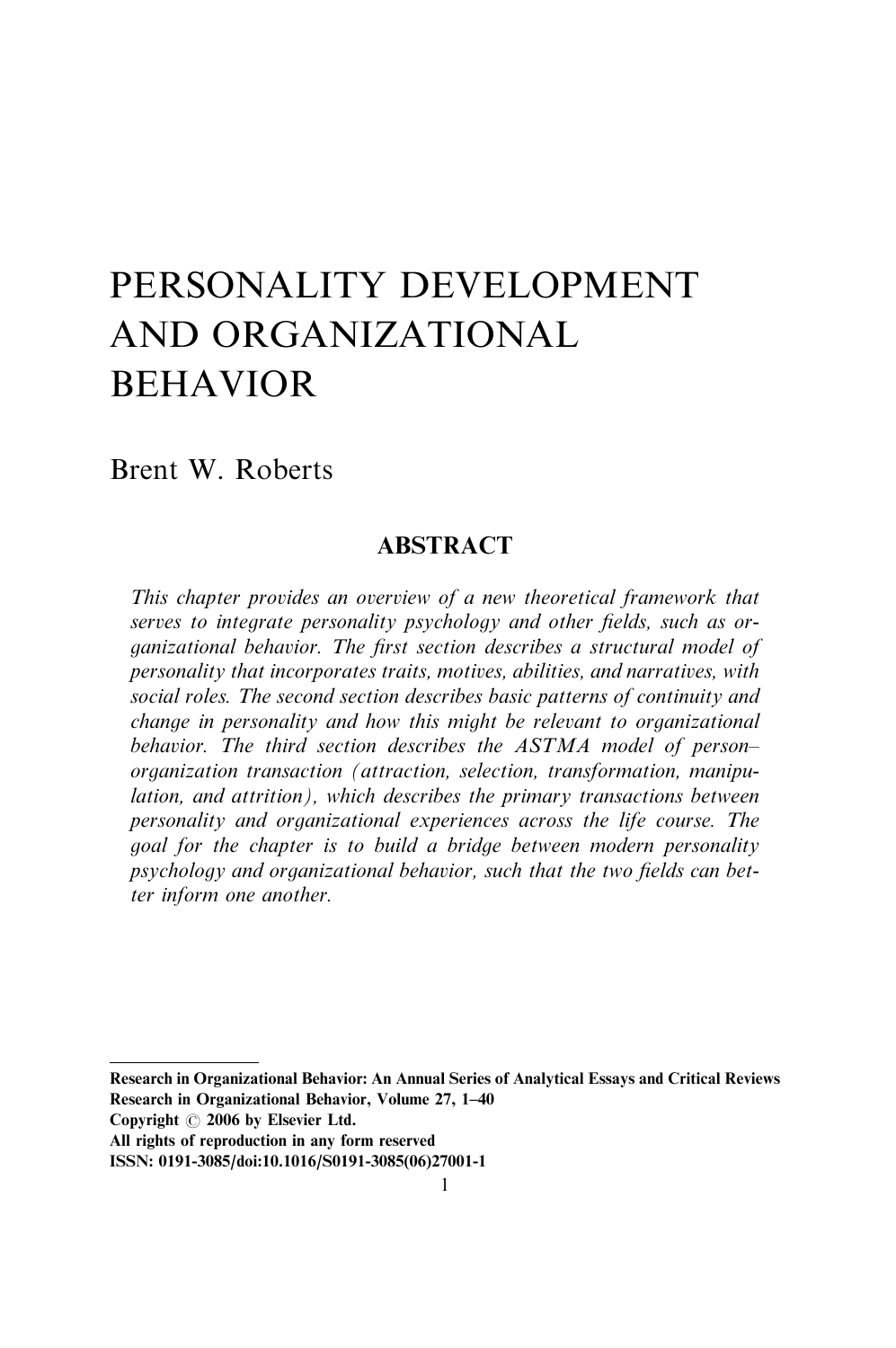The goal of this chapter is to present a new model of personality psychology. This new model has grown out of a program of research in which both persons and organizations have been studied over long periods of time [\(Roberts, 1997;](#page-37-0) [Roberts](#page-37-0) & [Chapman, 2000](#page-37-0); [Roberts, Caspi,](#page-37-0) & [Moffitt,](#page-37-0) [2003;](#page-37-0) [Roberts & Robins, 2004](#page-38-0)). What is clear in reviewing the findings from these studies is that existing models of personality, which tend to be dispersive and non-integrative [\(Mayer, 2005\)](#page-36-0), are inadequate for understanding personality, personality development, and the interface between personality and organizations. My hope is that this model can provide a focal point through which a more fruitful and productive integration can be made between personality psychology and organizational behavior.

The fields of personality psychology and organizational behavior have had an ambivalent relationship over the last several decades. On the positive side, there has been a resurgence of research on the role personality plays in affecting organizational outcomes, such as job performance [\(Hogan &](#page-35-0) [Holland, 2003\)](#page-35-0), job satisfaction [\(Judge, Heller, & Mount, 2002](#page-36-0)), leadership [\(Judge, Bono, Ilies, & Gerhardt, 2002\)](#page-36-0), and person–organization fit (PO Fit) [\(Roberts & Robins, 2004\)](#page-38-0). On the other hand, there is an inherent tension between personality psychology and the study of organizational behavior, as the latter has focused more on situational influences on job attitudes and behaviors (e.g., [Mowday](#page-37-0) & [Sutton, 1993\)](#page-37-0). This focus on situational influences is clearly appropriate as organizational researchers are often motivated to provide concrete advice to managers on how to improve their organizations. Intrinsic to the typical approach to organizational behavior is the assumption that thoughts, feelings, and behaviors are changeable and can be shaped or created by organizational experiences alone. A position which, at first blush, appears to conflict with the typical way personality is conceptualized in organizational studies – as personality traits. Personality traits are the relatively enduring patterns of thoughts, feelings, and behaviors that differentiate individuals from one another. The idea that traits cause organizational behaviors has in the past been a point of controversy [\(Davis-Blake](#page-34-0) & [Pfeffer, 1989\)](#page-34-0), primarily because it is difficult to reconcile behavior being changeable by organizational factors and simultaneously caused by stable individual differences.

The tension between personality psychology and the field of organizational behavior is symptomatic of the broader person–situation debate that has beleaguered psychology intermittently for the last 100 years. The most recent incarnation, which raged in the 1960s and 1970s, played a significant role in shaping both personality psychology and organizational behavior. In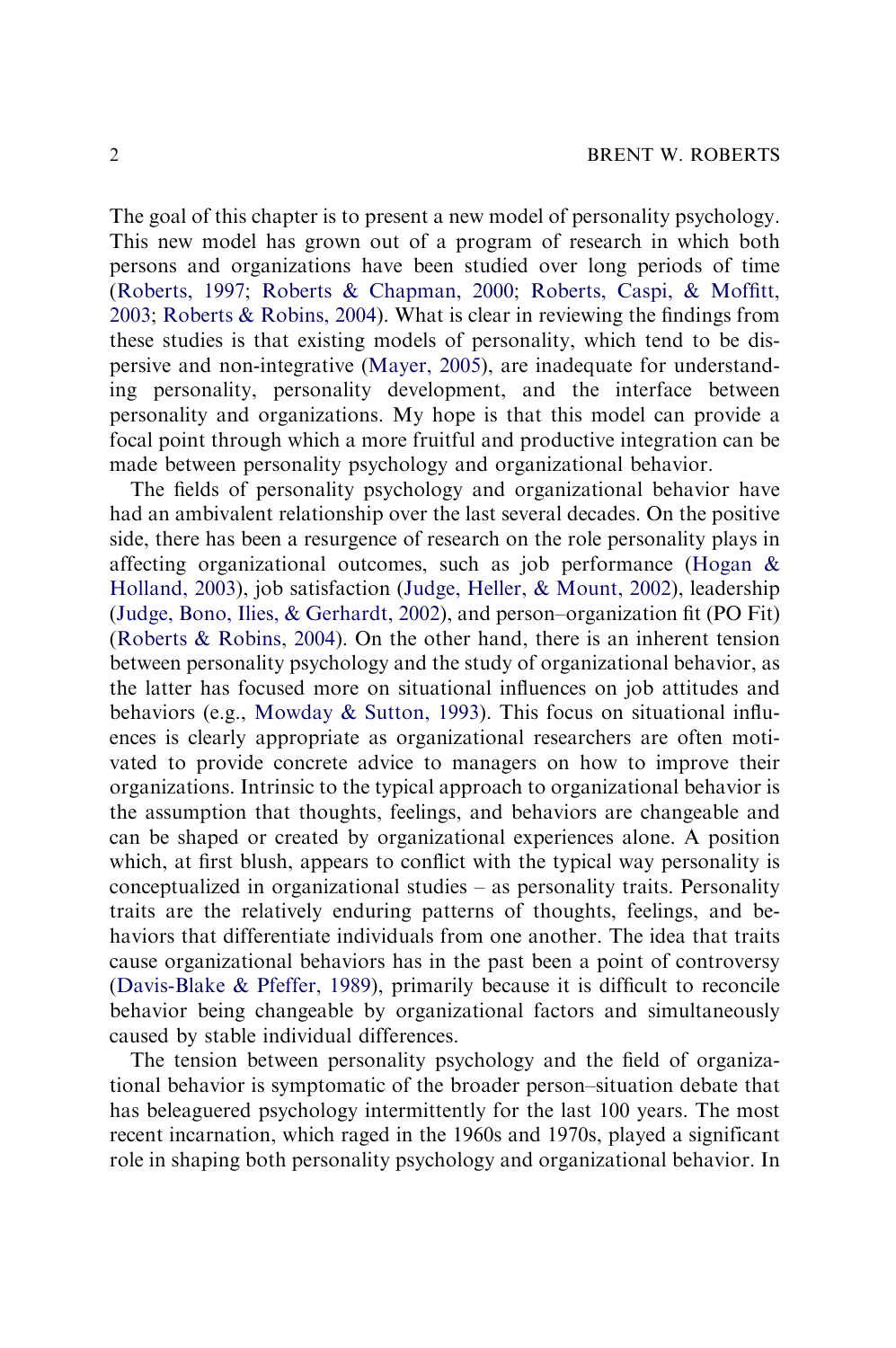personality psychology, the study of traits almost disappeared, as researchers and academic institutions responded to [Mischel's \(1968\)](#page-37-0) critique by emphasizing the importance of social situations and examining alternative units of analysis to traits.<sup>1</sup> Similarly, the field of organizational behavior followed the zeitgeist of the times and de-emphasized the importance of stable individual differences in organizational life (see [Staw](#page-38-0) [& Cohen-](#page-38-0)[Charash, 2005](#page-38-0) for a review).

The person–situation debate was in many ways misguided. It was misguided because in hindsight, all of the arguments made against personality traits were either factually or interpretively incorrect [\(Hogan & Roberts,](#page-35-0) [2000;](#page-35-0) [Roberts, 2005\)](#page-37-0). For example, [Mischel \(1968\)](#page-37-0) raised four critical points: (a) traits had limited utility in predicting behavior (i.e., the infamous ''personality coefficient'' of 0.3); (b) Stability was a fiction in the mind of the observer; (c) behavior was not stable across situations; and (d) if there is stability it is attributable to the situation, not the person.

In the intervening decades, research has shown that each of these arguments is false or misleading. First, there is no such thing as a ''personality coefficient.'' Rather, there is the ''psychological coefficient.'' The large majority of effect sizes in psychology are between 0.1 and 0.3 on a correlational scale ([Meyer et al., 2001\)](#page-37-0). It turns out that there is nothing unique about the effect sizes in personality psychology. Moreover, the vaunted ''power of the situation'' was also overstated. When uninformative test statistics (e.g.,  $F$  and t-tests) are transformed into effect sizes, situational manipulations were found to be no bigger than the effects of personality traits [\(Funder](#page-35-0) [& Ozer, 1983](#page-35-0)). In addition, well-run studies in which different people rated the same person across time and age showed that stable individual differences did exist ([Block,](#page-33-0) [1993](#page-33-0)). Therefore, personality was not a semantic fiction of our busy minds. Also, the original estimates of behavioral stability across situations were found to be underestimates (see [Borkenau, Mauer, Riemann, Spinath, &](#page-33-0) [Angleitner, 2004,](#page-33-0) for evidence and insights as to why). Nonetheless, it should be noted that no personality psychologist other than Mischel ever went on record claiming that the cross-situational consistency of behavior should be high. This was a straw man from the start and immaterial to the viability of the personality trait construct (see [Roberts](#page-38-0) & [Pomerantz, 2004](#page-38-0)). Finally, longitudinal research has shown that stable environments are not always associated with stability (e.g., [Roberts](#page-38-0)  $\&$  Robins, 2004), and that genetic factors also play a significant role in personality trait stability [\(McGue,](#page-36-0) [Bacon,](#page-36-0) & [Lykken, 1993](#page-36-0)). In sum, all of the primary criticisms of personality psychology that derive from the person–situation debate have been refuted.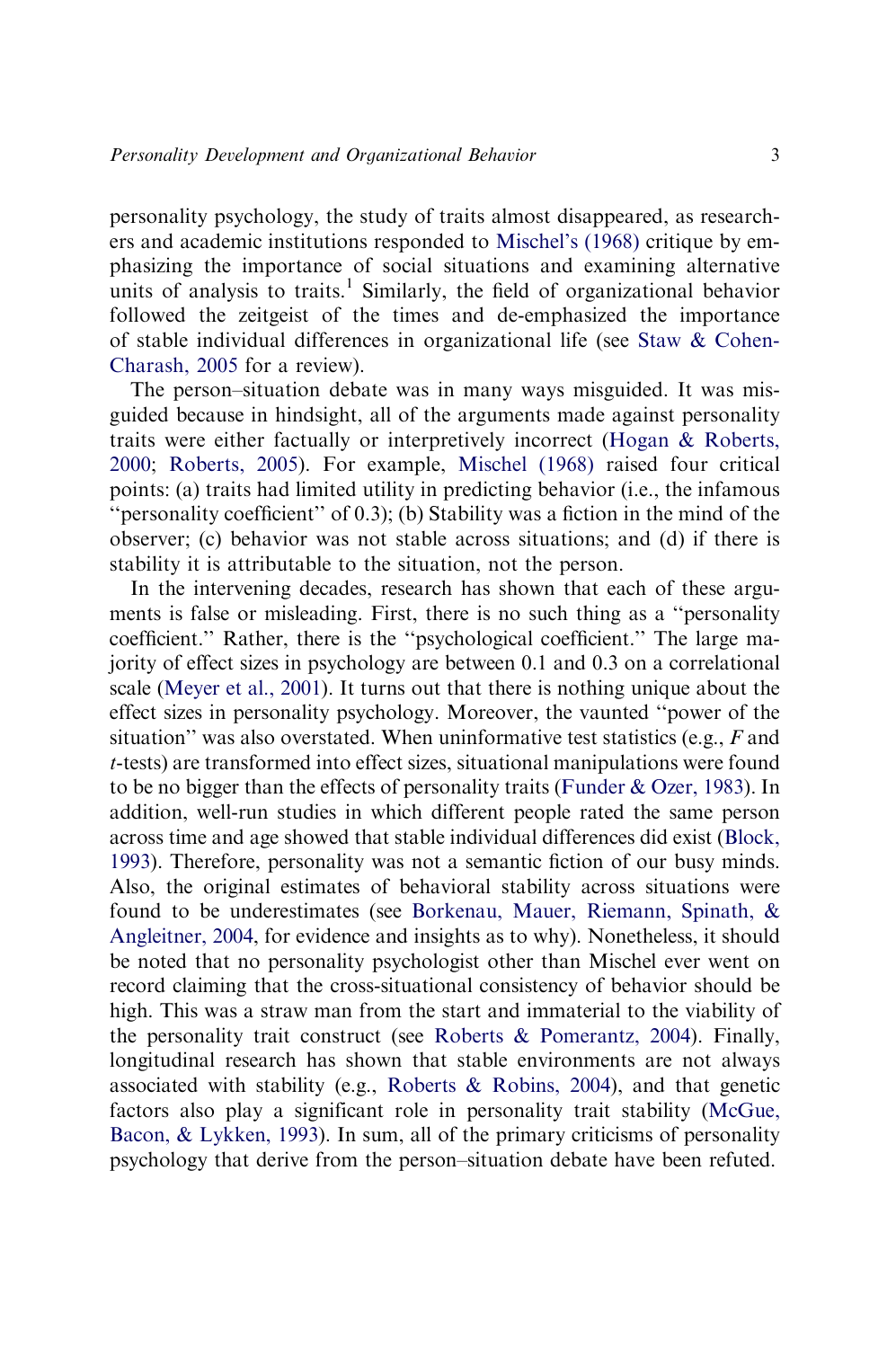At this point in history the person–situation debate is best considered dead, not because it was ever successfully resolved, but most likely because young scholars have grown tired of the bickering of their elders. The present situation can be best described as a sleepy détente rather than a full-fledged resolution. This leaves the field of personality psychology at a crossroad. Trait psychology has made a successful return, which is, in many ways, the legacy of the field of organizational behavior from which many of the most impressive tests of the predictive validity of personality traits have come [\(Judge, Higgins, Thoresen, & Barrick, 1999](#page-36-0)). Social cognitive approaches to personality have many adherents and also constitute a coherent and viable model of individual differences [\(Cervone](#page-34-0) & [Shoda, 1999](#page-34-0)). Situationism has not gone away, as it is clear that situations are just as important as personality in determining behavior and personality. Nonetheless, adherents to the different camps tend to focus on research that substantiates their worldview rather than searching for a true reconciliation (e.g., [Cervone, Shadel, &](#page-34-0) [Jencius, 2001](#page-34-0); [Lewis, 1999](#page-36-0); [McCrae, 2004\)](#page-36-0).

What is needed at this juncture is a model of personality that can achieve several goals at once. First, this new model must successfully integrate trait and social cognitive approaches to personality. Second, it needs to take situations seriously and fully integrate them into a conceptualization of the person and their life context. Third, it must account for the wealth of findings gathered over the last few decades on the consistency and changeability of personality over time and the effect of contexts on patterns of continuity and change. If successful, this model can serve as a fulcrum for a more successful integration of personality psychology with other fields, such as organizational behavior.

My goal for this chapter is to provide an overview of a model of personality that I believe achieves all of these goals. First, I will describe a new theoretical framework that serves to integrate personality psychology and other fields, such as organizational behavior. Second, I will review what we know about personality continuity and change over the life course. In this section, I will describe the relationship between personality traits and organizational experiences and how these relationships guide personality development over time. In the context of this review, I will introduce a new model of the ways in which people can interact with organizations over time and how these processes can affect both the organization and the individual. My hope is to build a bridge between modern personality psychology and organizational behavior, such that the two fields can better inform one another.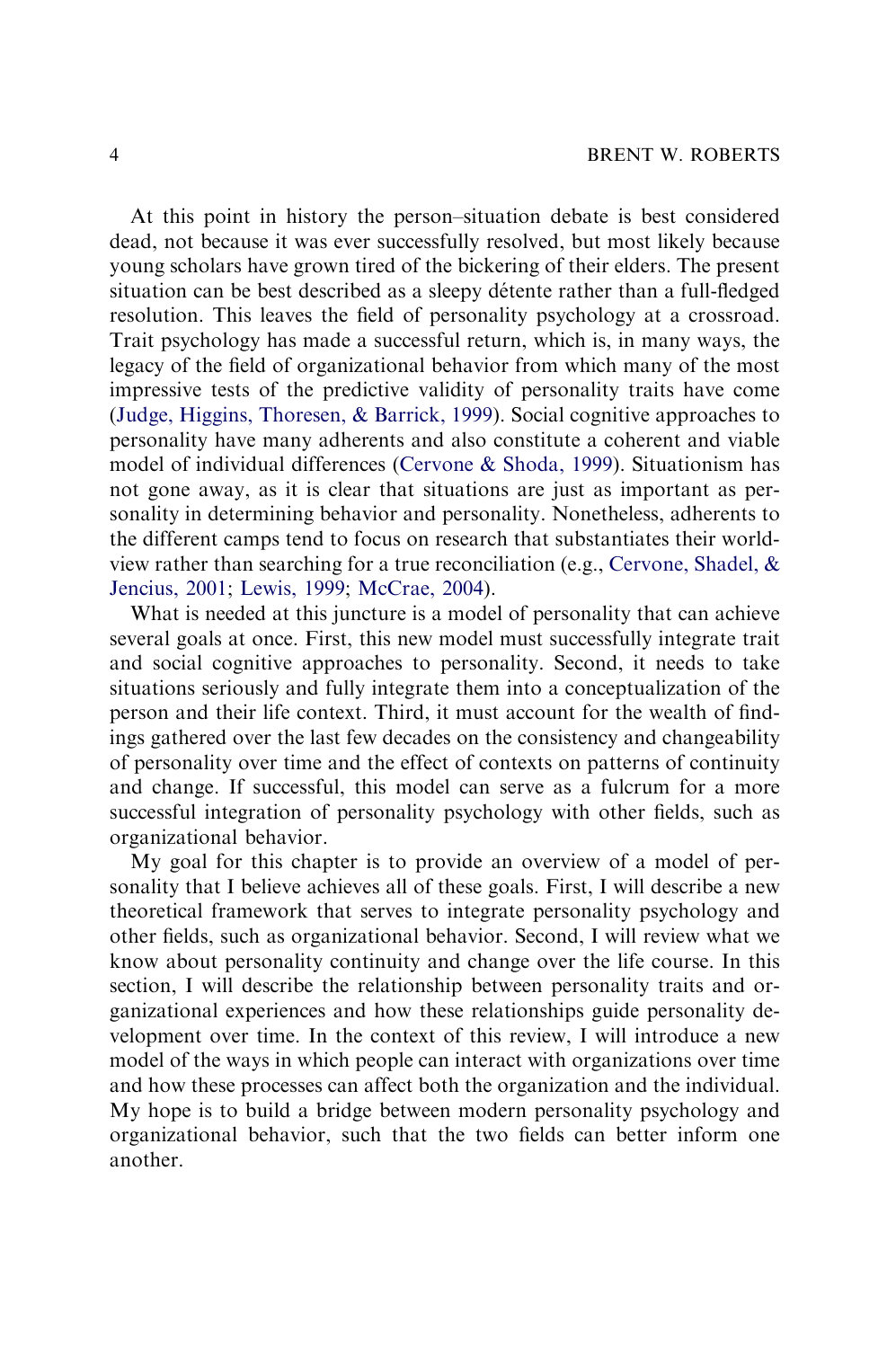# A NEO-SOCIOANALYTIC FRAMEWORK FOR PERSONALITY PSYCHOLOGY

Interestingly, much of the work facilitating the re-emergence of personality psychology has come from organizational psychology (e.g., [Barrick &](#page-33-0) [Mount, 1991;](#page-33-0) [Hough](#page-36-0) [& Ones, 2002](#page-36-0); [Staw](#page-39-0) [& Ross, 1985\)](#page-39-0). However, the version of personality psychology adopted in organizational psychology has proven to be overly static. Personality is conceptualized as traits, and traits are typically conceptualized as causal forces used to predict outcomes and are not themselves subject to change. If combined with situations, they are typically seen to interact with situational contingencies (e.g., [Porter et al.,](#page-37-0) [2003\)](#page-37-0). Unfortunately, this take on personality psychology ignores the fact that personality traits have to develop and can change, even in adulthood [\(Roberts, Walton,](#page-38-0) & [Viechtbauer, 2006\)](#page-38-0). It is this fact that makes the interface of personality psychology and organizational behavior so interesting, as trait models that do not incorporate the transactions between personality and situation over time fail to account for conceptual or empirical findings of personality development ([Fraley & Roberts, 2005\)](#page-35-0).

In order to better understand how personality transacts with situations over time, a framework is needed that can address the tension between continuity and change in behavior and what role situations play in shaping behavior and thus personality. The following theoretical model, described as the neo-socioanalytic model of personality is an attempt to provide an integrative framework for personality psychology that has been explicated in several other outlets [\(Roberts](#page-37-0) & [Caspi, 2003](#page-37-0); [Roberts, Harms, Smith,](#page-38-0) [Wood, & Webb, 2006;](#page-38-0) [Roberts & Wood, 2006\)](#page-38-0). It includes a reorganization of the basic units of analysis, a description of the typical patterns of continuity and change in personality over time, and the types of transactions found between persons and organizations. First, we will discuss the units of analysis in personality psychology.

## The Units of Analysis

[Fig. 1](#page-5-0) depicts the primary domains in the neo-socioanalytic theory. The first thing to note about [Fig. 1](#page-5-0) is that there are four ''units of analysis'' or domains that make up the core of personality: traits, values/motives, abilities, and narratives. These four domains are intended to subsume most of the important categories of individual differences.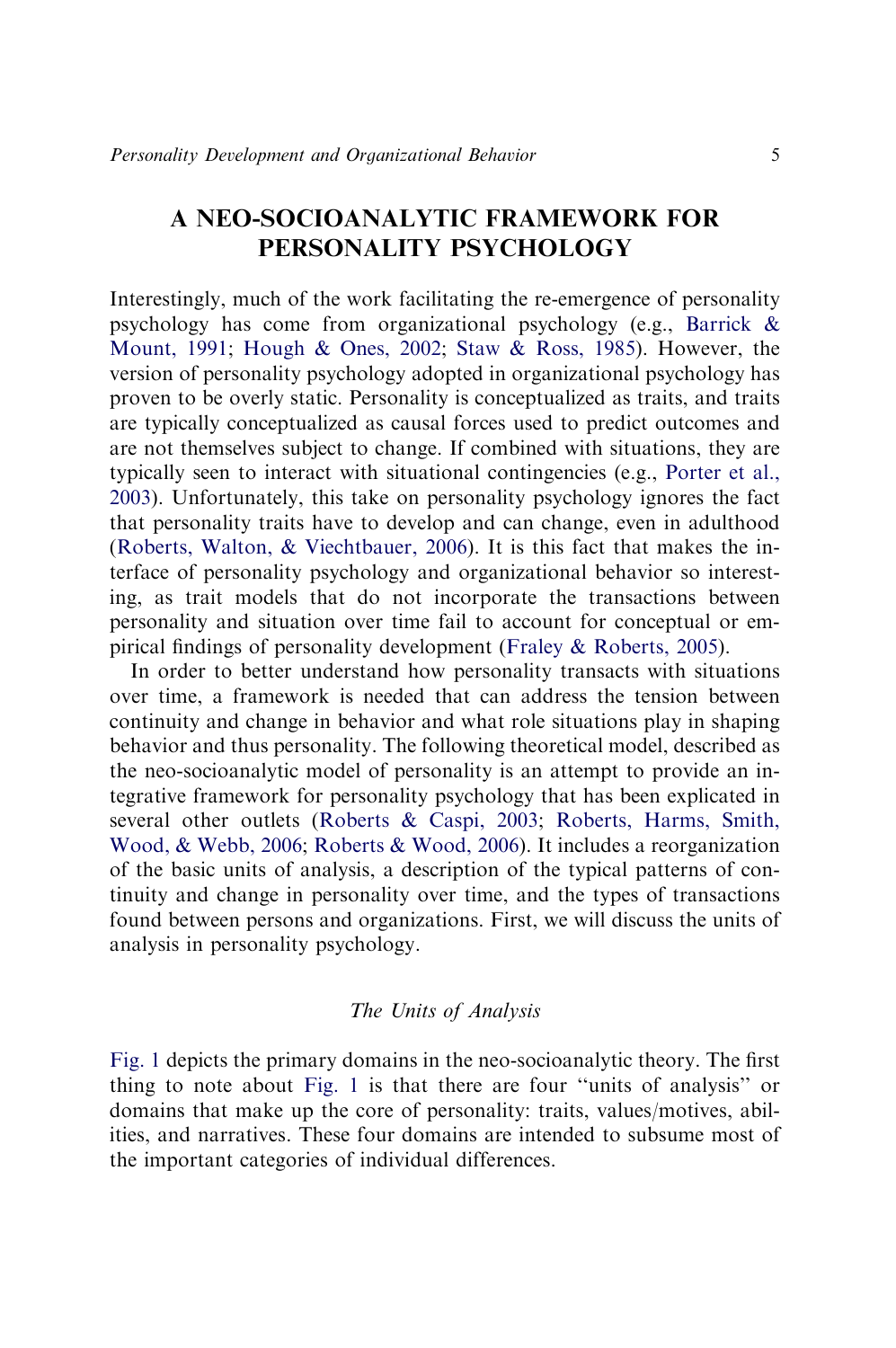<span id="page-5-0"></span>

Fig. 1. A Seo-Socioanalytic Topographical Model of Personality Psychology.

The first domain, traits, is defined as the enduring patterns of thoughts, feelings, and behaviors that people exhibit. Much attention has been dedicated to finding a working taxonomy of traits, and many accept the Big Five, extraversion, agreeableness, conscientiousness, emotional stability, and openness to experience, as a minimal number of domains [\(Goldberg,](#page-35-0) [1993\)](#page-35-0). Recent research has begun to show that the rush to accept the Big Five may be premature. The empirical foundation of the Big Five was based primarily on western samples. And, although the Big Five structure appears to replicate across many different cultures ([McCrae & Costa, 1997\)](#page-36-0), this finding is inconsequential because it was based on a measure designed only to assess the Big Five (e.g., the NEO-PI-R, [Costa](#page-34-0) [& McCrae, 1994\)](#page-34-0). Alternatively, a meticulous examination of the structure of natural language lexicons that derive from many different cultures show that the Big Six [\(Ashton et al., 2004\)](#page-33-0) or Multi-Language Seven (ML7; [Saucier, 2003\)](#page-38-0), may be better representations of the trait domain.

In terms of the Big Five, the Big Six or ML7 are not radical alternatives. Rather, these systems add one or two dimensions to the Big Five and, most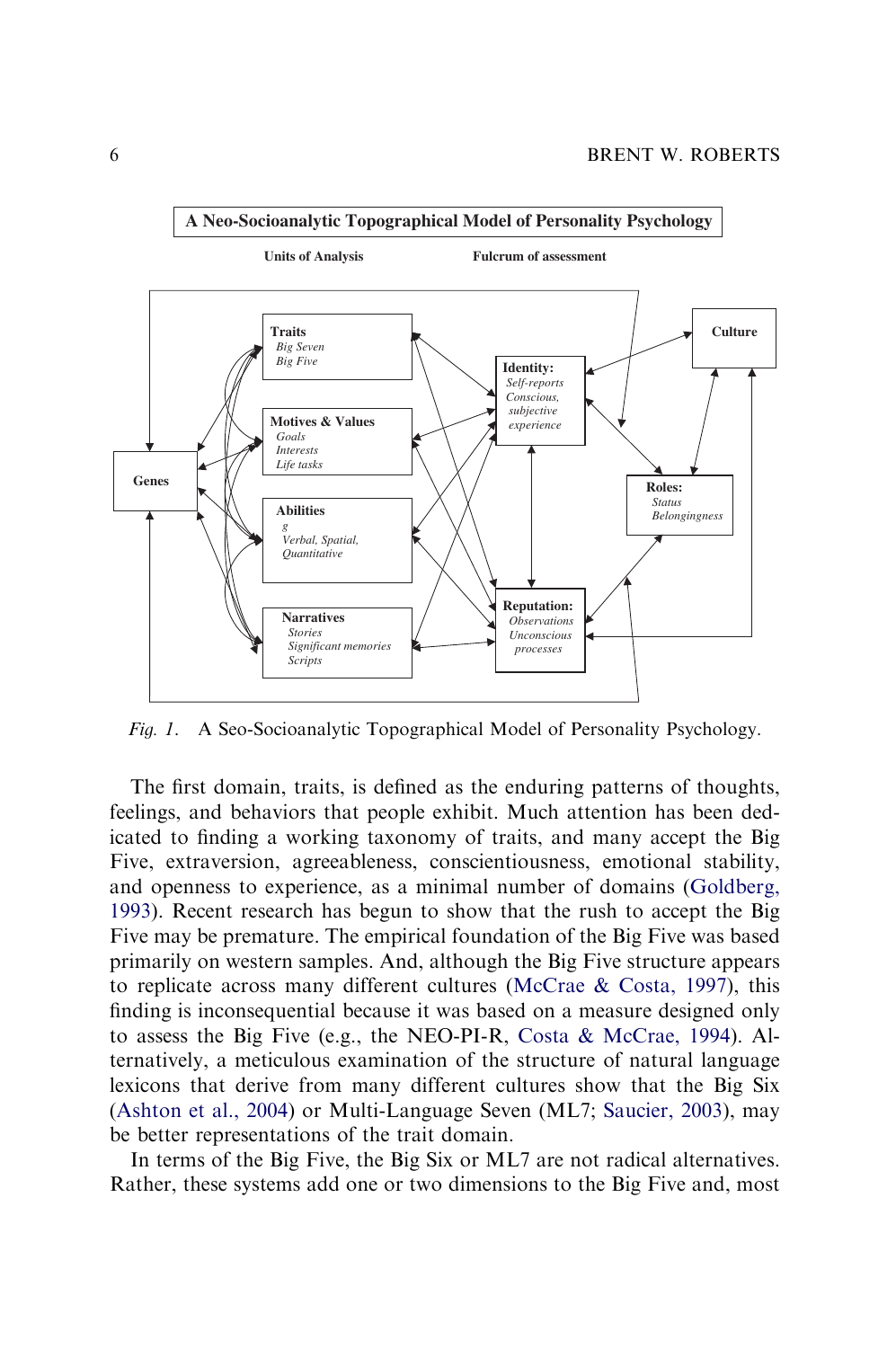importantly, shift the meaning of the Big Five slightly, but significantly. For example, in these systems agreeableness contrasts warmth and gentleness with hostility and aggressiveness, whereas in the typical Big Five System, hostility and aggressiveness are found on the negative end of emotional stability. Emotional stability also changes and contrasts insecurity and anxiousness with toughness and bravery. The latter are not part of emotional stability in the Big Five. Added to the Big Five are a positive evaluation or honesty factor ([Ashton et al., 2004](#page-33-0)) and a global negative evaluation. Both of these dimensions would have obvious application to organizational issues, such as counterproductive work behaviors and performance feedback systems. Also, these additional dimensions bring two evaluative dimensions that are missing to the Big Five system. Finally, in contrast to the Big Five, the Big Six and ML-7 appear to replicate more readily across different cultures and emerge in both emic and etic approaches to scale development.

Values and motives constitute the second domain of personality. These dimensions reflect all of the things that people feel are desirable – that is, what people want to do or would like to have in their life. Thus, this category includes the classic notion of motives and needs (e.g., [Murray, 1938\)](#page-37-0), in addition to values, interests, preferences, and goals. This category is explicitly hierarchical, and the structure of goals and motives has been discussed by numerous researchers [\(Austin](#page-33-0) & [Vancouver, 1996;](#page-33-0) [Emmons,](#page-34-0) [1986\)](#page-34-0). The hierarchy described here is unlike that proposed by [Maslow](#page-36-0) [\(1968\)](#page-36-0), in that it is one of conceptual breadth, rather than one of priorities. Maslow's theory, one of the foundations of the humanistic tradition in psychology and in organizational behavior, posits that people move systematically from lower-level needs, such as the need for safety, to higherlevel needs, such as the need for self-actualization. Ostensibly people attempt to satisfy lower-order needs before moving on to higher-order needs. Maslow's theory has served as the basis for many influential perspectives in personality psychology and organizational behavior, presumably because of how optimistic and hopeful Maslow's version of human nature was in contrast to those found in psychoanalytic theory or behaviorism. Unfortunately, empirical tests of Maslow's theory have been equivocal at best, with many finding little support for the hierarchy (Wahba  $&$  Bridwell, 1976). This should not have been a great surprise, as reading Maslow's original writings (e.g., [Maslow, 1968\)](#page-36-0) shows that the need hierarchy is more of a prescription for human nature than a description. It represents Maslow's vision of what humans could be rather than how they are.

In contrast, the hierarchy proposed here is agnostic when it comes to the preference for which need, goal, or motive should have priority, and utilizes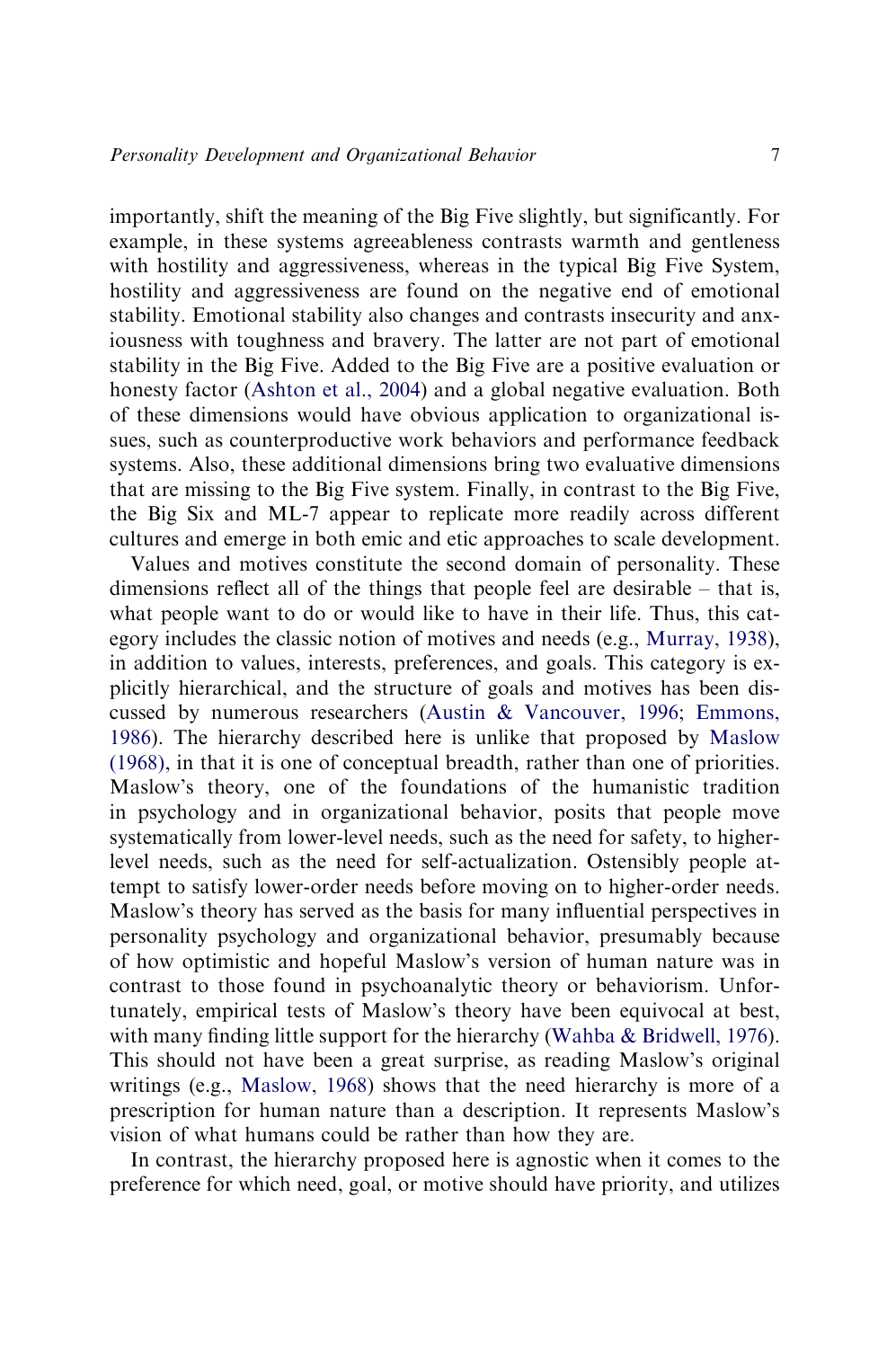a hierarchical structure to indicate that some motivational components are broader and more inclusive than narrower components. Furthermore, if there are two thematically dominant needs they are not the need for safety or self-actualization but rather the need for status and the need for belonging ([Hogan, 1982](#page-35-0)). Status motives subsume the desires for social status, money, fame, and social regard. Belongingness motives subsume desires to have a family, close friendships, and some form of identification with a social group or groups ([Baumeister](#page-33-0) & [Leary, 1995\)](#page-33-0). Although clearly insufficient to capture the entire spectrum of values/motivation, it is also clear that these two dimensions show up across implicit motives (e.g., nPower, nAffiliation), explicit goals ([Roberts](#page-38-0) [& Robins, 2000\)](#page-38-0), and values ([Schwartz,](#page-38-0) [1992\)](#page-38-0), and work values [\(Hofstede, Bond, & Luk, 1993\)](#page-35-0). These motives are dominant over other needs because if satisfied, they provide the more basic needs. If one has a group to belong to and a position of importance in that community, then basic needs such as for food and safety are provided for. If a person lacks a supporting group, be it a family or community, then basic needs are much more difficult to come by.

The third domain reflects abilities and the hierarchical models identified by what people can do [\(Lubinski, 2000](#page-36-0)). Although still somewhat controversial, the hierarchical model of  $q$ , which subsumes verbal, quantitative, and spatial intelligence, is a widely accepted model that encompasses the majority of the domains of existing intelligence measures (Gray  $\&$ [Thompson, 2004\)](#page-35-0). The hierarchical model of  $q$  clearly does not capture the full range of ability variables that are important for organizational functioning. For example, Ackerman's PPIK theory, integrates intelligence-asprocess (e.g., g), personality, interest, and intelligence-as-knowledge ([Ack](#page-33-0)[erman](#page-33-0) & [Heggestad, 1997](#page-33-0)). Tests of the PPIK model have shown that domain knowledge, though related to general intelligence, is also distinct [\(Rolfhus & Ackerman, 1999\)](#page-38-0). Thus, people can develop domain-based abilities that are distinct from their general intelligence. This should be highly relevant to organizational studies, as expertise in specific domains can be shaped through training and practice.

The final domain focuses on the devices people employ to tell the stories and narratives they use to understand themselves and their environments [\(McAdams, 1993\)](#page-36-0). A critical point to consider in any model of personality is that while individuals can be classified in terms of traits, goals, and abilities, they often (if not generally) communicate information about themselves quite differently than suggested by nomothetic classification systems. One common strategy is the use of illustrative stories [\(McAdams, 1993\)](#page-36-0) or scripts [\(de St. Aubin, 1999\)](#page-34-0). People find it very easy to tell stories about themselves,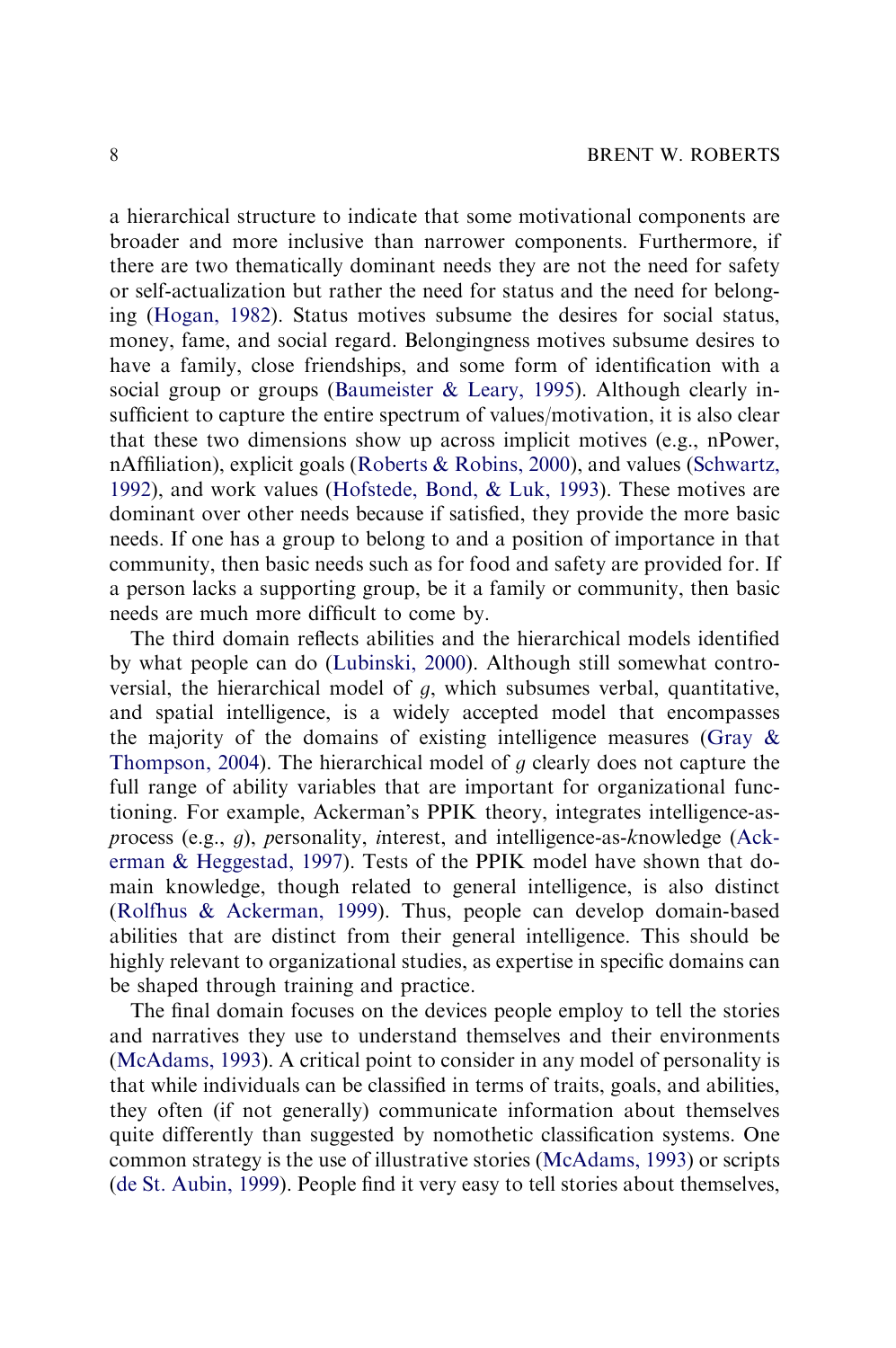others, and their environments. These narratives, in turn, help people create meaning and purpose in their lives and predictability in the events they observe and experience, and provide explanations of how people have come to be in their present circumstances.

At first blush, narratives may appear to be superfluous fluff compared to traits, motives, and abilities, but this conclusion would be naive. First, the information gleaned from narratives is simply unavailable from the other approaches. The particular details about a person's life, reflected for example in concepts such as biodata in job interviews, have unknown ramifications for a person's experiences, accomplishments, and self-evaluations. For example, narratives of personal growth predict well-being above and beyond personality traits ([Bauer & McAdams, 2004\)](#page-33-0), suggesting that narrative information provides unique information in the prediction of self-evaluations.

Another reason not to dismiss the narrative component of personality is that it provides an avenue to successfully incorporate information at the level of an individual life. This is directly analogous to case study approaches in other fields, including organizational behavior. For example, case studies of organizational practices have illuminated many fundamental organizational principles and practices, including how organizations create meaning for their employees ([Pratt, 2000](#page-37-0)). This type of information can and is used to create new understanding of human nature and organizations, to test theories, and to simply add new information to our science. Narrative information provides a direct conduit to the phenomenology of everyday life, which is simply not captured in other approaches to personality assessment.

The components of personality are both manifested and organized around two psychological and methodological entities: identity (or self-reports) and reputation (observer reports). From a methodological perspective, there are two privileged, yet flawed ways to access information about people – what they say about themselves and what others say about them. Personality inventories represent typical self-report methods. This category also includes basic trait ratings, self-concept measures, such as self-esteem, as well as measures of goals and values. Observer methods encompass observer ratings of behavior, projective tests, implicit measures, and even physiological tests. Typically, self-reports are derogated for being biased by response sets, such as social desirability responding (cf. [Piedmont, McCrae,](#page-37-0) [Riemann,](#page-37-0) & [Angleitner, 2000](#page-37-0)). Observer methods are afforded greater respect within personality psychology, but in I/O psychology where they are used more often, it is widely known that they suffer from biases such as halo error ([Viswesvaran, Schmidt, & Ones, 2005\)](#page-39-0). When researchers bother to assess both self-reports and observer ratings of personality, they often find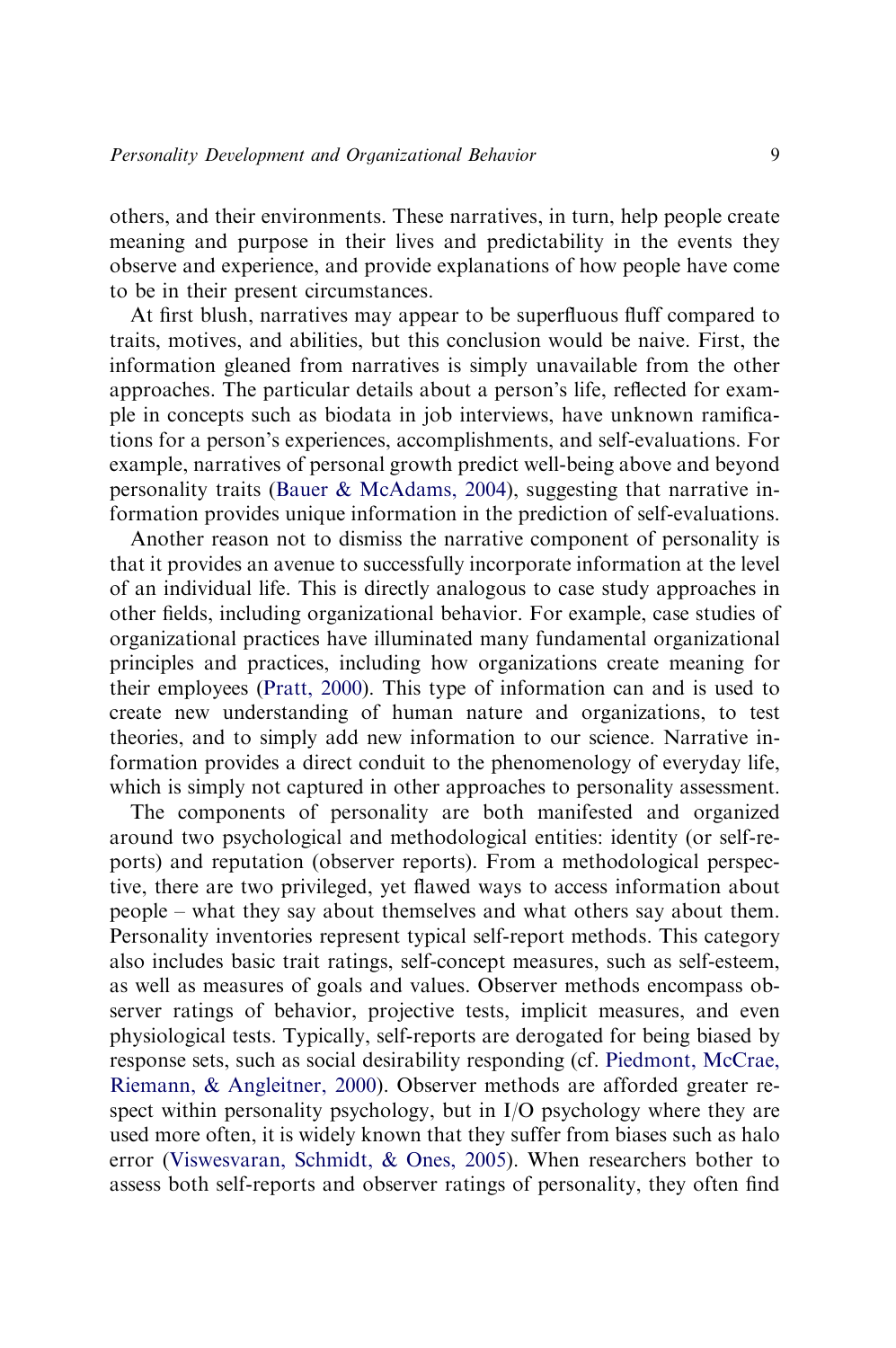that both perspectives predict organizational outcomes ([Mount, Barrick, &](#page-37-0) [Strauss, 1994\)](#page-37-0).

These two methods of assessment correspond to two global psychological constructs, identity and reputation, which have meaning above and beyond the methods themselves. Identity reflects the sum total of opinions that are cognitively available to a person across the four units of analysis described above. The first domain of these cognitions would be the content of identity – whether a person considers themselves shy or creative, for example. Identity also pertains to the metacognitive perception of those same self-perceptions. Specifically, people can simultaneously see themselves as ''outgoing'' and a ''carpenter'' (content) and feel more or less confident and invested (metaperception) in those self-perceptions.

This conceptualization of identity is both consistent with and different from classic social psychological perspectives on social identity (e.g., [Stryker](#page-39-0) [& Serpe, 1982\)](#page-39-0). Similar to social identity theory, it is assumed that the content of identity is shaped by social interactions and that these interactions are organized according to specific social categories, such as roles [\(Tajfel](#page-39-0) [& Turner, 1979](#page-39-0)). Clearly, organizations provide a context in which work roles are structured and defined. Role experiences should affect people's experiences and thus their self-perceptions [\(Salancik & Pfeffer, 1978\)](#page-38-0). For example, organizations can affect the symbols used in work roles and their significance, which in turn should affect the content of identity (Pratt  $\&$ [Rafaeli, 1997\)](#page-37-0). Similarly, receiving different versions of the symbolic white coat is used to mark status transitions in the process of moving from a medical student to a full-fledged doctor. Presumably, receiving these symbols facilitates shifts in a medical student's identity.

Where the neo-socioanalytic conceptualization of identity adds to the conceptualization offered by social identity theory is in the assumption that traits also cause the content of identity. On its face, this is not a radical departure from social identity theory. For example, there is no reason why a person cannot retain an identity over time in a dispositional fashion. A person may come to see herself as a ''tough worker'' because of experiencing a highly competitive work environment. This new self-perception may perpetuate simply because the person remains in the environment. Nonetheless, we would propose that something more than social context is needed to understand a person's experience at work and that internal, temperament factors are additional influences on variation in social identity. Specifically, underlying trait-like patterns derive in part from genetic and physiological factors that contribute to continuity over time (Johnson, McGue, & Krueger, 2005). These underlying physiological systems may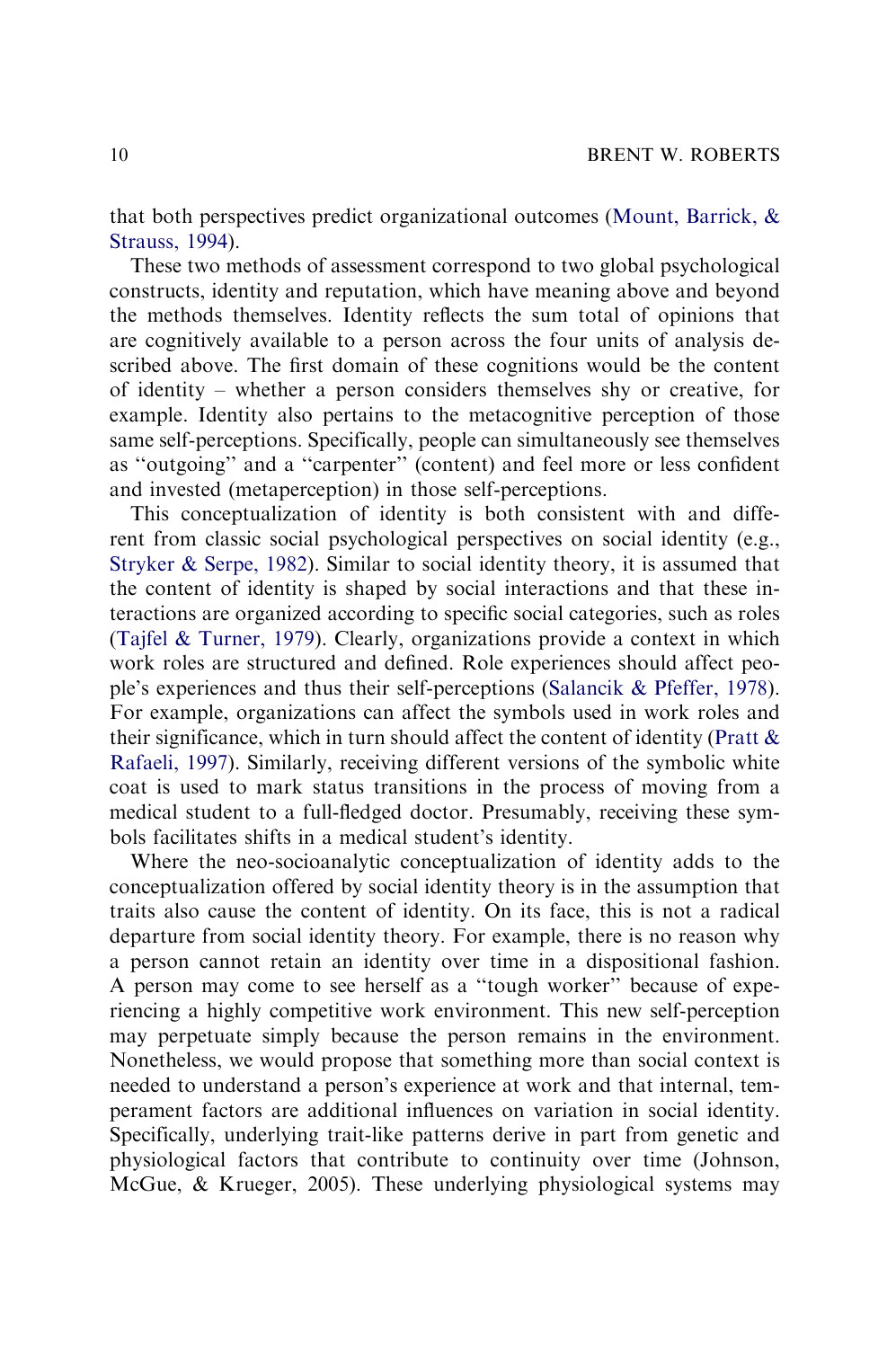provide a strong countervailing force against the influence of the environment. For example, a dispositionally inhibited, or shy individual, may always have a readiness to respond to social interactions with reticence, despite social pressures to do otherwise.

A second feature of the neo-socioanalytic framework that is distinct from most personality, social cognitive, and social identity theories is the inclusion of reputation. Reputation is the perspective on the part of others about a person's traits, motives, abilities, and narratives. Consistent with the ''looking glass self,'' reputation is conceptualized as affecting identity. People will come to see themselves differently depending on how other people define them. On the other hand, underlying dispositions can affect reputation directly without being mediated through identity. This reflects the fact that people are not always aware of their own behavior and that others may see patterns in their behavior that they do not. Given the arrow pointing from identity to reputation, we also propose that people actively shape their reputation. It is a fact of social interaction that people do not share all of their self-perceptions and actively attempt to persuade others of their desirable qualities ([Goffman, 1959](#page-35-0)). Reputations are clearly important from an organizational perspective. People are hired, fired, promoted, and demoted, in part, because of their reputation. Presumably, the better a person is at managing their reputation, the better they should do in an organization.

Social roles also play a prominent function in our model and serve to explicitly incorporate the social environment [\(Hogan](#page-35-0) & [Roberts, 2000\)](#page-35-0). Social roles tend to fall in two broad domains that correspond closely to the two primary motives highlighted above: Status and belongingness roles. Status roles encompass work and social position roles, such as being a CEO, supervisor, PTA president, and so forth. Belongingness roles encompass friendship, family, and community roles, such as being a father, mother, and friend. Although, work is often associated with status hierarchies, both status and belongingness roles can be found within work. Clearly, the person who aspires for and achieves the CEO position has acquired a highstatus role. On the other hand, many friendships are made and fostered through work and serve to provide meaning and support even within a network of relationships in which status is so salient.

## Integrating Stable Dispositions and Variable Behaviors, Thoughts, and Feelings

One of the challenges for this framework is to successfully address the question of how behaviors can change from situation to situation, but still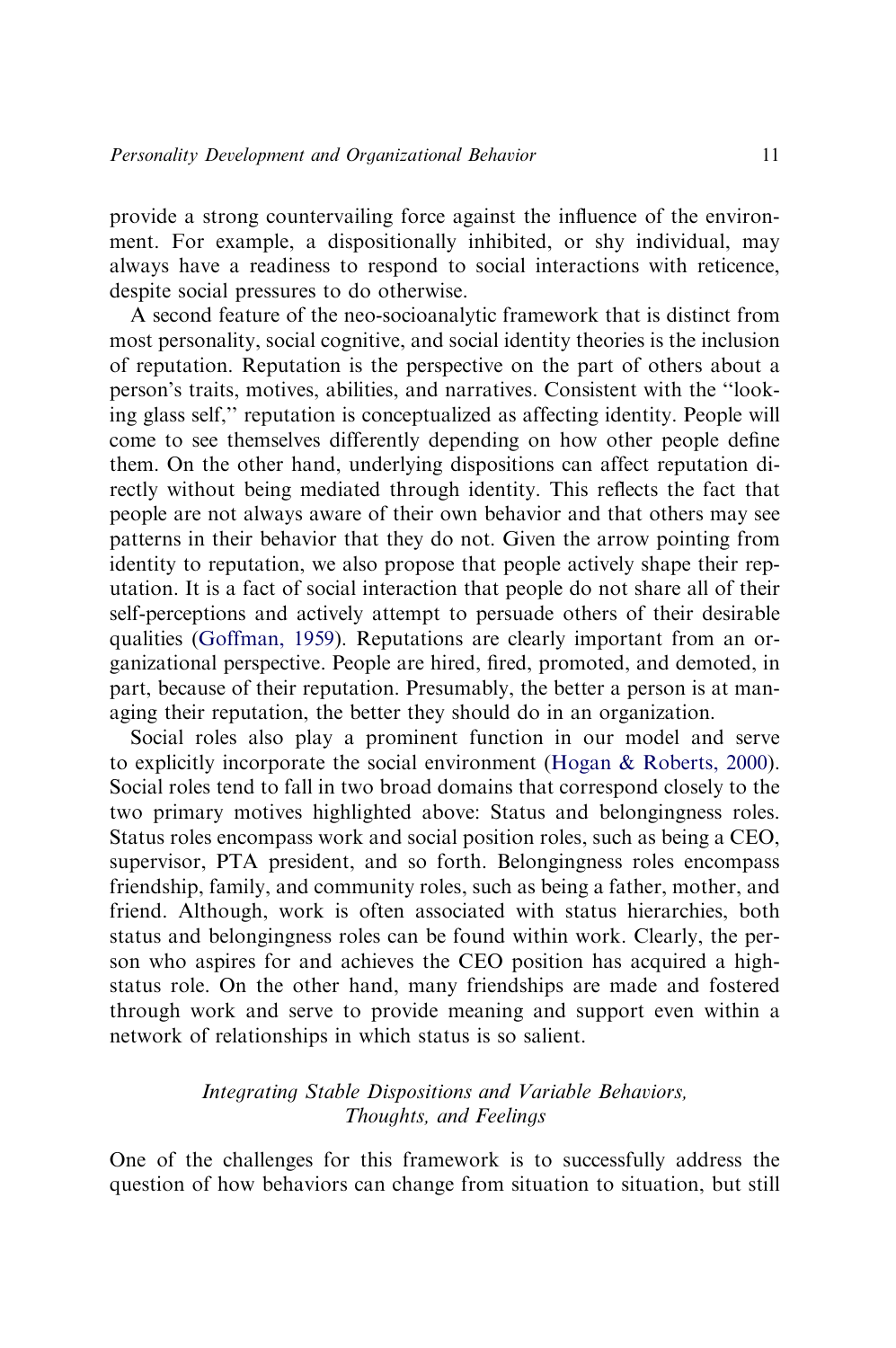<span id="page-11-0"></span>

Fig. 2. A Hierarchical Model of Personality and Situation.

be trait-like. It is useful to distill these issues through a hierarchical structure [\(Roberts & Pomerantz, 2004\)](#page-38-0). Specifically personality constructs and situational constructs can be ordered from broad to narrow (see Fig. 2). For example, on the person side of the equation, traits are often considered broad constructs because they entail aggregation of thoughts, feelings, and behaviors across many situations. Implicit in this idea is that the trait is a broader concept than specific behaviors, thoughts, and feelings. That is, from the top down, one can see that behavior is a reflection of the trait. From the bottom up, one can see the behavior as a constituent element of the superordinate trait. What is most important about making the hierarchy explicit is that it clearly shows that traits are not isomorphic with thoughts, feelings, and behaviors. Traits reflect the common variance among representative thoughts, feelings, and behaviors. In turn, thoughts, feelings, and behaviors are most likely overdetermined. That is, many factors, including traits, motives, and the situation may influence whether thoughts, feelings, and behaviors happen.

The classic form of the trait hierarchy may be traced to [Eysenck's \(1970\)](#page-34-0) multi-level personality structure, where supertraits (e.g., extraversion) can be decomposed into intercorrelated but conceptually distinct narrower traits (e.g., sociability, activity, excitability). These narrower traits are made up of habits, which in turn are related to ''stimulus–response'' patterns, or what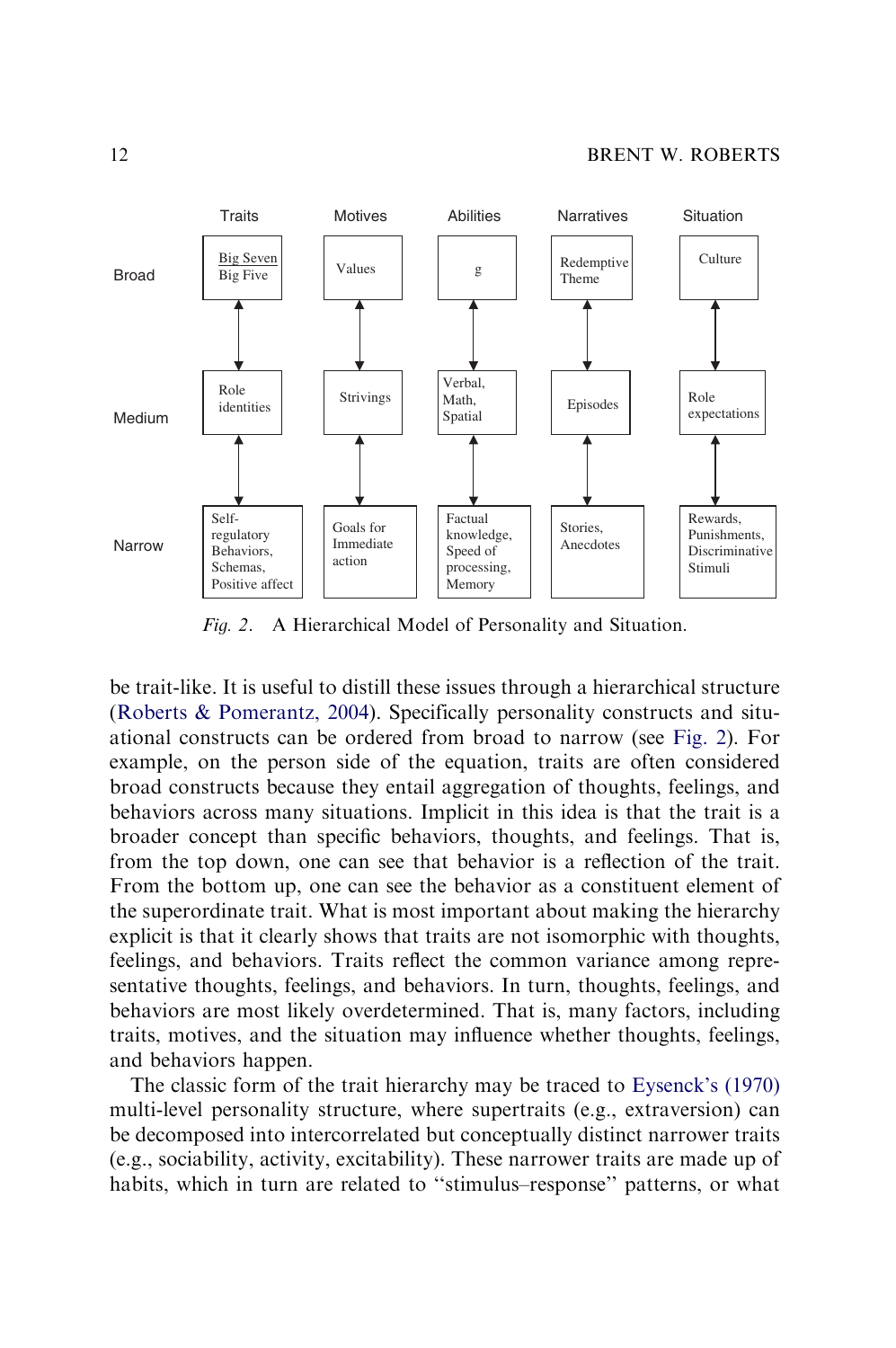might be described as the behaviors manifested in specific situations. What is interesting about the classic trait hierarchy is the unwillingness to discuss the role of context in the definition of the hierarchy. For example, the differences between extraversion and its constituent elements of sociability and dominance is context. Extraversion is typically a generic term applying to most if not all social situations and whether a person acts in an agentic fashion in these situations. On the other hand, sociability is particular to benign social settings and dominance is particular to power situations. Individual differences in a person's level of gregariousness (sociability) can be best seen in informal social settings, like in a group of friends or at a party. Individual differences in dominance can be best seen in social settings where power is being exchanged. For example, when a person asserts themselves at a work meeting in which their performance will dictate their future pay and position, this is an act of dominance. Of course, people can act sociable in power settings and act dominant in social settings, but these actions are less common and may even be punished by one's social group – no one likes a person who cannot turn it off when he gets to the bar.

As an alternative to the classic trait hierarchy, we recently proposed the Personality Role-Identity Structural Model (PRISM; [Wood & Roberts,](#page-39-0) [2006\)](#page-39-0). The PRISM largely parallels the structure of a trait hierarchy, in that the PRISM can be thought of as a hierarchy with multiple levels of varying breadth: (a) the *general identity*, representing how the person sees oneself in general, (b) *role identities*, which represent perceptions of narrower, contextspecific dispositions (e.g., ''how I see myself as a worker''), (c) aggregated role outcomes, such as general thoughts, feelings, and behavioral patterns occurring within the role, and (d) single occurrences of outcomes occurring in a given role. Research has shown repeatedly that people see systematic differences in themselves across various roles [\(Donahue](#page-34-0) & [Harary, 1998;](#page-34-0) [Roberts](#page-38-0) [& Donahue, 1994](#page-38-0); [Wood](#page-39-0) & [Roberts, in press\)](#page-39-0) and that using lowerorder constructs, like role-identities improves predictive validity ([Roberts &](#page-38-0) [Donahue, 1994](#page-38-0)).

As noted earlier in this chapter, and as shown in [Fig. 2,](#page-11-0) each of the major domains of personality and social situations can be organized hierarchically. For example, values may be seen as a broad manifestation of motives, as they represent relatively decontextualized principles of what is deemed desirable. Strivings, which tend to be concrete manifestations of broad principles enacted in a short time frame, are excellent examples of mid-level constructs [\(Emmons, 1986](#page-34-0)). At the lowest level would be goals for actions in the present situation [\(Ford](#page-35-0) & [Nichols, 1987\)](#page-35-0). Similar hierarchical organizations of abilities and narratives are also possible. For example, the act of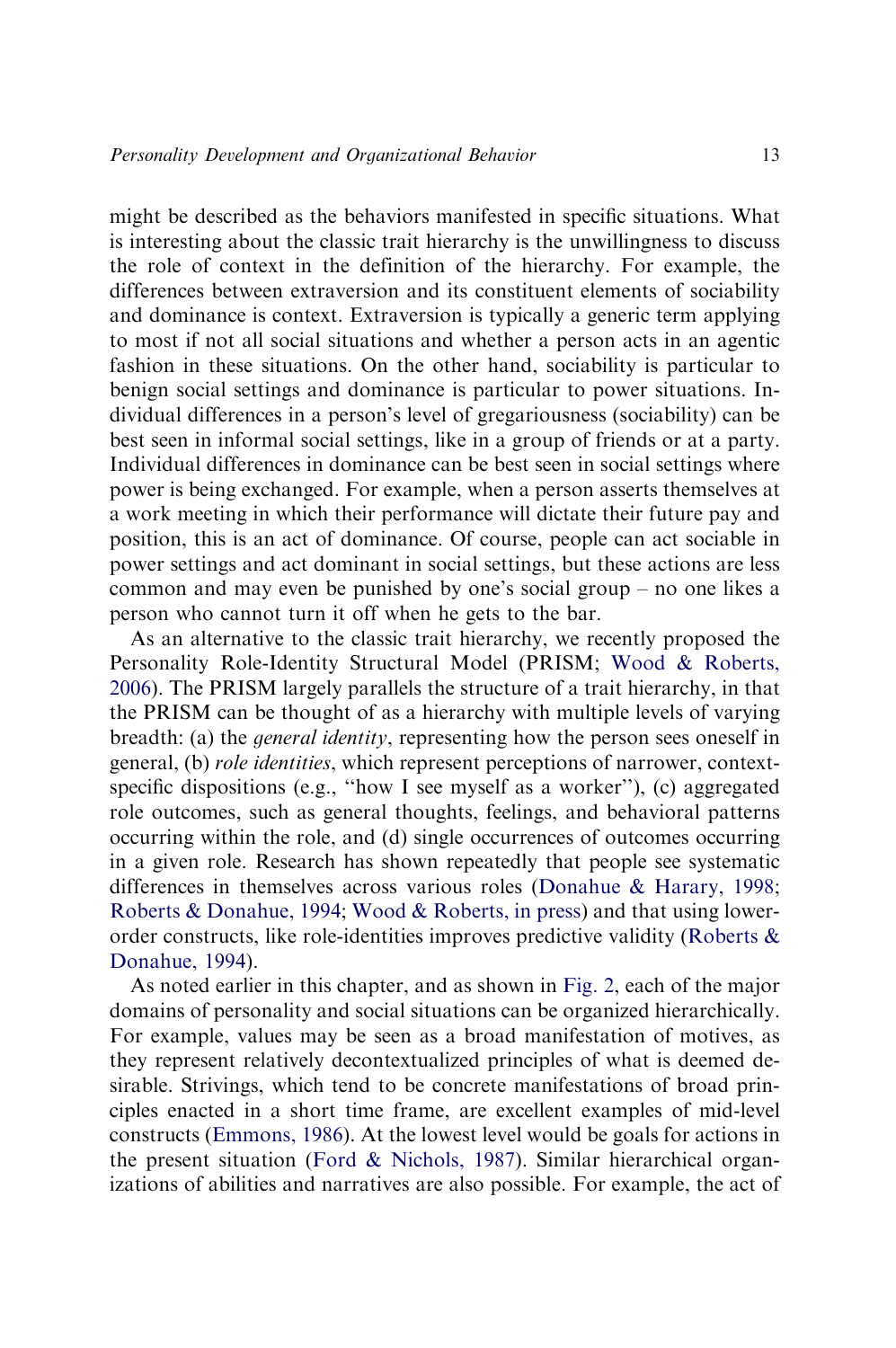telling stories is often constrained to specific episodes and is also tailored to one's audience [\(Fiese, Hooker, Kotary, Schwagler,](#page-35-0) [& Rimmer, 1995](#page-35-0)).<sup>2</sup>

Unlike many theories of personality, we also view the situation hierarchically. Broad situations are represented with concepts such as culture in a country or social climate in a community [\(Bronfrenbrenner, 1979\)](#page-34-0). Mediumlevel situational factors can be represented as role-based phenomena, such as role expectations, which are the demands others have for how we should act in certain social roles. At the lowest level of breadth, we would find the concrete discriminative stimuli, rewards, or punishers, which shape behavior.

How does this hierarchical elaboration address the apparent contradiction of changing behavior and stable dispositions? Most situationally driven research, such as that focusing on the effect of experimental manipulations, is focused at the lower level of abstraction on specific types of thoughts, feelings, or behaviors ([Roberts](#page-38-0) [& Pomerantz, 2004\)](#page-38-0). Researchers studying personality traits, on the other hand, focus on aggregations of thoughts, feelings, and behaviors across many situations. This is one reason why trait psychologists and those who study the effect of experiments appear to talk past one another. They study similar phenomena at different levels of abstraction. Specifically, behaviors are both outcomes of traits and causes of traits. Moreover, the effect of the situation on a trait, which directly impacts behavior, is mediated by one or more layers of the hierarchy. Thus, the effect of a situation on a trait is filtered and diluted. A simple change in behavior will not result in change to a trait, which reflects a broad aggregation of behaviors across many situations. Rather, a change in behavior will register like a rock thrown into a pond. The changing behavior may cause a ripple in the surface of the pond, but is unlikely to affect the depth of the water. Likewise, the effect of a trait on a situationally constrained behavior is filtered through multiple levels and therefore its effect is watered down. Because of the multiple levels of breadth that a trait must move through, it is reasonable to assume that the relationship between behavior and a disposition should be modest at best.

Take [Fig. 3](#page-14-0) as an example. [Fig. 3](#page-14-0) shows a hypothetical scenario detailing the relationship between work experiences and the trait of conscientiousness [\(Roberts, in press](#page-37-0)). In this example, the woman has taken her first job right out of high school or college. The new work role brings with it a press to work harder than she did in school. These changes in behavior may be noted and integrated into her identity, but these changes would not necessarily affect the inferences associated with the trait of conscientiousness. Rather, they would first affect the role identity of conscientiousness. That is, this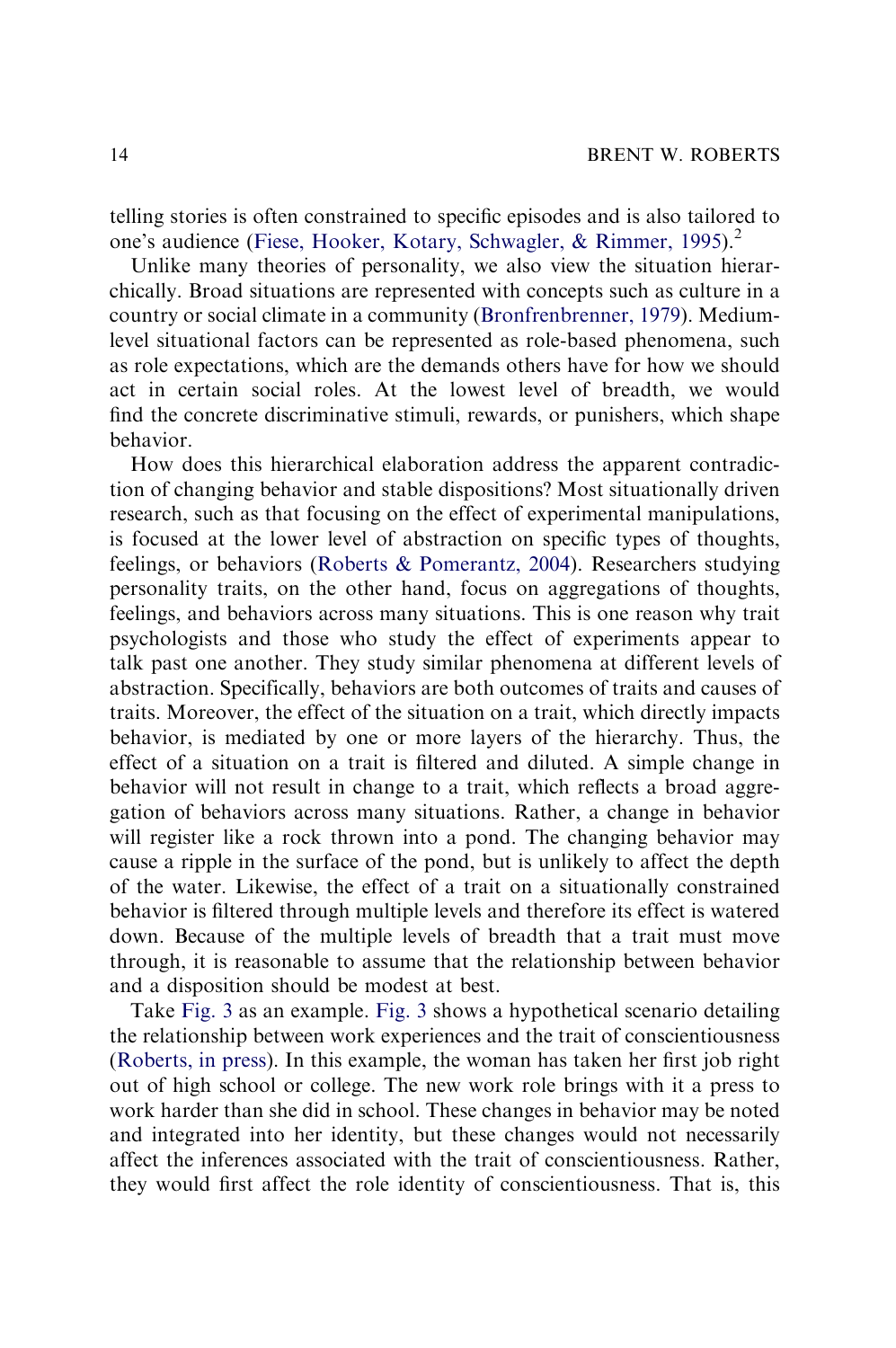<span id="page-14-0"></span>

Fig. 3. A Hierarchical Model of the Work Socialization Process.

new employee may, after a few weeks of demanding work and active effort to match these demands, come to see herself as a ''hard worker'' but not necessarily as ''industrious'' [\(Wood](#page-39-0) & [Roberts, 2006](#page-39-0)). Over time, with more consistent experiences, a person may internalize and generalize these lowerlevel attributions into something broader, like a dispositional inference. For example, observing oneself doing something different is one of the key mechanisms of the learning generalization hypothesis, in which it is proposed that work experiences are internalized and then generalized to other domains [\(Kohn](#page-36-0) [& Schooler, 1978](#page-36-0)). For example, people may see themselves acting more intellectual at work, and by doing so come to see themselves as more intellectual, and then generalize this change by adopting more intellectually engaging hobbies, such as chess.

This integration of the topographical neo-socioanalytic model and the hierarchical model in [Fig. 2](#page-11-0) also helps to identify many of the mechanisms responsible for personality change that we have outlined elsewhere (Caspi  $\&$ [Roberts, 1999;](#page-34-0) [Roberts & Caspi, 2003](#page-37-0); [Roberts](#page-38-0) & [Wood, 2006\)](#page-38-0). For example, role expectations are embedded in the roles that people acquire. They act as discriminative stimuli, signaling to people what behaviors are called for in specific contexts. Presumably, acting in accordance with role expectations can lead to change in personality ([Roberts, Wood,](#page-38-0) & [Smith, 2005\)](#page-38-0). Feedback mechanisms in which people are told how to change or how they are acting also come as part of a role. For example, supervisors provide concrete messages concerning which behaviors are acceptable and unacceptable. Presumably, supervisors also have the power to administer rewards for certain behaviors (raises), and punishment for other behaviors (demotions and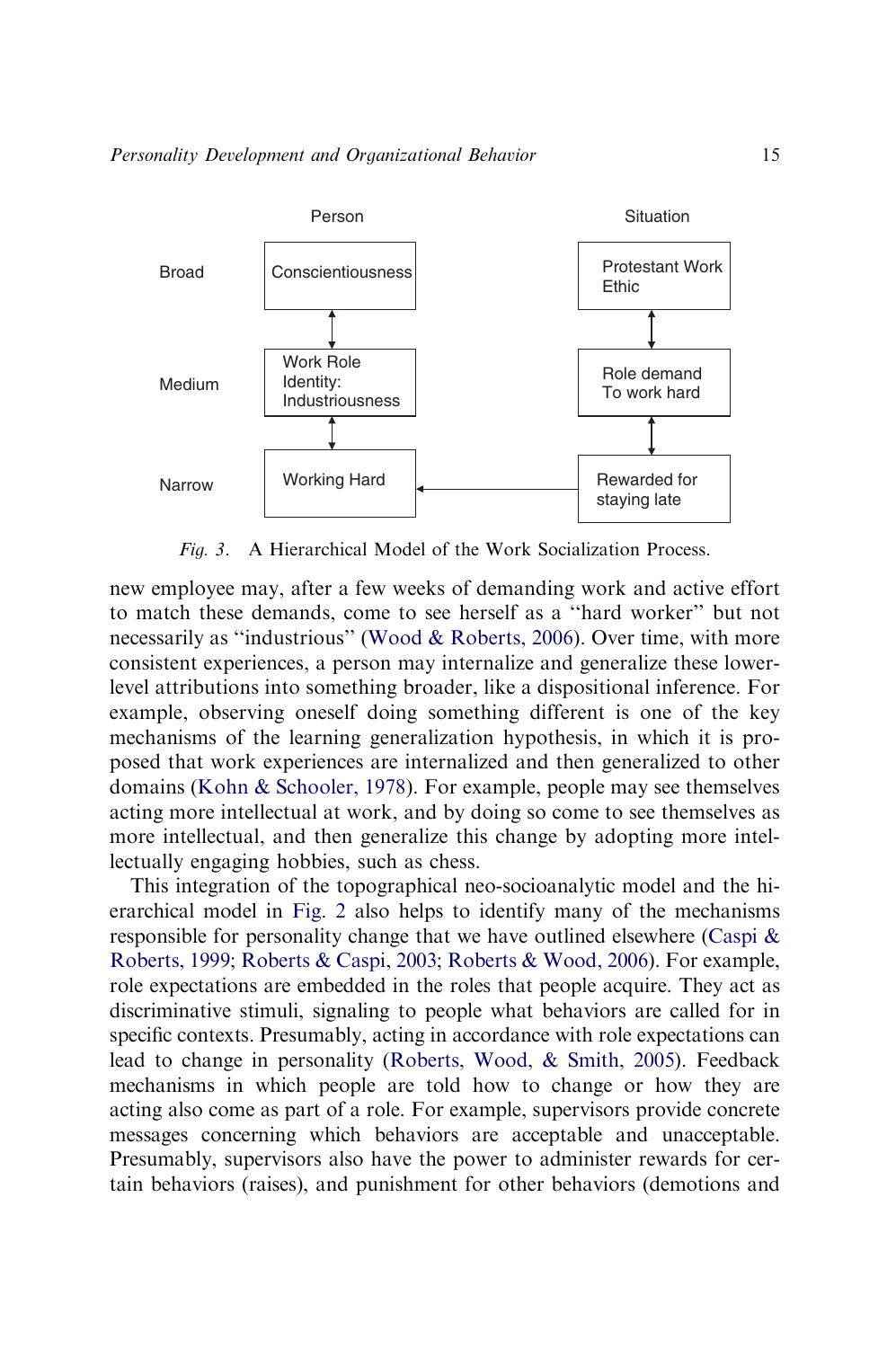firings). One of the key mediators of the influence of expectations and contingencies on change in personality may be the extent to which the job and the people communicating expectations and contingencies are well liked [\(Roberts & Wood, 2006\)](#page-38-0). For example, children tend to respond more willingly to parental expectations for probity when the child has a more positive relationship with the parent [\(Kochanska & Murray, 2000\)](#page-36-0). Likewise, the ability of supervisors to influence the long-term behavior patterns of their protégés may be dependent on whether they are liked by their subordinates. Similarly, peers may have more power to influence their friends if they are well liked.

Countering these change processes are mechanisms on the person side of the equation that might inoculate or nullify the press to change. For example, to the extent that top–down heuristic processing takes place, certain people may not notice or acknowledge the press to change because they will lack the schemas to register the press [\(Roberts & Caspi, 2003\)](#page-37-0). Alternatively, people may use more active means to avoid changing by avoiding the situation, or using more strategic information processing mechanisms, like undermining the change message by painting the person pressing for change as unskilled or ignorant. Of course, more psychodynamic processes are possible as people may simply deny the press for change or project the press back to the messenger (see [Roberts & Caspi, 2003](#page-37-0); [Roberts](#page-38-0) & [Wood, 2006,](#page-38-0) for a full description of these mechanisms).

In summary, the neo-socioanalytic framework, brings together the full range of individual differences and provides a clear conduit for understanding how social contexts will affect those dispositions. In addition, one can locate many of the core issues within OB in the interface between role and identity. Organizational climate dictates the nature of the roles experienced at work [\(Haslam, Alexander, Postmes,](#page-35-0) & [Ellemers, 2003\)](#page-35-0). Job design reflects how one's work role is configured by the organization (Ilgen  $\&$ [Hollenbeck, 1991](#page-36-0)). PO fit reflects how well one's attributes fit with the role defined by the organization ([Chatman, 1991](#page-34-0)). Of course, leadership is a role. Probably more relevant to most people is the role of follower – a relatively understudied phenomena. Needless to say, this model affords us the opportunity to see a constructive interface between the two fields. Based on this conceptualization, personality affects organizational phenomena and is affected by organizational experiences. If this is the case, we should see systematic relationships between personality and organizational factors. For example, as we will see below, we should find that certain personality traits will affect organizational outcomes and that organizational experiences should be related to changes in personality traits.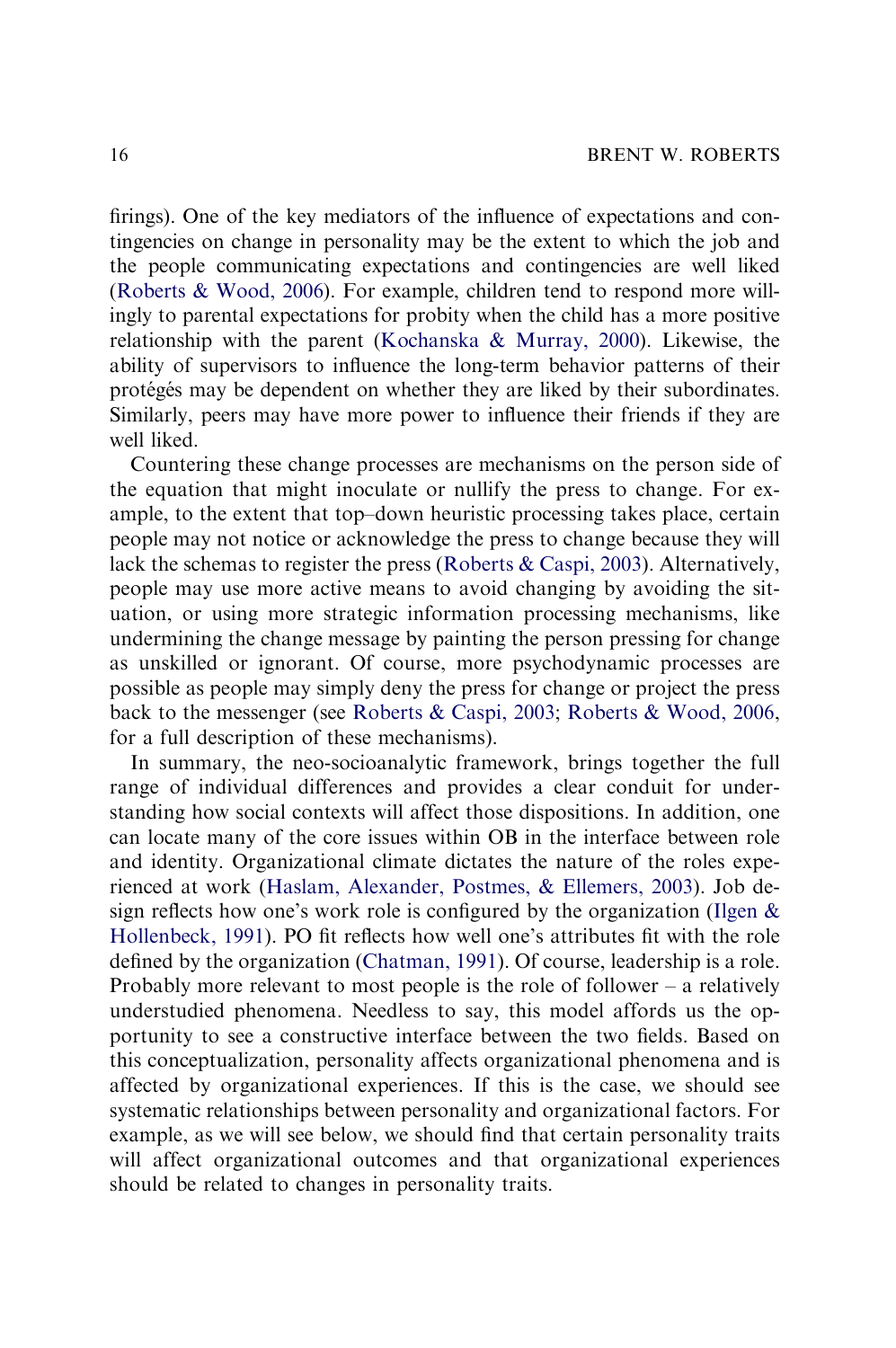# PERSONALITY DEVELOPMENT IN THE NEO-SOCIOANALYTIC FRAMEWORK

Before we embark on a description of the relations between people and organizations it is important to understand how people develop in terms of personality traits across adulthood. If there is no continuity in personality traits, then it would be clear that the relationship would be a one-way street from organization to person. If there is no change in personality, then we would expect the opposite – personality should only affect organizational experiences. Understanding the overall patterns of continuity and change in personality provides a foundation on which the subsequent study of person– environment transactions can be understood.

Continuity is most often indexed by correlations between personality scores across two points in time (i.e., test–retest correlations). These differential, or rank-order stability correlations, reflect the degree to which the relative ordering of individuals on a given trait is maintained over time. Our recent meta-analysis of the rank-order stability of personality (organized according to the Five-Factor Model) revealed six major conclusions [\(Robe](#page-37-0)[rts & DelVecchio, 2000\)](#page-37-0): Test–retest correlations over time (a) are moderate in magnitude, even from childhood to early adulthood. (b) Rank-order stability increases with age. Test–retest correlations (unadjusted for measurement error) increased from 0.41 in childhood to 0.55 at age 30, and then reached a plateau around 0.70 between ages 50 and 70. Rank-order consistency (c) decreases as the time interval between observations increases, and does not vary markedly (d) across the Big Five traits nor (e) according to assessment method (i.e., self-reports, observer ratings, and projective tests), or (f) by gender.

Several observations can be drawn from this meta-analysis. First, the magnitude of rank-order consistency, although not unity, is still remarkably high. The only psychological constructs more consistent than personality traits are measures of cognitive ability ([Schuerger & Witt, 1989](#page-38-0)). Second, the level of continuity in childhood and adolescence is much higher than originally expected ([Lewis, 1999](#page-36-0)), especially after age three. Even more impressive is the fact that the level of stability increases in a relatively linear fashion through adolescence and young adulthood. Young adulthood has been described as demographically dense, in that it involves more life-changing roles and identity decisions than any other period in the life course ([Arnett,](#page-33-0) [2000\)](#page-33-0). Yet, despite these dramatic contextual changes, personality differences remain remarkably consistent during this time period. Third, personality continuity in adulthood peaks later than expected. According to one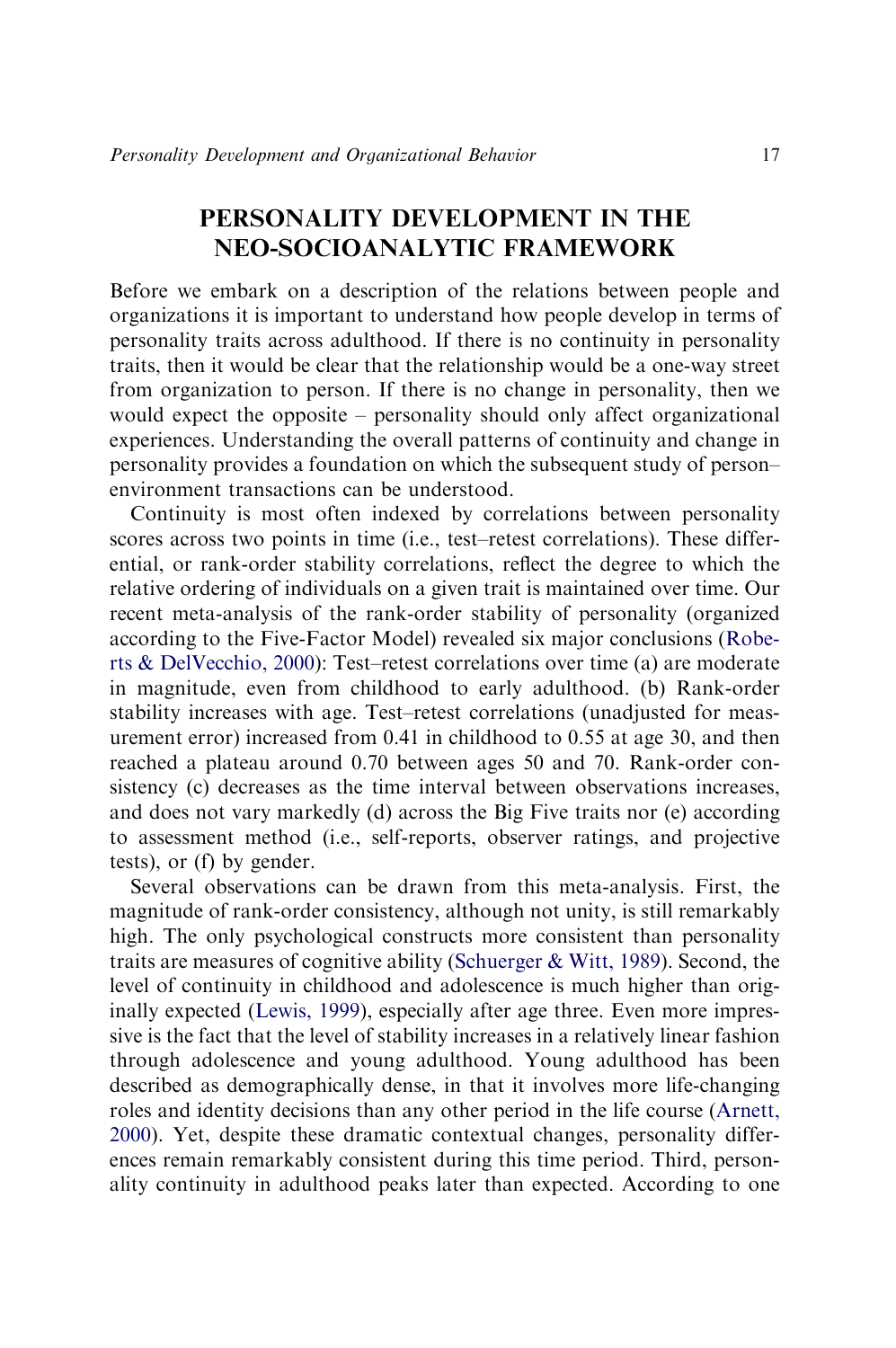prominent perspective, personality traits are essentially fixed and unchanging after age 30 ([McCrae & Costa, 1994](#page-36-0)). However, the meta-analytic findings show that rank-order consistency peaks some time after age 50, but at a level well below unity. Finally, the levels of consistency found in this recent meta-analysis replicated smaller studies dating back to the early part of the 20th century. There have been few if any cohort shifts in the level of rankorder stability in personality traits in recent history.

The obvious question that arises from this meta-analysis is why does personality consistency increase with age? There are several obvious candidate mechanisms embedded in the neo-socioanalytic model. For example, genetic and environmental factors have been implicated in maintaining personality continuity over time ([Fraley & Roberts, 2005\)](#page-35-0). The best evidence for the role of genes in maintaining consistency has been provided by longitudinal studies that track monozygotic and dizygotic twins over time. For example, [McGue et al. \(1993\)](#page-36-0) administered personality tests to monozygotic and dyzygotic twins over a 10-year period. Their estimates of overall consistency were similar to other studies (ranging from 0.4 to 0.7) showing that there was a balance of consistency and change. Most interestingly, the authors estimated that 80% of the personality consistency demonstrated by their sample of twins was attributable to genetic influences (see also, [Johnson, McGue, & Krueger, 2005](#page-36-0)).

Of course, the environment itself has often been invoked to explain consistency. Presumably, people experience more consistent environments as they age and this, in turn, should promote greater continuity over time [\(Mischel, 1968](#page-37-0)). Unfortunately, there are very few studies that directly test this idea. There is some indirect evidence. For example, a longitudinal study of adult twins showed that a significant portion of continuity in personality traits over time was attributable to shared environmental experiences [\(Johnson et al., 2005\)](#page-36-0). Unfortunately, like many twin studies, the actual environment was not assessed, so a direct test of the idea was not provided. In contrast, there is a tremendous amount of evidence to the contrary. For example, the level of rank-order stability in a study of American college students going through little or no serious environmental transitions [\(Robins, Fraley, Roberts, & Trzesniewski, 2001](#page-38-0)) was identical to the rankorder stability found in a heterogeneous sample of New Zealanders, most of whom made major shifts from their family of origin to independent living [\(Roberts, Caspi,](#page-37-0) & [Moffitt, 2001](#page-37-0)). The evidence for environmental consistency promoting personality consistency is weak at best.

Identity development is another factor that has been proposed as a contributor to increasing personality continuity with age ([Roberts](#page-37-0) [& Caspi,](#page-37-0)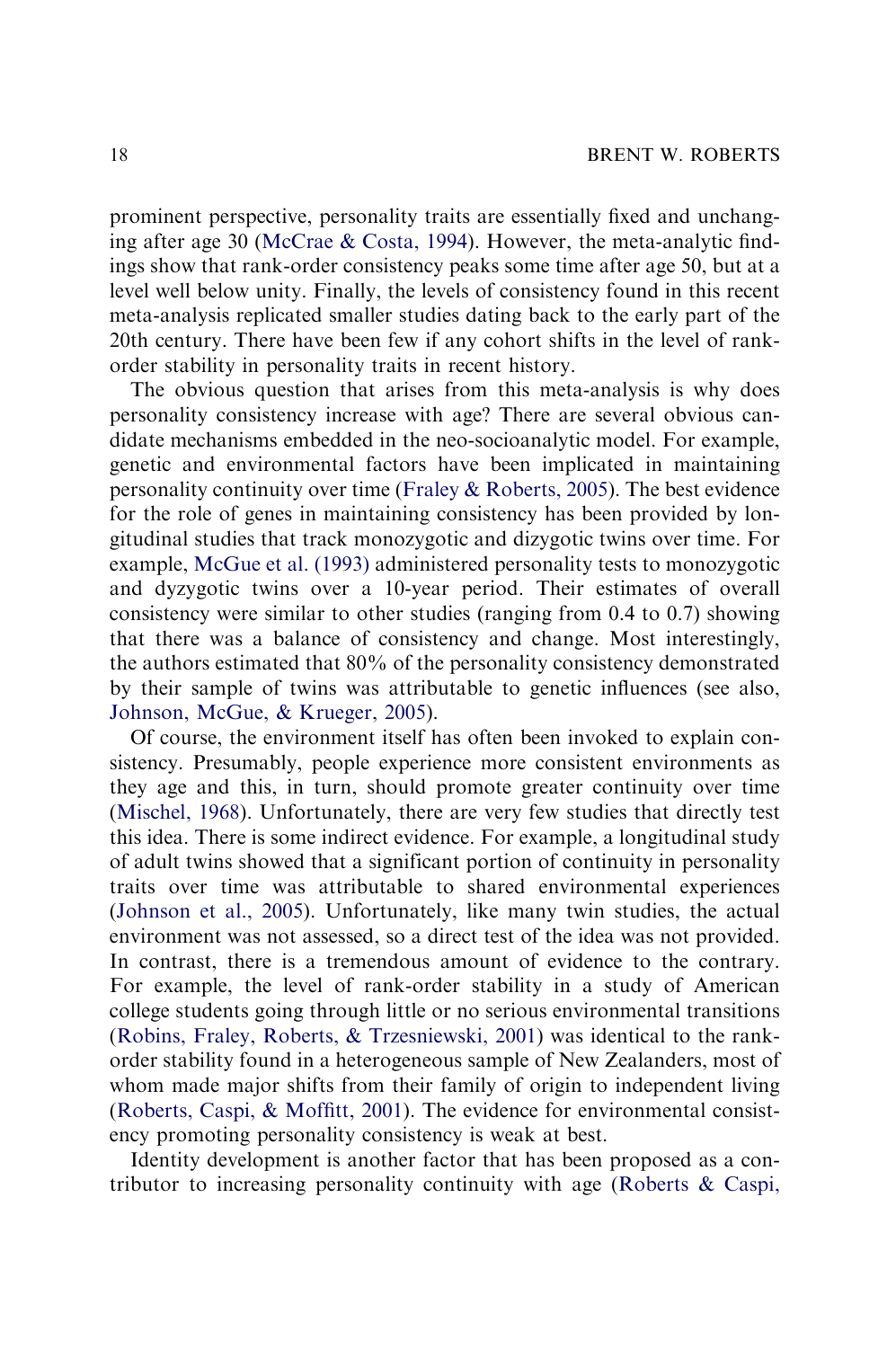[2003\)](#page-37-0). With age, the process of developing, committing to, and maintaining an identity leads to greater personality consistency [\(Roberts & Caspi, 2003\)](#page-37-0). Implicit in this idea is the process of finding one's niche. People will select roles that on their face appear to fit with their dispositions, values, and abilities and this selection process should facilitate continuity over time [\(Roberts](#page-37-0) & [DelVecchio, 2000\)](#page-37-0). Assuming that most roles will not fit perfectly, people will be motivated to shape the features of their roles so that they do fit better than before. Thus, through building an optimal or satisfying niche, people will inevitably create an environment that facilitates continuity over time.

Although one's identity is made up of constituent elements, such as traits and goals, it also consists of meta-cognitive elements which reflect people's perceptions of their own attributes. For example, with age people become clearer about their own personality attributes, interests, abilities, and life story ([Helson, Stewart, & Ostrove, 1995](#page-35-0)). This increase in identity clarity may also contribute to increasing consistency with age. For example, having an achieved identity was found to be related to higher levels of psychological well-being ([Helson et al., 1995](#page-35-0)). Identity achievement has also been shown to be related to higher levels of self-esteem, autonomy, and moral reasoning, and to lower levels of anxiety (see [Marcia, 1980\)](#page-36-0). Therefore, identity, and aspects of identity – such as achievement, are linked to higher levels of psychological well-being and adjustment, which in turn are related to higher levels of personality trait consistency [\(Roberts & Caspi, 2003](#page-37-0)).

Having a well-developed identity may promote other personality consistency mechanisms. For example, to the extent that a person's identity becomes known to others in the form of a reputation ([Hogan & Roberts,](#page-35-0) [2000\)](#page-35-0), other people may react to a person in a way that is consistent with his or her personality. For example, if a person has a reputation of being outgoing, other people may invite him or her to social engagements more often. Or, if a person has a reputation for being domineering, others may avoid that person or act submissive in his or her presence, which in turn engenders more domineering behavior.

The existence of rank-order stability does not preclude other types of change (see [Block, 1971](#page-33-0)). For example, populations can shift up or down on a personality trait, even when there is perfect rank-order stability (Caspi  $\&$ [Roberts, 1999](#page-34-0)). Given this possibility, we conducted a second meta-analysis of longitudinal studies of mean-level change in personality traits [\(Roberts](#page-38-0) [et al., 2006](#page-38-0)). We examined patterns of change across 92 different longitudinal studies covering the life course from age 10 to 101. Across these studies, we found that people became more socially dominant (a facet of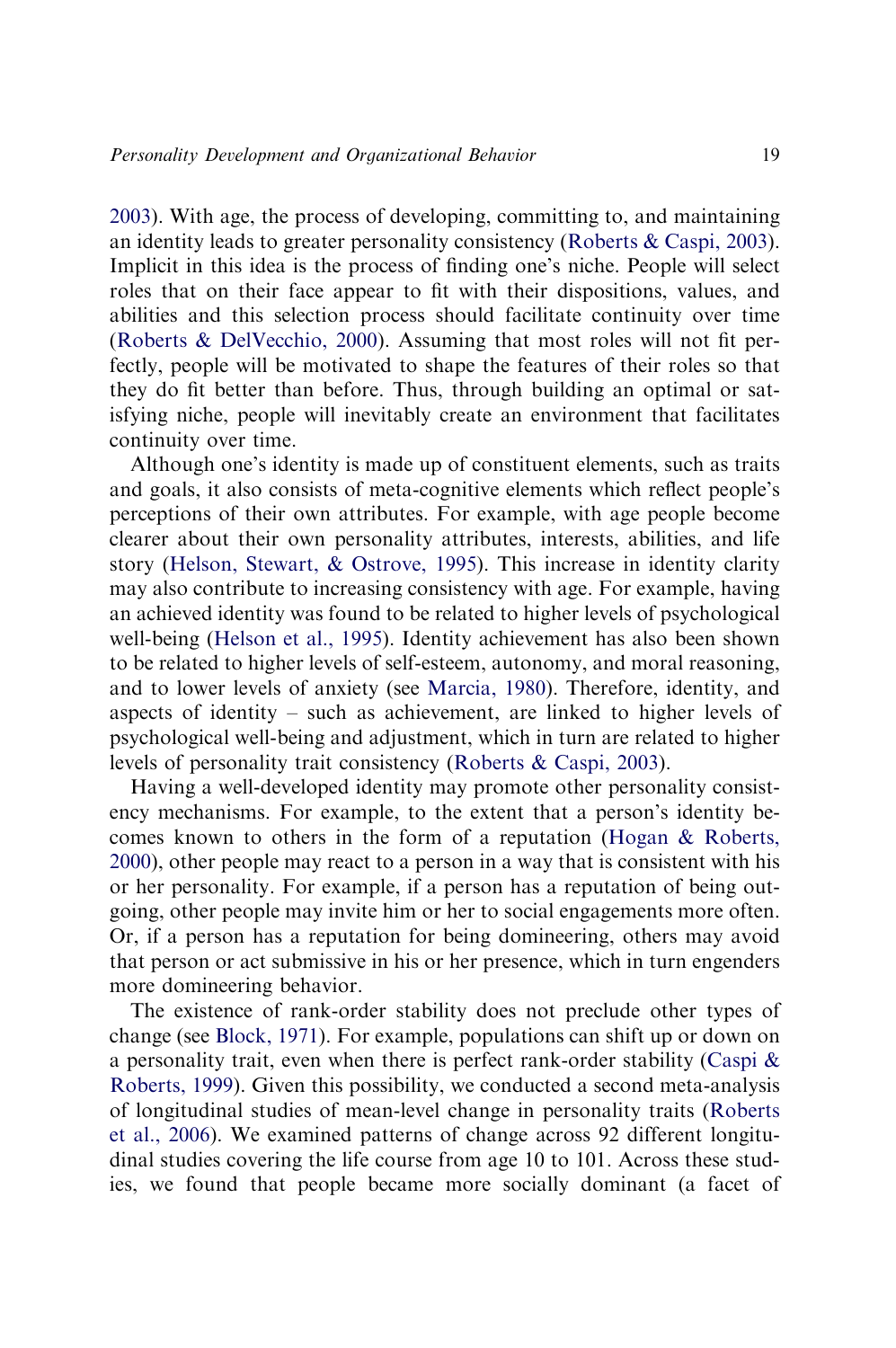extraversion), especially in young adulthood. They became more conscientious and emotionally stable through midlife. Although much of the change on agreeableness was positive, the increase was only statistically significant in old age. Finally, we found that individuals demonstrated gains in social vitality (a second facet of extraversion) and openness to experience in adolescence and then equivalent declines in old age for both of these trait domains. Clearly, change in personality traits is possible at all ages of the life course, with the preponderance of change occurring in young adulthood from ages 20 to 40.

Much like the meta-analysis of longitudinal consistency, several factors conspicuously did not affect patterns of mean-level change across the life course. First, men and women did not differ in their patterns of mean-level change in personality traits. Although reliable sex differences exist on several personality trait dimensions [\(Feingold, 1994](#page-34-0)), it appears that there are no reliable sex differences in the way these traits develop over time. Interestingly, like rank-order consistency, time had a positive effect on change in mean-levels. That is, longitudinal studies that follow participants for a longer period of time tend to report higher mean-level change estimates.

We also we found that cohort standing was related to differential patterns of mean-level change. Younger cohorts had larger standardized mean-level changes in terms of social dominance. The changes in social dominance were consistent with the cross-sectional patterns which indicate that younger cohorts are more assertive (e.g., [Twenge, 2001\)](#page-39-0). In addition, we found curvilinear relationships between cohort standing and both agreeableness and conscientiousness. This pattern indicated that studies focusing on samples drawn from the 1950s and 1960s tended not to increase as much as samples drawn from before and after this period of the 20th century, a pattern first identified by [Helson, Jones, and Kwan \(2002\).](#page-35-0) These cohort findings point to the importance both of social context and the more inclusive social climate or culture of the people living in a particular period of history. Presumably, social climate affects the way roles are enacted and the behaviors rewarded in those roles, which then affects personality trait development (see [Fig. 1](#page-5-0)).

Of course, rank-order consistency and mean-level change are not the only ways in which to track continuity and change [\(Caspi & Roberts, 1999\)](#page-34-0). Continuity and change in the factor structure of personality traits over time can be examined, as well as individual differences in change. The latter reflects the fact that each person may have his or her own unique pattern of change despite the population level trends captured in global indices, such as rank-order consistency and mean-level change. Individual differences in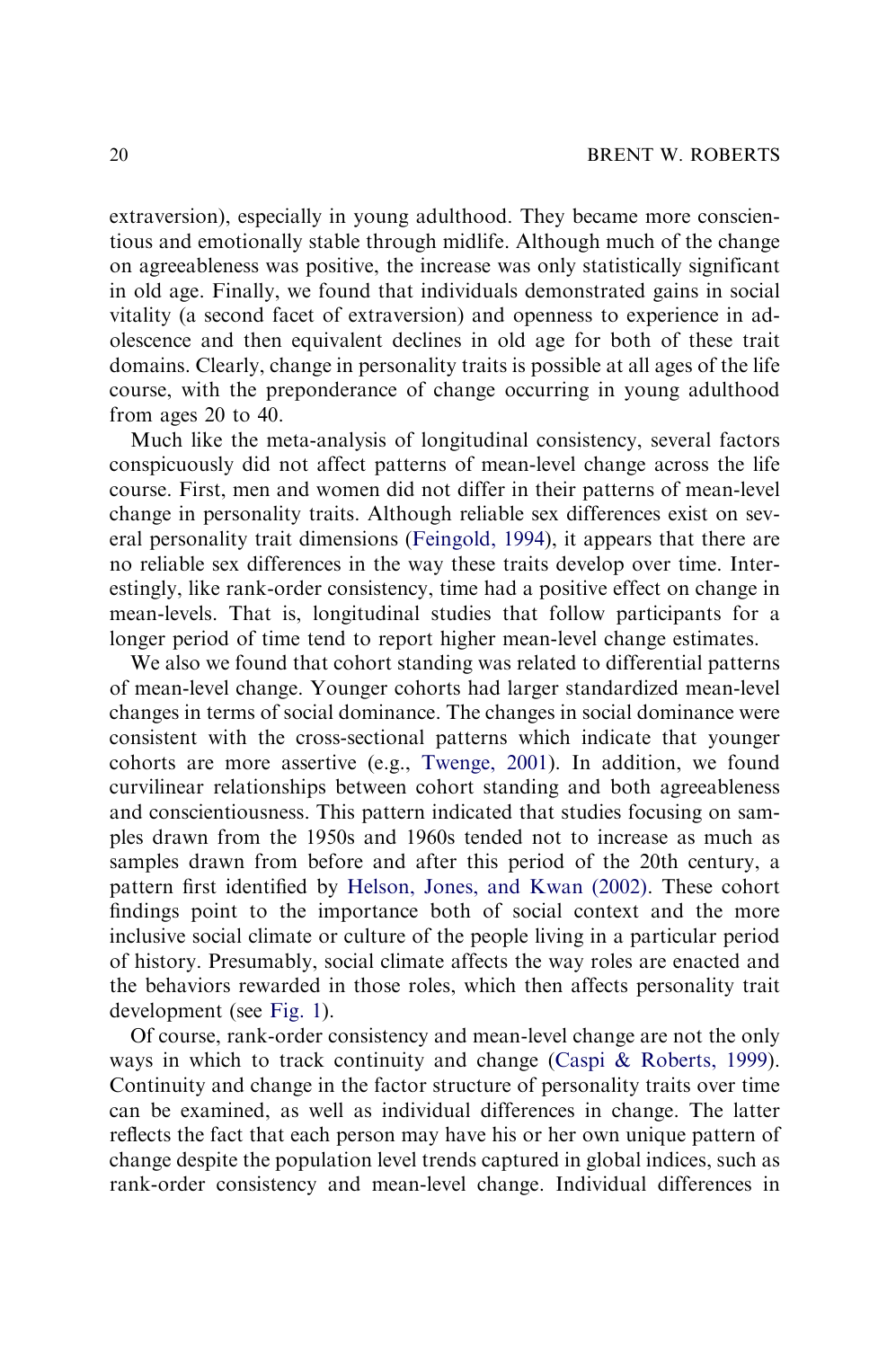personality trait change are especially relevant to the interface of the person and organization. As organizational experiences are particular to each individual, the assumption would be that distinct organizational experiences will be related to, if not the cause of unique patterns of personality trait change. Therefore correlations between individual differences in personality trait change and organizationally base experiences would both support the idea of individual differences in change and the idea that organizational experiences are critical predictors of those changes. As we will see below, it appears that these patterns exist.

# PERSONALITY DEVELOPMENT AND ORGANIZATIONAL EXPERIENCES

Within the neo-socioanalytic framework, personality traits and organizational experiences are in constant transaction across the life span. To better understand how these transactions affect development, I will build upon Schneider's attraction–selection–attrition model (ASA; [Schneider, Smith,](#page-38-0) [Taylor,](#page-38-0) & [Fleenor, 1998\)](#page-38-0). In this model, organizations become more homogeneous over time because people with common characteristics seek out organizations that will reward their proclivities. In turn, organizations seek out individuals who match the culture of the organization and will hire individuals with a certain personality in disproportionate numbers. Finally, people who do not fit in with the organizational culture will have a tendency to leave the organization, accentuating the homogeneity effect.

Although, clearly more comprehensive and dynamic than most models of person–organization transactions, this model overlooks several ways of interacting with organizations that dovetail with the developmental patterns we see in personality traits. For example, in the original ASA model there is little room for people to change either themselves or their organization. That is to say, that the ASA framework overlooks socialization processes and any attempts made by the individual to shape their work to better suit their needs. To capture these types of transactions requires that we add two more ways of transacting with organizations, transformation and manipulation, resulting in the ASTMA model of person–organization transactions (attraction, selection, transformation, manipulation, and attrition). Transformation refers to the fact that people may be changed by their organizational experiences. Manipulation, on the other hand, reflects the fact that people are not helpless in the face of organizational demands. Consciously or unconsciously they may attempt to shape their organizational experiences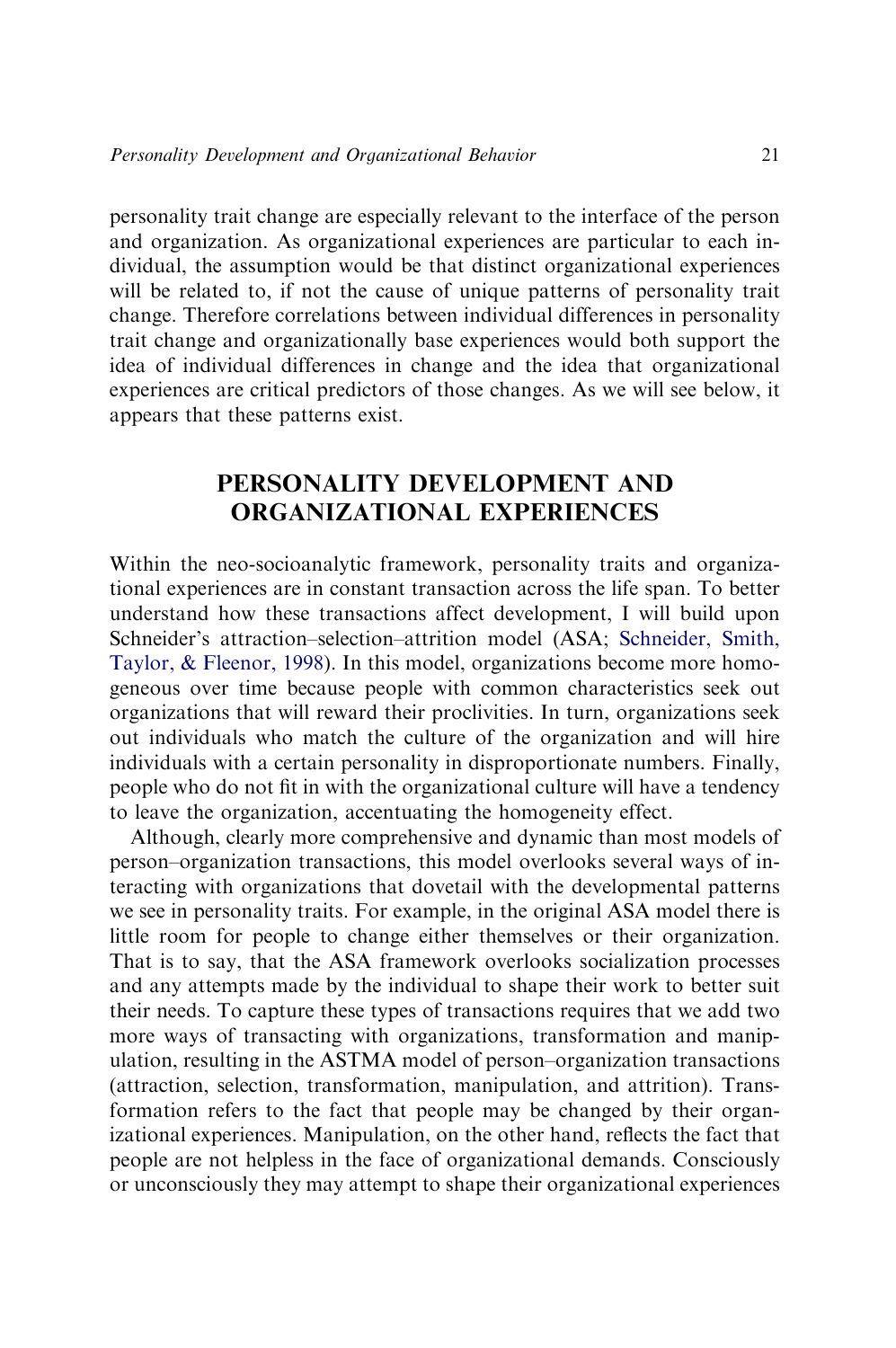in order to maximize fit. Thus, they will change the organization at the level of their interactions. Below, I will review evidence for each step of the ASTMA model and how transactions in each step will play out in terms of personality development. I should note that though the model is sequential in its structure, it is clear that individuals spiral through these steps many times within an organizational experience and can skip stages or slightly change their order (e.g., manipulation before transformation).

## Attraction and Selection: How do Personality Traits Affect Organizational Outcomes?

One of the consistent themes across organizational, social, developmental, and personality psychology is the perspective that people actively seek out situations that fit with their personality [\(Snyder & Ickes, 1985\)](#page-38-0). Of course, organizations are not simply unwitting victims of the selection process. They, in turn, will seek to select individuals who share certain qualities that they believe match their climate or value system ([Schneider et al., 1998](#page-38-0)). For example, selection of workers into management positions appears to be dictated early in the employment process when an individual gains the reputation of being a good performer ([Graen, Novak,](#page-35-0) [& Summerkamp, 1982\)](#page-35-0).

One of the best ways to test for attraction and selection effects is to see if personality traits, or other units of personality, predict organizational experiences later in life. This test requires longitudinal data in which people have been followed, preferably for many decades. Fortunately, there are now a handful of longitudinal studies in which this type of question has been addressed. Some of the longest running longitudinal studies of this sort are those housed in the Institute of Human Development at U.C. Berkeley [\(Eichorn, Clausen, Haan, Honzik,](#page-34-0) & [Mussen, 1981\)](#page-34-0). One of the most wellknown organizational studies to come out of these data is [Staw, Bell, and](#page-38-0) [Clausen's \(1986\)](#page-38-0) study showing that dispositional affect measured in early adolescence predicted job attitudes in young adulthood and middle age. Thus, happy people tend to be more satisfied in their jobs. This study sparked a resurgence in research on the role of individual differences in organizations, reestablishing the possibility that personality traits influence work outcomes [\(Schneider](#page-38-0) [& Smith, 2004\)](#page-38-0).

Several additional studies drawn from the IHD data have demonstrated equally impressive selection effects. For example, participants from the IHD samples who were ill-tempered as children had more erratic work lives in young adulthood and were less successful according to objective indicators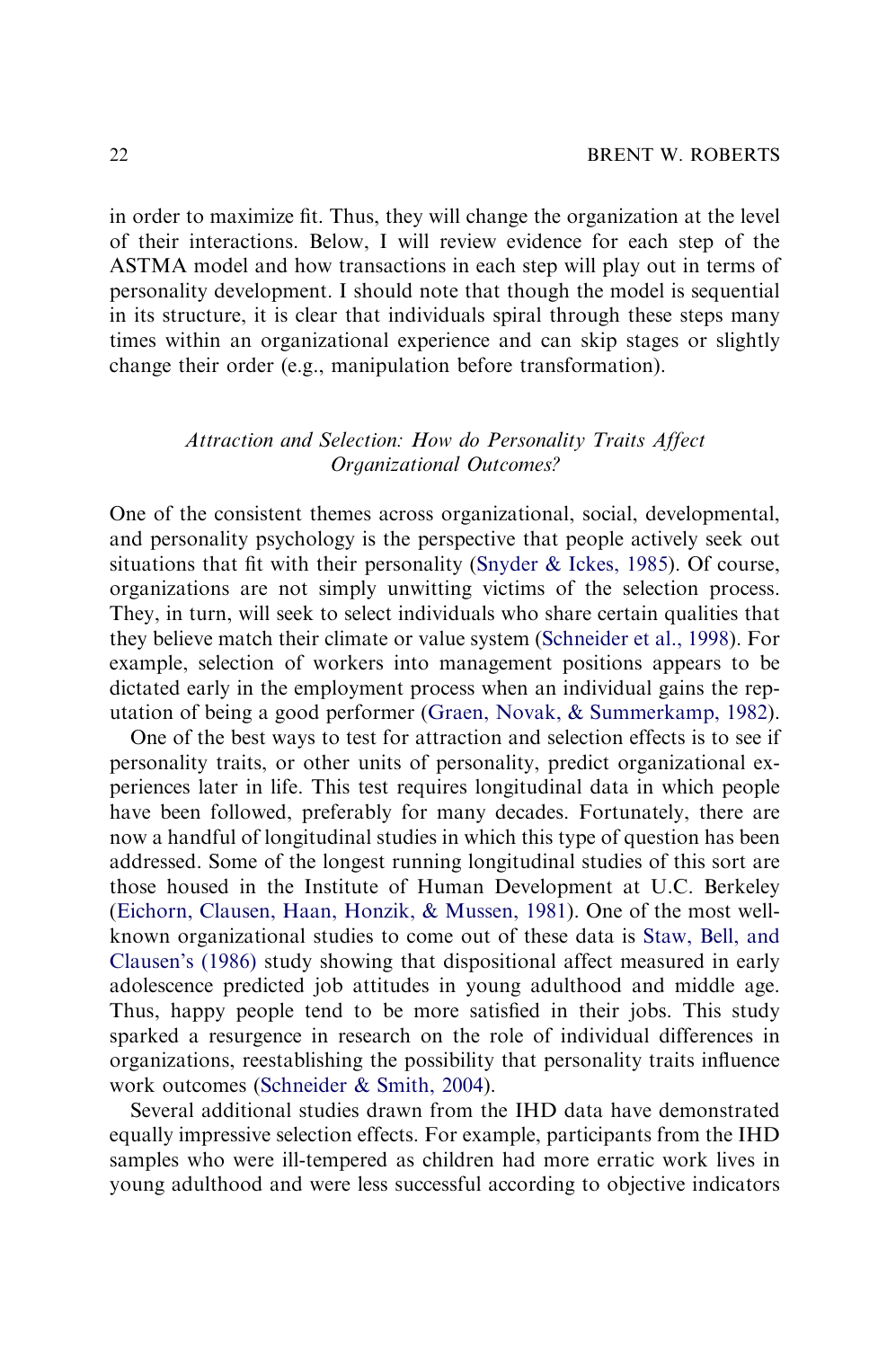of occupational attainment [\(Caspi, Elder, & Bem, 1987](#page-34-0)). Analogously, participants who were shyer in childhood initiated their careers at a later age [\(Caspi, Elder,](#page-34-0) & [Bem, 1988\)](#page-34-0). Recently, [Judge et al. \(1999\)](#page-36-0) used the IHD data to test how adolescent Big Five scores and measures of cognitive ability predicted occupational attainment and satisfaction in late middle age – a time span of 46 years. Despite the four-decade gap between the assessment of personality and occupational attainment, they found that participants who were more conscientious and extraverted and less neurotic and agreeable were more successful in their careers in late middle age. In addition, these effects were independent of cognitive ability, which also predicted success.

Similar findings have emerged from the Mills Longitudinal Study of women. In this study, a group of women deemed to be creative in college was followed for 40 years along with a control group of women who were not nominated as creative. In one study, measures of personality assessed in college were used to predict occupational creativity at age 52 ([Helson,](#page-35-0) [Roberts,](#page-35-0) & [Agronick, 1995\)](#page-35-0). Occupational creativity was defined as being in a prestigious occupation that was also categorized as artistic on Holland's RIASEC system ([Holland, 1985](#page-35-0)). A number of personality traits predicted this outcome 30 years later, but the best predictor was the creative temperament scale, which correlated 0.49 with success in creative careers 30 years later [\(Helson et al., 1995\)](#page-35-0). Moreover, this effect remained quite high even when controlling for the influence of cognitive ability.

In a recent longitudinal study following a sample of New Zealanders from age 18 to 26, we replicated many of these effects and extended the analysis to a broader set of occupational outcomes ([Roberts et al., 2003](#page-37-0)). In addition to the standard outcome of occupational attainment and job satisfaction, we examined who acquired more resource power (control of hiring, firing, and salary changes), who was more involved in their work, who had stronger feelings of financial security, who had more autonomy at work (decision latitude), and who were more stimulated by their work (learning new things on the job). We found that adolescents who scored high on neuroticism experienced a turbulent and unsuccessful transition into the world of work. By age 26, they occupied lower prestige jobs, were less satisfied with their jobs, and reported difficulties in paying bills and making ends meet. Adolescents who scored high on traits from the domain of sociability/agreeableness had the opposite experience. By age 26, according to multiple measures, they achieved work success, experienced fewer financial problems, and were happier in their jobs. They also acquired more stimulating work by age 26. It appears that, at least in the case of young New Zealanders, nice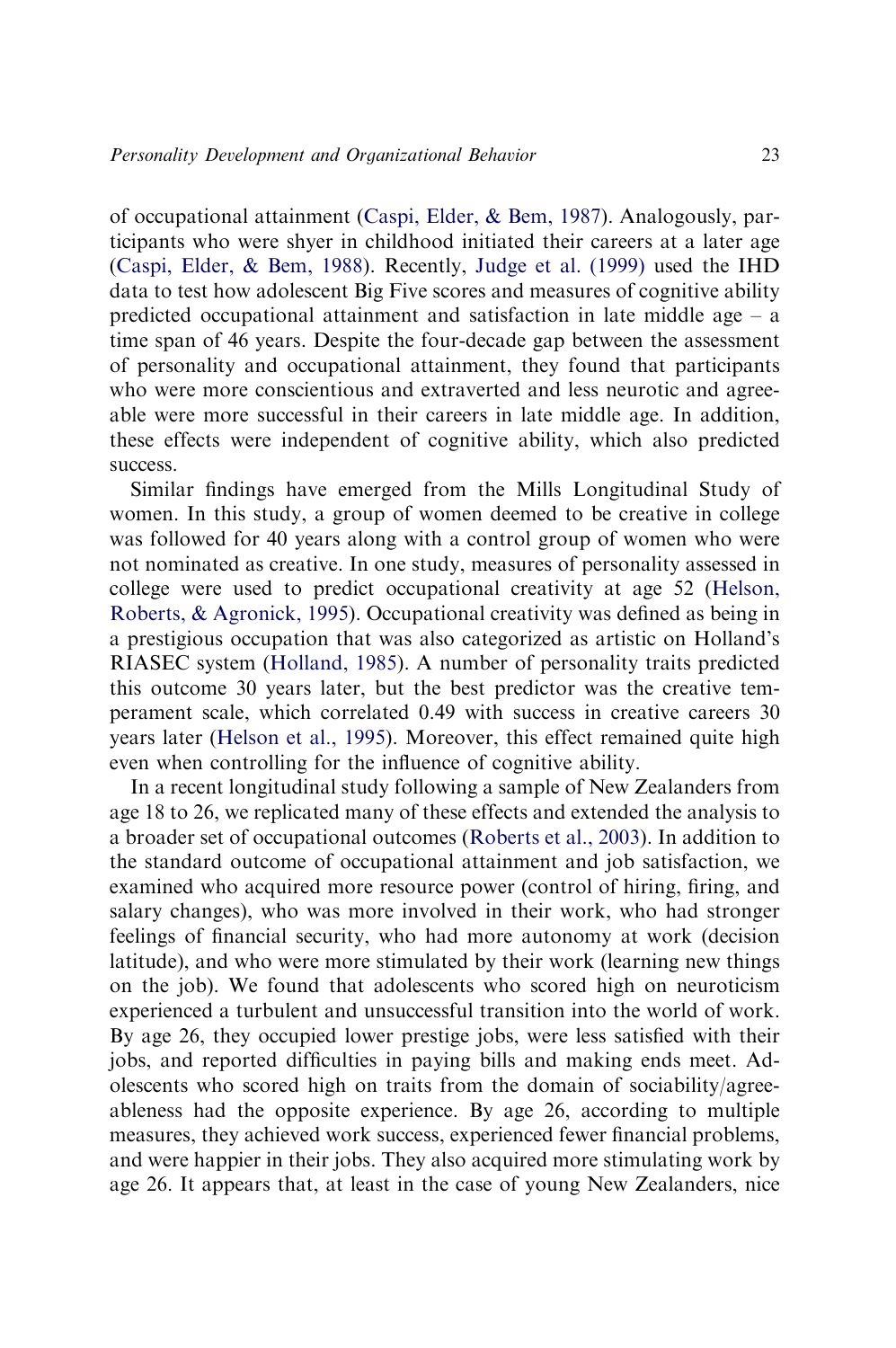men and women do not finish last. The predictive correlates of extraversion were similar to agreeableness, with one exception: By age 26, adolescents who were more socially dominant also achieved more resource power. As they entered the world of work, adolescents who were forceful and decisive, fond of leadership roles, and willing to work hard rose to positions where they had direct control over other people. Adolescents who scored high on traits from the domain of conscientiousness were more likely than other adolescents to achieve higher occupational attainment, to be satisfied with their job, to evidence higher levels of work commitment, and to be financially independent. These findings are consistent with previous research demonstrating the importance of traits from the domain of conscientiousness to work outcomes [\(Judge et al., 1999\)](#page-36-0). The strongest pattern of relations with conscientiousness-related traits was with work involvement, indicating that conventional adolescents with good impulse control make stronger emotional and psychological commitments to their work than other adolescents.

Most of these studies focused on individual achievement and not organizational-level variables. Two recent longitudinal studies have examined the intersection of personality and one of the mainstays of organizational psychology – person–organization fit. According to theoretical models of person–organization fit, individuals should be drawn to and thrive in the environments that share their characteristics [\(Chatman, 1991](#page-34-0)). Thus, rather than expecting a universal pattern of predictions from personality traits, the predictive relationships between personality and PO fit should be driven by the nature of the organization itself. For example, it should not be the case that all emotionally stable people fit well in an environment. Rather, if the organization calls for and values emotional stability, then people who are emotionally stable should fit better with that organization. Consistent with this perspective, different personality traits predicted fit in different organizations. In the first study, the organization was a university and the culture was described as unsupportive and competitive. Based on this description, it was expected that fit would be related to emotional stability and low agreeableness and this is what was found [\(Roberts](#page-38-0) & [Robins, 2004\)](#page-38-0). In the second study, the organization was also a university, but one described by students as valuing intellectual pursuits and the expansion of knowledge and insight. Consistent with this value system, students who were more open to experience fit better with the university's organizational culture [\(Harms, Roberts, & Winter, in press\)](#page-35-0).

These studies leave little doubt that personality traits help to shape the types of organizational experiences people have across their life course. Of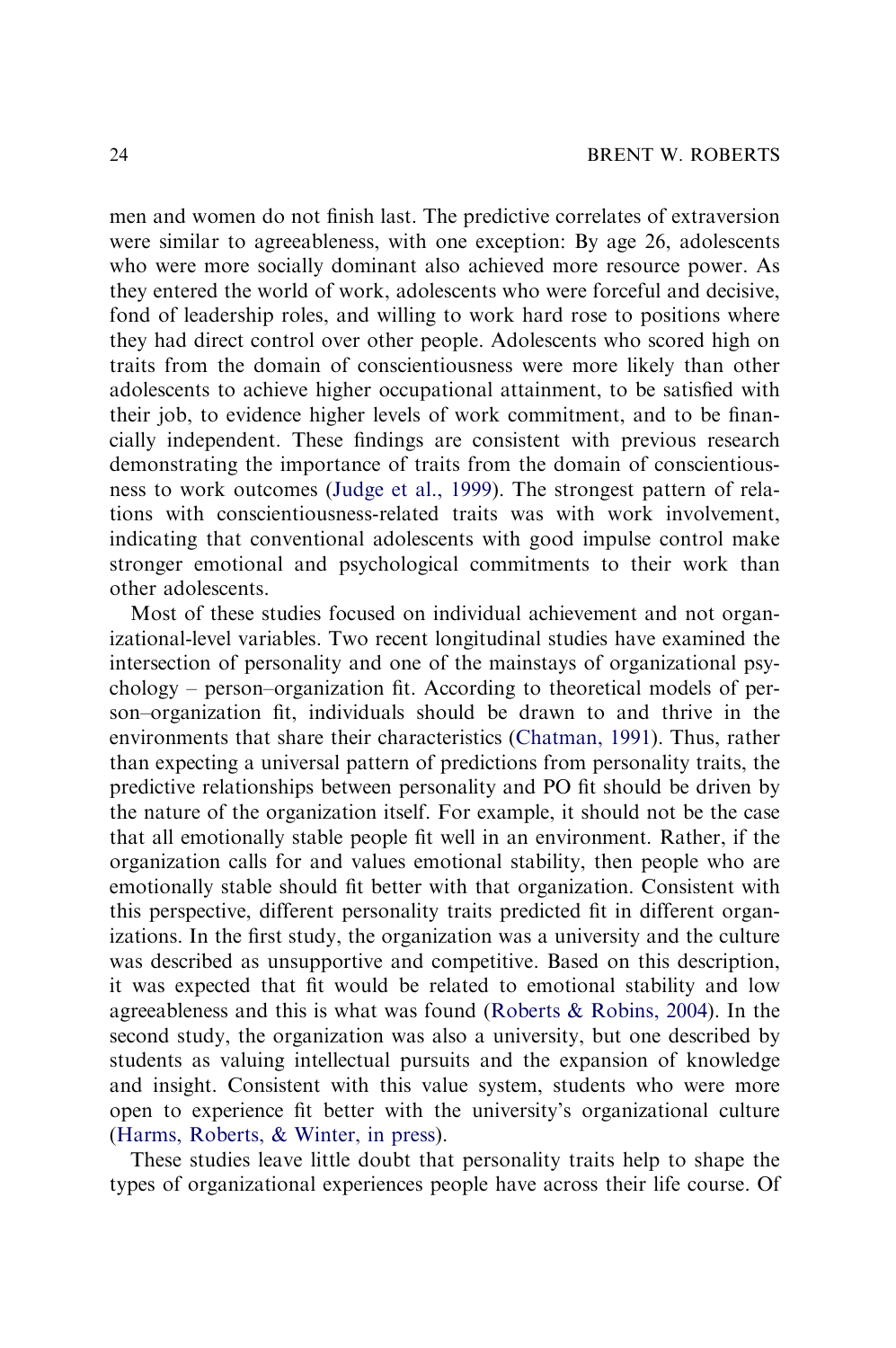course, it is unclear how these relationships play out and whether organizations are being selected or are selecting the individuals. Obviously, these two processes are not mutually exclusive. Interestingly, if these mechanisms are in place across the life course, we should find that PO fit should increase with age, a hypothesis that has yet to be tested.

## Transformation: How do Experiences in Organizations Affect Personality Traits?

Complementing the findings that organizational experiences are in part dictated by personality traits, a number of studies have shown that the reverse is also true. Experiences in social organizations appear to promote change in personality traits. Analogous to the type of study needed to find support for the attraction and selection effects, a particular type of longitudinal analysis is necessary to infer a relationship between organizational experiences and change in personality. Specifically, one needs a longitudinal study in which organizational experiences are tracked over time and personality traits are assessed at least twice. Assessing personality multiple times allows one to track change in personality over time and to control for the selection effects we described above. The majority of studies described below utilized this type of design.

For example, men who achieved more than their fathers became more dependable and responsible, independent, and motivated for success over time ([Elder, 1969\)](#page-34-0). [Mortimer and Lorence \(1979\)](#page-37-0) reported that men who experienced greater autonomy in work increased in competence in the 10 year period following graduation from college. [Brousseau and Prince \(1981\)](#page-34-0) found that job characteristics were related to changes in personality in a longitudinal study of male engineers. Specifically, being called upon to use a wider variety of skills on the job was related to increases in emotional stability and task significance was related to increases in social dominance.

Several studies have also examined the relation between work experiences and personality change in women. Women who had high labor force participation increased in self-confidence from adolescence to midlife [\(Clausen](#page-34-0) [& Gilens, 1990](#page-34-0)). Similarly, women who achieved higher levels of occupational attainment in work tended to increase on achievement, responsibility, and self-control; demonstrating that more continuous investment in work is related to increases in facets from the domain of conscientiousness ([Roberts,](#page-37-0) [1997\)](#page-37-0). Interestingly, despite the ''dispositional'' nature of job satisfaction, experiencing more satisfying work is related to changes in personality traits.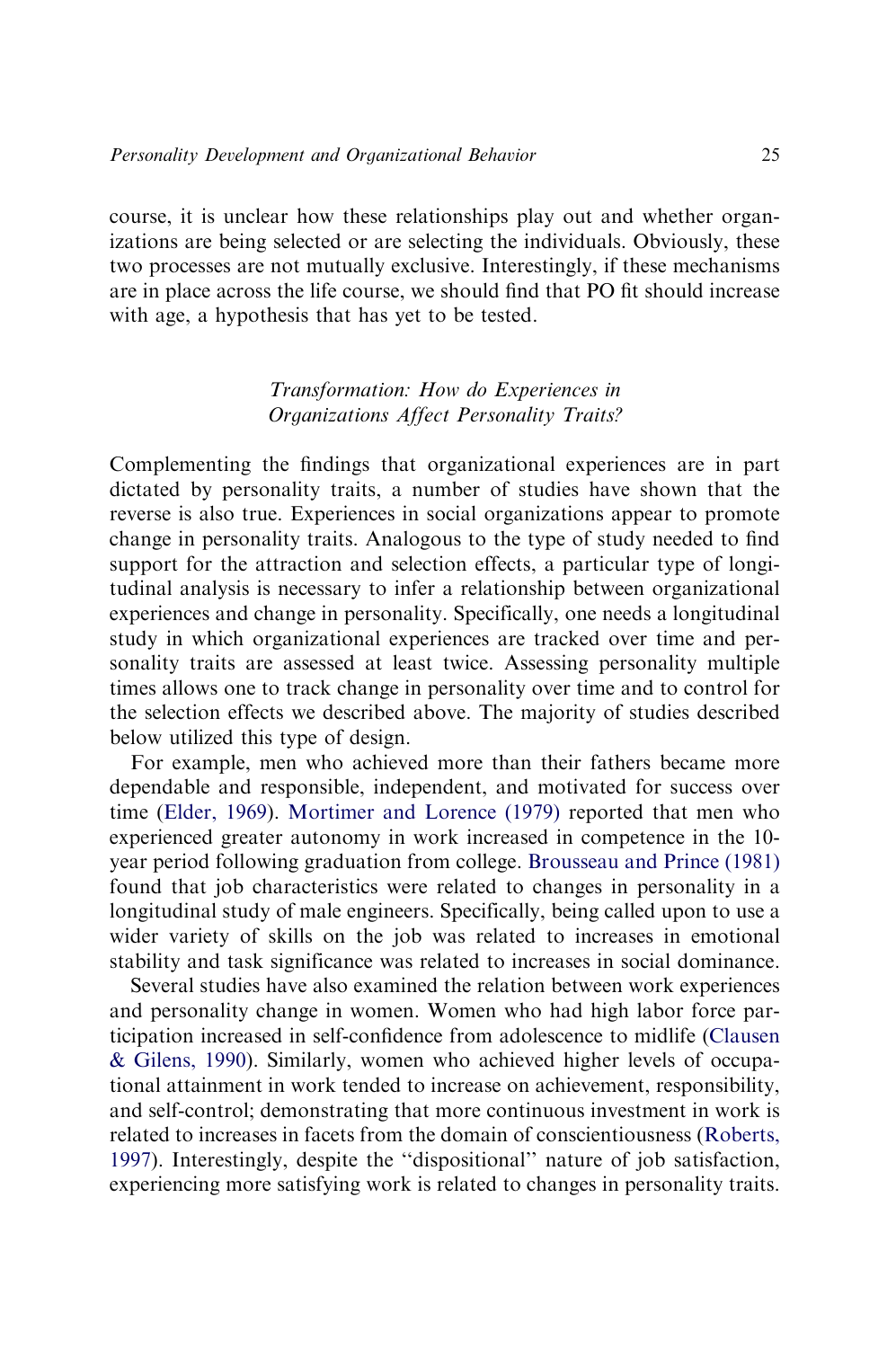Specifically, work satisfaction is associated with increases in measures of emotional stability ([Roberts](#page-37-0) & [Chapman, 2000](#page-37-0)).

In our study of the relationship between work experiences and personality traits described above ([Roberts et al., 2003](#page-37-0)), we also tested whether work experiences were related to changes in personality traits. We found that the pattern of associations between work experiences and change in personality was strongest for traits from the domains of neuroticism and extraversion. Young adults decreased faster in neuroticism if they were in higher-status jobs that were more satisfying and if they achieved financial security. Similarly, young adults increased in facets of extraversion if they were in higher status, more satisfying jobs that provided enough money to make ends meet. Moreover, increases in social dominance, a facet of extraversion, were also associated with experiencing more resource power and greater work involvement. Young adults who gained power became more confident and harder working. Finally, young adults increased on facets of conscientiousness if they were more involved in their jobs and financially secure.

In our longitudinal studies we have also found that PO fit is related to change in personality. In the first study in which the university called for emotional stability and disagreeableness, higher levels of fit over time were related to increases in emotional stability and decreases in agreeableness [\(Roberts & Robins, 2004\)](#page-38-0). In the second study in which the university called for openness to experience we found that higher levels of fit over time were related to increases in openness [\(Harms et al., in press](#page-35-0)).

Because all of these studies are passive longitudinal studies, it is impossible to discern the exact causal direction of the transactions between persons and organizations. We can conclude only that change in personality is associated with work experiences. This leaves two possible interpretations. First, changes in personality may be causing people to achieve more or have different experiences at work. For example, becoming more dominant may lead to choosing to fight for positions of power and acquiring them. Second, life experiences may actually be changing personality traits. At this point in time, this conclusion can be preferred only through the examination of indirect factors. For example, we know from intervention studies that personality traits can be changed, often close to a half of standard deviation over relatively short periods of time ([De Fruyt, Leeuwen, Bagby, Rolland, &](#page-34-0) [Rouillon, 2006\)](#page-34-0). Moreover, there are studies examining other life experiences, such as marriage and antisocial activities that have been shown to have prospective effects on change in personality traits [\(Roberts](#page-37-0) & [Bogg,](#page-37-0) [2004\)](#page-37-0). Unfortunately, at this point in time, the appropriate intervention study or passive longitudinal study examining work experiences has yet to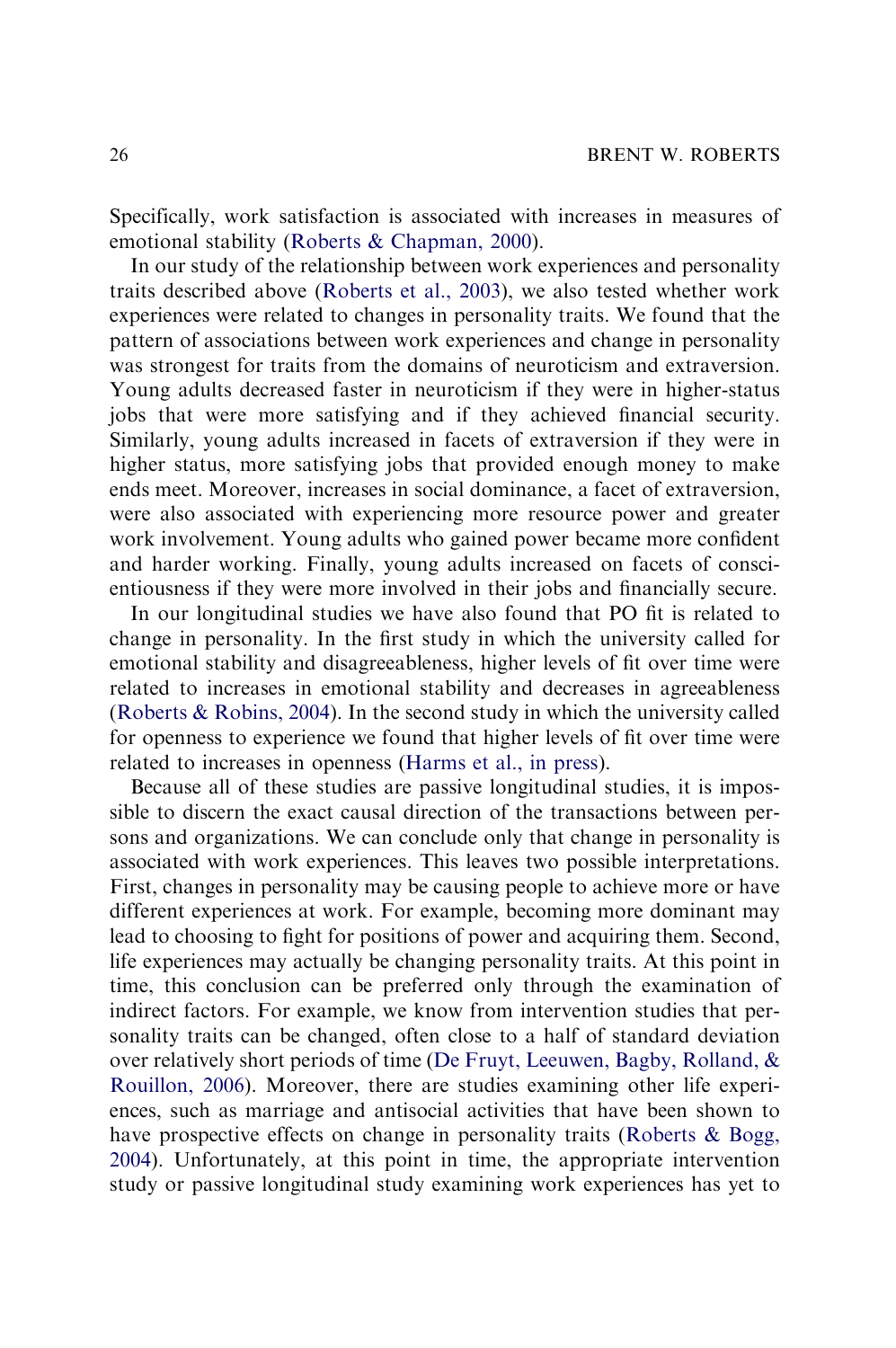be run in order to substantiate the inference that work experiences are actually causing change in personality traits.

If one looks across the predictive and change relationships found in many of the longitudinal studies that we have described, a systematic pattern emerges. The traits that ''selected'' people into specific work experiences, whatever the process, were the same traits that changed in response to those same work experiences. We have described this pattern as ''corresponsive'' and believe that this is the most probable type of personality change that occurs over the life course [\(Roberts & Caspi, 2003;](#page-37-0) [Roberts & Wood, 2006\)](#page-38-0). That is, life experiences do not impinge themselves on people in a random fashion causing widespread transformation in personality structure. Rather, the traits that people already possess will be deepened and elaborated by trait-correlated experiences.

#### Manipulation and Attrition: The Understudied Phenomena

The last two ways people may interface with an organization would be by changing their organization and/or leaving their organization. Presumably, both would result in greater continuity in personality over time. In terms of changing an organization, one would assume that the organization would be changed in order to better match a person's personality or to match their ideal vision, which would presumably reflect their personality. Two mechanisms are most likely involved in this process. First, one way in which an organization would change is through ''evocative'' processes ([Caspi &](#page-34-0) [Roberts, 1999](#page-34-0)). That is, people tend to evoke personality consistent responses from others, and this process can occur outside of conscious awareness. For example, aggression typically evokes hostility from others [\(Dodge](#page-34-0)  $&$  [Tomlin, 1987\)](#page-34-0), which would convince the aggressive person that it was a ''dog-eat-dog'' world and reinforce his aggressive tendencies. Presumably, adding an aggressive person to an organization would change the organization to become a more aggressive place because of these reciprocal processes. Likewise, dominant behavior is typically responded to with submissive responses ([Thorne, 1987\)](#page-39-0). Thus, a dominant person, by evoking more submissive responses from others would find their perception that they are leadership material reinforced. As people make up the primary interface with an organization, presumably evocative transactions would largely define the way in which an organization is experienced and how it would be changed over time. Moreover, since personality traits appear to change with age, a person's organizational experience may change in concert with these developmental trends. If a group of workers becomes more conscientious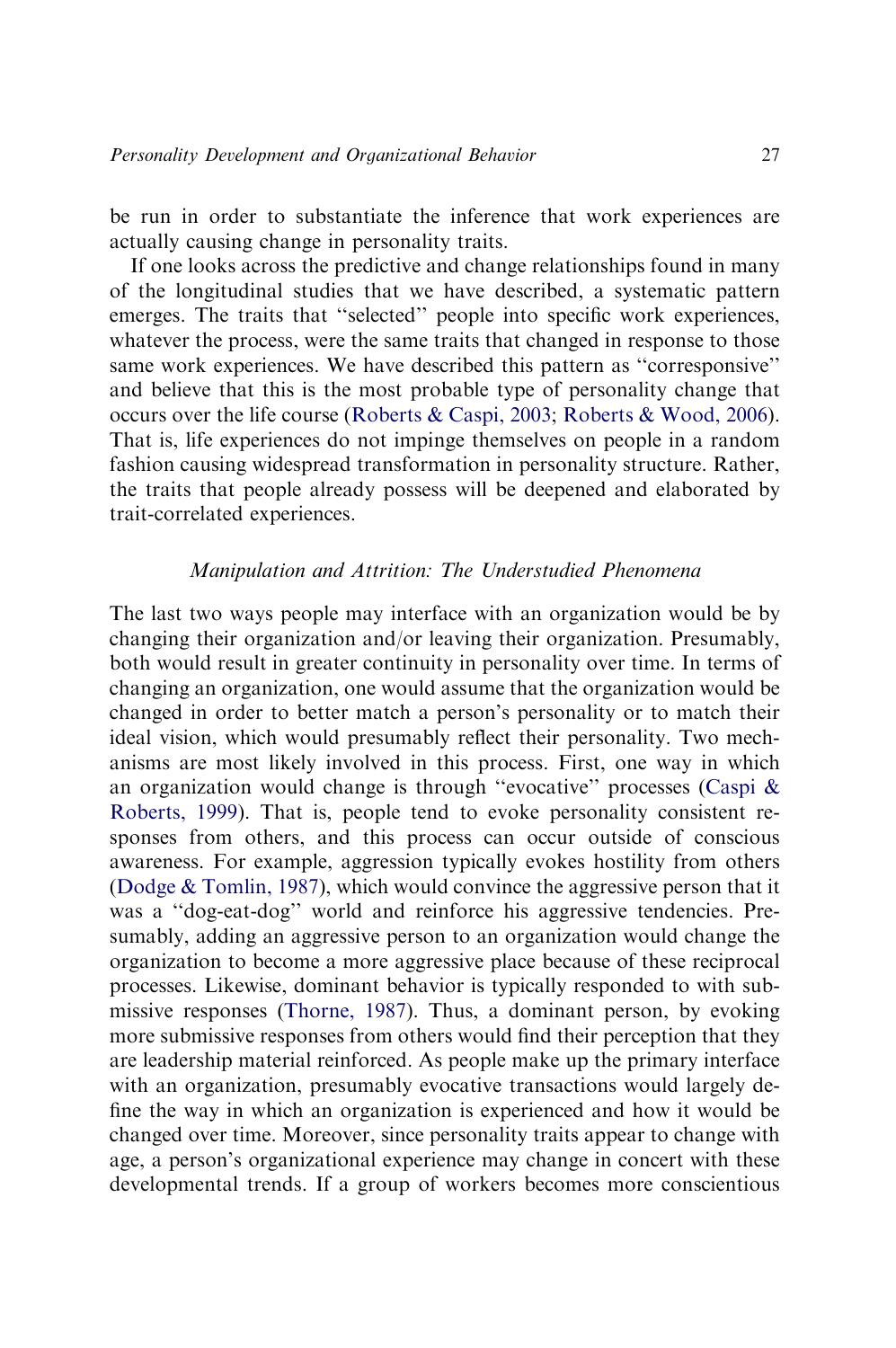over time, then these personality changes may translate into changes in their work experiences and their work environment.

The second way in which a person may ''manipulate'' the organization is to change it in some way over time. Influencing the organization can occur from the bottom up or the top down. For example, leaders have tremendous power to shape the nature of the organization by hiring, firing, and promoting individuals. Through these perquisites of power, a person can wield tremendous influence over the culture of an organization from the top down. For example, cross-sectional studies of groups have shown that leader's conscientiousness and cognitive ability affect decision making and treatment of subordinates [\(LePine, Hollenbeck, Ilgen, & Hedlund, 1997\)](#page-36-0). Presumably over a long period of time, these qualities of a leader would affect the culture and climate of an organization.

Of course, most people do not wield much power and their attempts to change their organization have gone unexamined. In fact, more often than not, organizations are treated as static entities that do not change over time. Rather, they are the socializing agents, not the target of socialization. In contrast, the idea of job crafting ([Wrzesniewski & Dutton, 2001](#page-39-0)) or job sculpting ([Bell](#page-33-0)  $&$  [Staw, 1989](#page-33-0)) reflects the perspective that individuals are active agents in their relationships to organizations. They can affect change in their day-to-day work experience from the bottom up through changing the tasks they do, organizing their work differently, or changing the nature of the relationships they maintain with others (Wrzesniewski  $\&$ [Dutton, 2001\)](#page-39-0). Unfortunately, none of these ideas has been tested in a true longitudinal study in which the organization can be seen shifting over time.

In fact, there is a surprising paucity of research examining continuity and change in the psychological meaning of organizational characteristics over time. However, in a recent study, we provided one of the first glimpses into how perceptions of an organization can and do change over time ([Harms et](#page-35-0) [al., in press](#page-35-0)). As noted above, in this study perceptions of the ideal and actual university environment were tracked over a four-year period for a large group of Harvard undergraduates. Although not a direct reflection of evocative or manipulative strategies of changing an organization, these perceptions do constitute one of the few instances when the perception of an organization on psychologically meaningful constructs has been tracked in a longitudinal study. The resulting patterns are at least informative for addressing the question of whether there are changes in perceptions of the organization over time. Surprisingly, we found several large changes for perceptions of the presses in the environment over time, while the changes in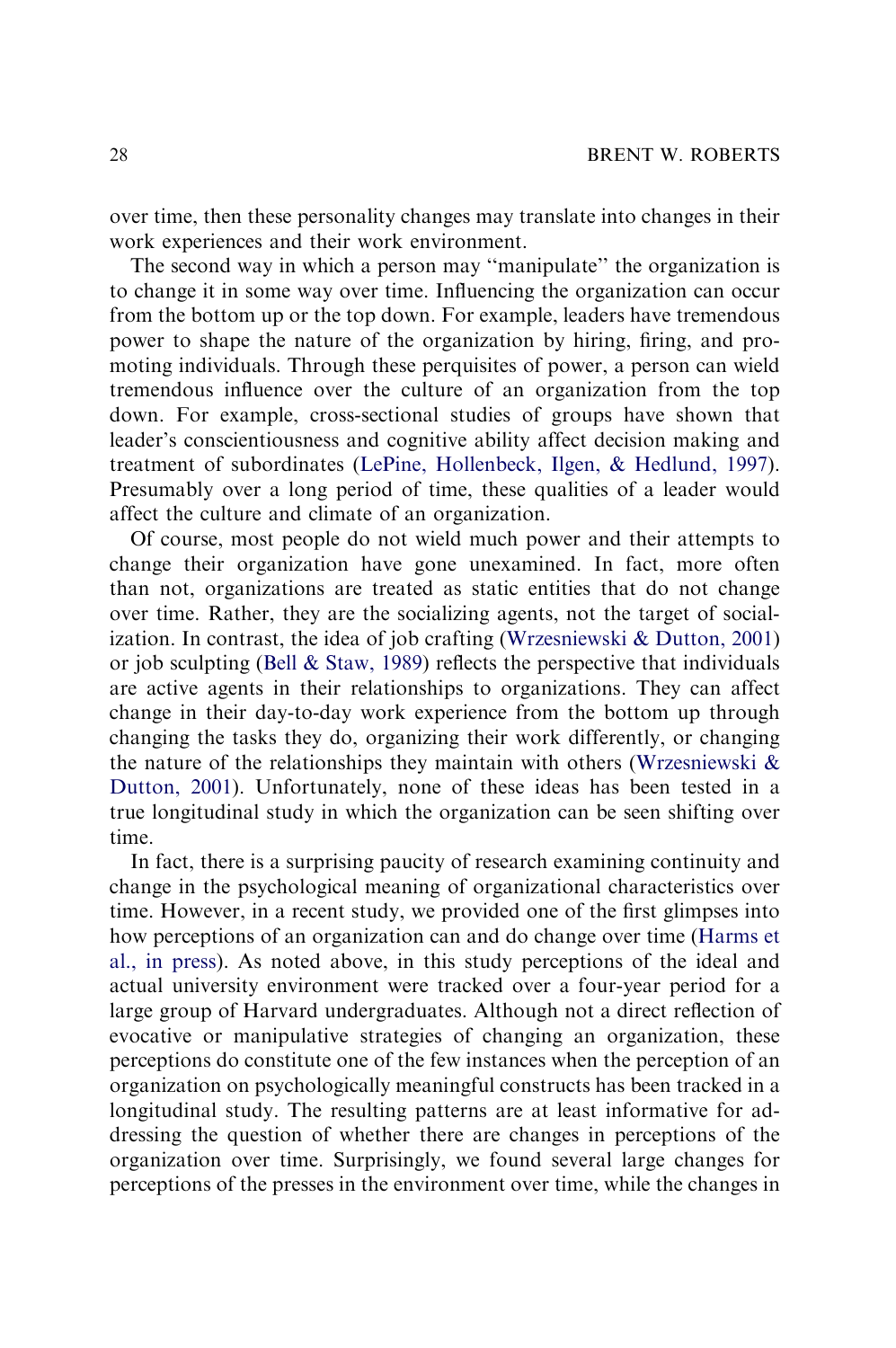corresponding needs were found less often and to a smaller degree. That is, people were more likely to change their perceptions of their environment than their self-perceptions.

The nature of the changes in perceived environment and in needs appeared quite consistent with the transition made by the students from freshman to senior years in college. Students found the university to be less playful, energetic, risky, and introspective as they progressed toward graduation. In essence, the school moved from being fun to being a more sober and serious place. In contrast, the students found the university to become more hedonistic, aggressive, dominant, and focused on future achievement. These changes are consistent with the worldview of a graduating senior who has been readied for the world by an organization designed to facilitate the attainment of status and recognition. Changes in personal needs were similar in content, but far fewer in number and magnitude.

To our knowledge, this is one of the first studies to track and report changes on dimensions of the environment and the person that were designed to be commensurate in nature. This makes the comparison of change more meaningful, such that we can state with more confidence that perceptions of the environment changed more than personal needs. This finding has important implications for our understanding of development, as stereotypically the environment has been portrayed as a stable influence on personality (e.g., [Feldman, 1981](#page-35-0)). If, however, the perceptions of the environment are more dynamic than self-perceptions, then more attention should be paid to the mechanisms through which people avoid changing in response to a more dynamic environment ([Roberts](#page-38-0) [& Wood, 2006](#page-38-0)). For example, through the use of strategic information processing mechanisms, or more euphemistically – defense mechanisms – people may inoculate themselves from the effect of a changing environment. People may suppress or deny the meaning of job changes, such as the hiring of a new supervisor or the impact of a demotion, in order to protect their self-worth and through this process maintain a consistent personality despite changes in the environment.

If research on the continuity and change in the psychological meaning of organizations is rare, then research on the effect of attrition on personality is relatively non-existent. This is quite understandable as the organization is often the point of contact for our research. Once someone leaves the organization, they also leave our study. Thus, the study of the effect of leaving an organization or type of organization remains an entirely untapped research domain. Nonetheless, one would assume that transitions into and out of different organizations would provide critical turning points and opportunities for both change and consistency.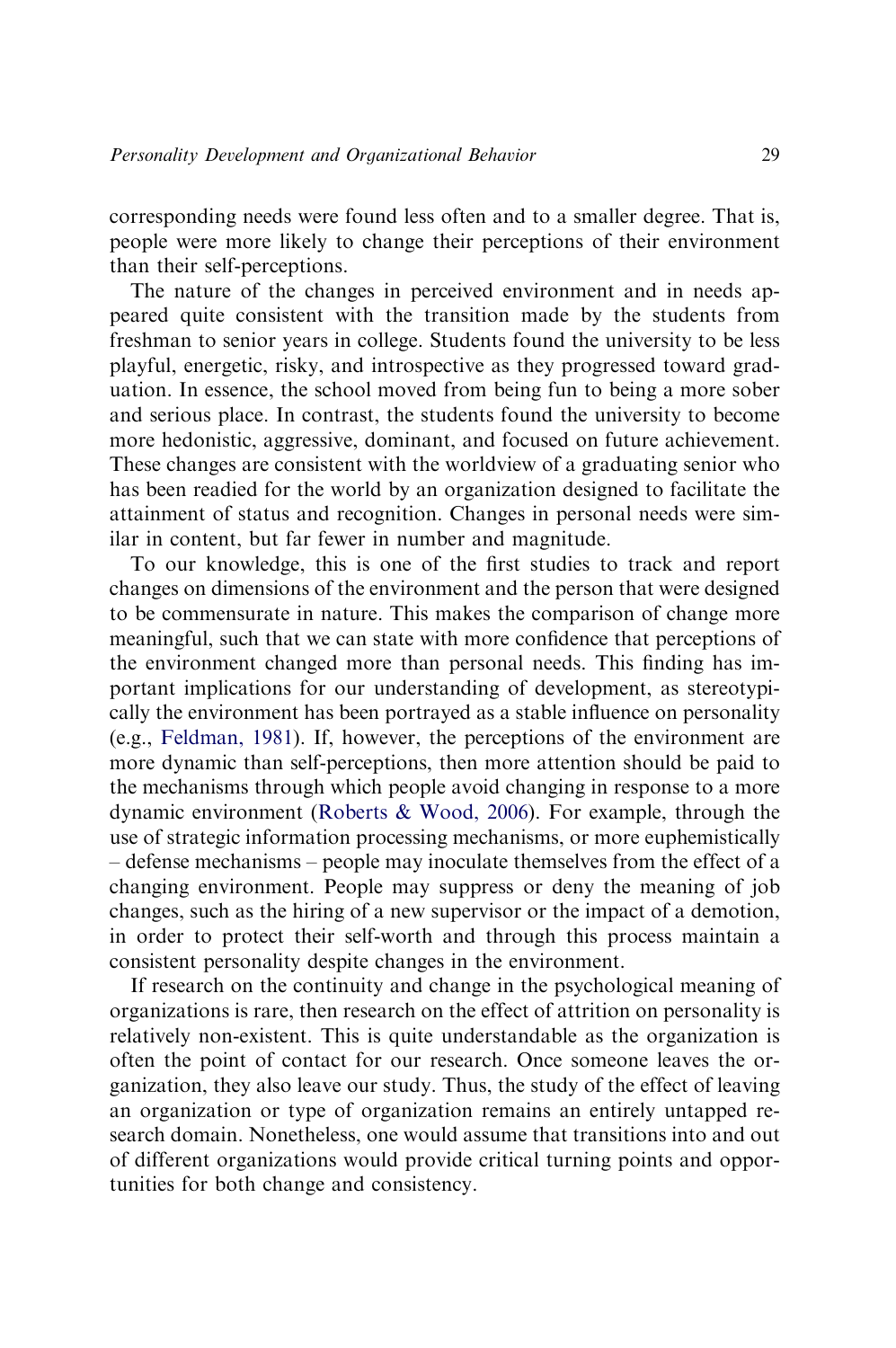## A Life Course Integration of the ASTMA Model

In summary, the ASTMA model provides a relatively complete description of the key transactions between persons and organizations that are relevant to personality and personality development. Several key questions remain, such as how these mechanisms interact with one another, and how they play out across the life course.

As a general gestalt of person–organization transactions, the ASTMA model makes clear that the predominant personality-related phenomenon is continuity rather than change. The attraction, selection, and manipulation transactions serve to bolster continuity over time as they reflect unconscious or active attempts to create a personal niche that reflects one's attributes. The effect of attrition should be evenly split between continuity and change. If someone leaves an organization by choice to go to a more optimal organizational setting, this should promote continuity. On the other hand, if the transition is not within their control due to being laid off, then a person's ability to move to a more optimal organization may be hindered. Given the fact that the majority of transactions with organizations promote continuity, we should find increasing personality continuity with age, which is what repeated studies have found [\(Roberts & DelVecchio, 2000\)](#page-37-0). In turn, because the continuity mechanisms clearly outweigh the change mechanisms, changes in personality should be modest. Evidence for this appears to already exist in the base rate of personality change. For example, the modal number of traits showing dramatic change in young adulthood appears to be 1 out of 5 ([Roberts et al., 2001\)](#page-37-0).

As the life course progresses, continuity factors should begin to take precedent over change factors. Individuals should become better at selecting environments that fit with their personality as they age and avoiding problematic environments. With the natural accumulation of status that comes with experience, people should also get more opportunities to define their work and thus better manipulate their work place to fit their predilections. In terms of organizational outcomes, these patterns should result in a general increase in PO fit over the life course as well as a general increase in job satisfaction (e.g., [Clark, Oswald, & Warr, 1996](#page-34-0)).

In terms of the change in personality, multiple factors from the ASTMA model and the neo-socioanalytic framework converge on young adulthood being the key developmental period for personality traits. Young adulthood is the period when people are exposed to more serious role demands, and thus transformational processes should be at a peak during this period. Specifically, people move from being dependent on others in adolescence to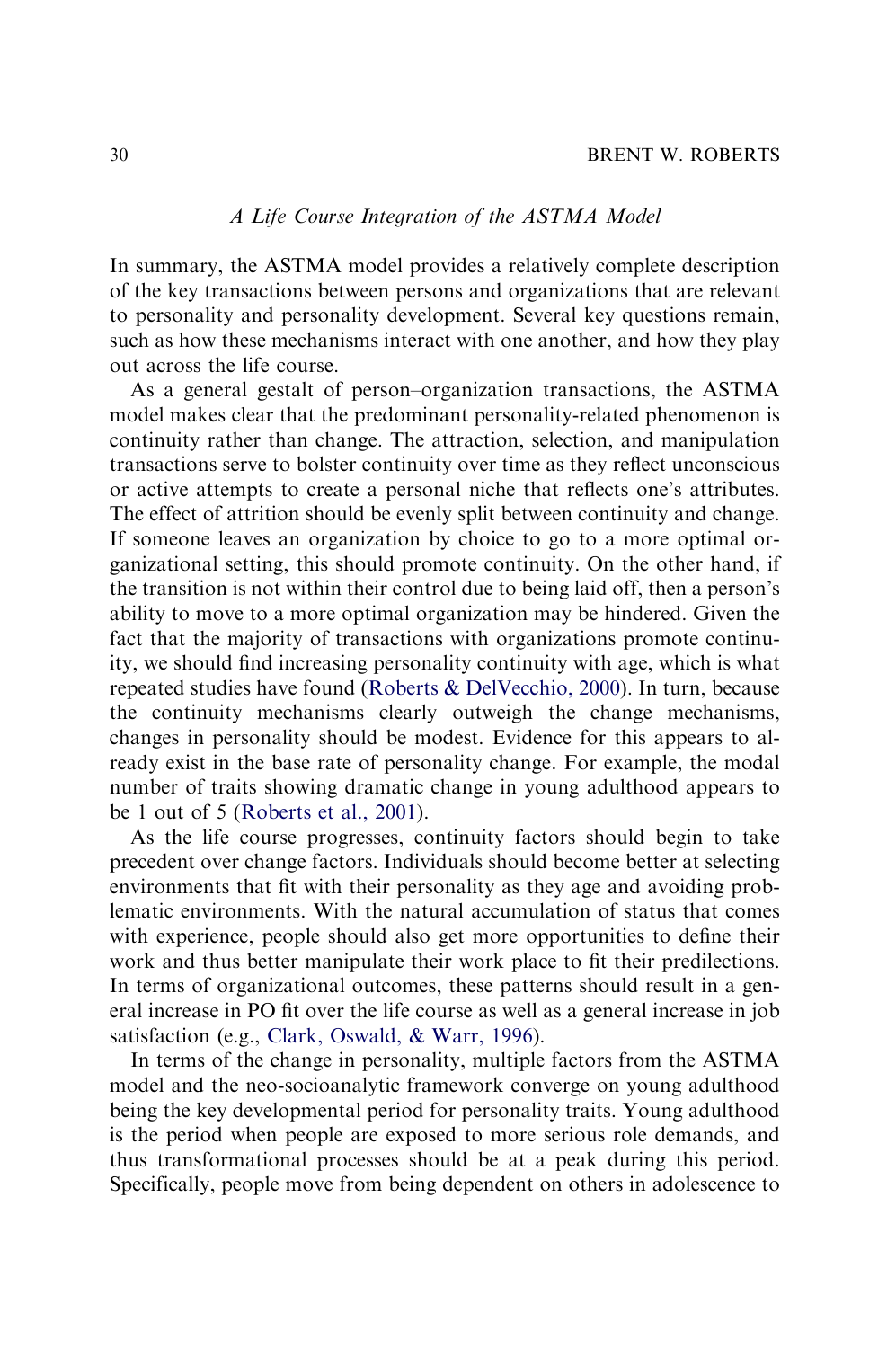becoming both independent and responsible in young adulthood as they initiate their careers and start a family. Acquiring independence, while simultaneously becoming responsible for others would naturally call for people to be more confident, conscientiousness, and calm in the face of stress. Thus, as we have found in several longitudinal studies, investments in conventional social institutions are related to increasing scores on measures of social dominance, agreeableness, conscientiousness, and emotional stability [\(Roberts et al., 2005\)](#page-38-0).

A second factor that would facilitate transformational mechanisms taking precedence in young adulthood is that up until that point in the life course, people's identities are provisional. The adolescent identity is a composite of potentials that better reflect possible selves rather than actual selves. Of course, possible selves may still have an effect on development ([Roberts,](#page-38-0) [O'Donnell, & Robins, 2004\)](#page-38-0). Nonetheless, a provisional identity can be shed more easily than one that has been committed to or one that has been invested in for a long period of time. A third contributing factor to young adulthood being the fulcrum period of personality trait development is that it is the time when people make their first serious commitments to work. By making these commitments, people inevitably expose themselves to the new forces of change that come with the transformational transactions [\(Roberts](#page-38-0) [et al., 2005](#page-38-0)). They will meet a set of expectations, demands, and contingencies that call for new or improved behavior patterns.

From this transactional model of continuity and change, we can also better understand certain seemingly non-intuitive findings. For example, life events, though stressful, do not always impart change in personality [\(Caspi](#page-34-0) & [Moffitt, 1993](#page-34-0)). For example, a typical feature of socialization models is the assumption that simple life events, demographic changes, or large life events are the locus of change. The ASTMA model and the neosocioanalytic model provide a compelling alternative hypothesis. It is not the significant life event that changes an individual. It is the long-term environment that presses on the individual over years and decades that imparts change, not the loss of a job or existence of a seemingly dramatic transition. If change is dependent on being exposed to contingencies and being committed to the social milieu in which they come, then a transition or life event, by definition cannot impart much change. What becomes much more important is the nature of the environment over time after the event, not the event itself.

The long, slow model of change has important implications for training programs in organizations. Many training programs are born out of a behaviorist worldview, which assumes that short interventions focused on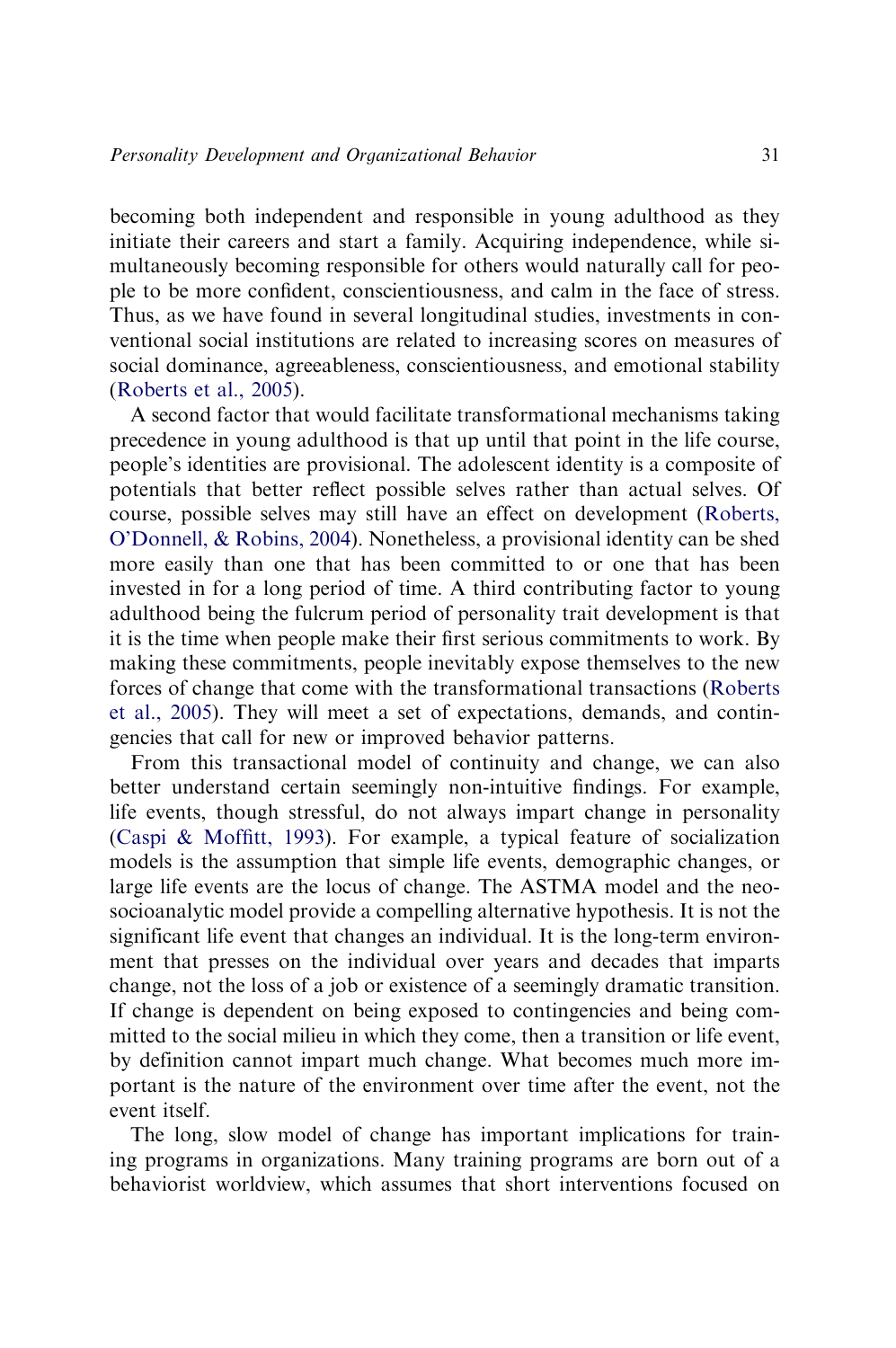changing discrete behaviors are appropriate. For many issues, such as learning how to use a new computer program, this assumption is fine. On the other hand, many organizations attempt to train employees to be better managers and leaders. As personality traits, motives, and abilities play a significant role in managerial and leadership success, attempting to train a person to become a better manager or leader constitutes changing his or her personality. This is not an unreasonable venture, but given the nature of personality change, applying a behavioristic model to the training intervention is inappropriate. That is, most training programs, regardless of their focus, are too brief to successfully change a person to become a better manager or leader. In contrast, if one takes a long view of training people in ways that would inevitably change their personality, then training programs would be designed to work over months and years, rather than days and weeks. This would have the added benefit of communicating to the employee that the organization is committed to the employee improving his or her management skills. One would assume that this would enhance the effectiveness of the training program and improve the employee's outlook on the organization.

The long-term perspective on change is also relevant to training older employees. One of the basic propositions of the neo-socioanalytic framework is that people remain open systems even in old age [\(Roberts & Wood, 2006\)](#page-38-0). Thus, change is still possible if not inevitable. The mistake that is often made is to assume that older individuals cannot change, as it is difficult to ''teach an old dog new tricks.'' In actuality, it is difficult to teach any dog a new trick. Given the long-term perspective engendered by the neo-socioanalytic model, changing older workers is most likely just as difficult as changing younger employees. Of course, given the different contingencies in young adulthood versus middle age, the younger employee might be more receptive to the training. Nonetheless, the assumption that older workers cannot be trained does not correspond well with the longitudinal research showing that entrenched phenomena, like personality traits, can and do change in old age. If personality traits can change, then why not other syndromes or skill sets related to organizational performance? Again, the primary caveat being that without a long-term investment in change, transformation will most likely not come about whether the employee is young or old.

# **CONCLUSION**

In this chapter, I have attempted to outline a general theory of personality that can inform a richer, more accurate picture of personality development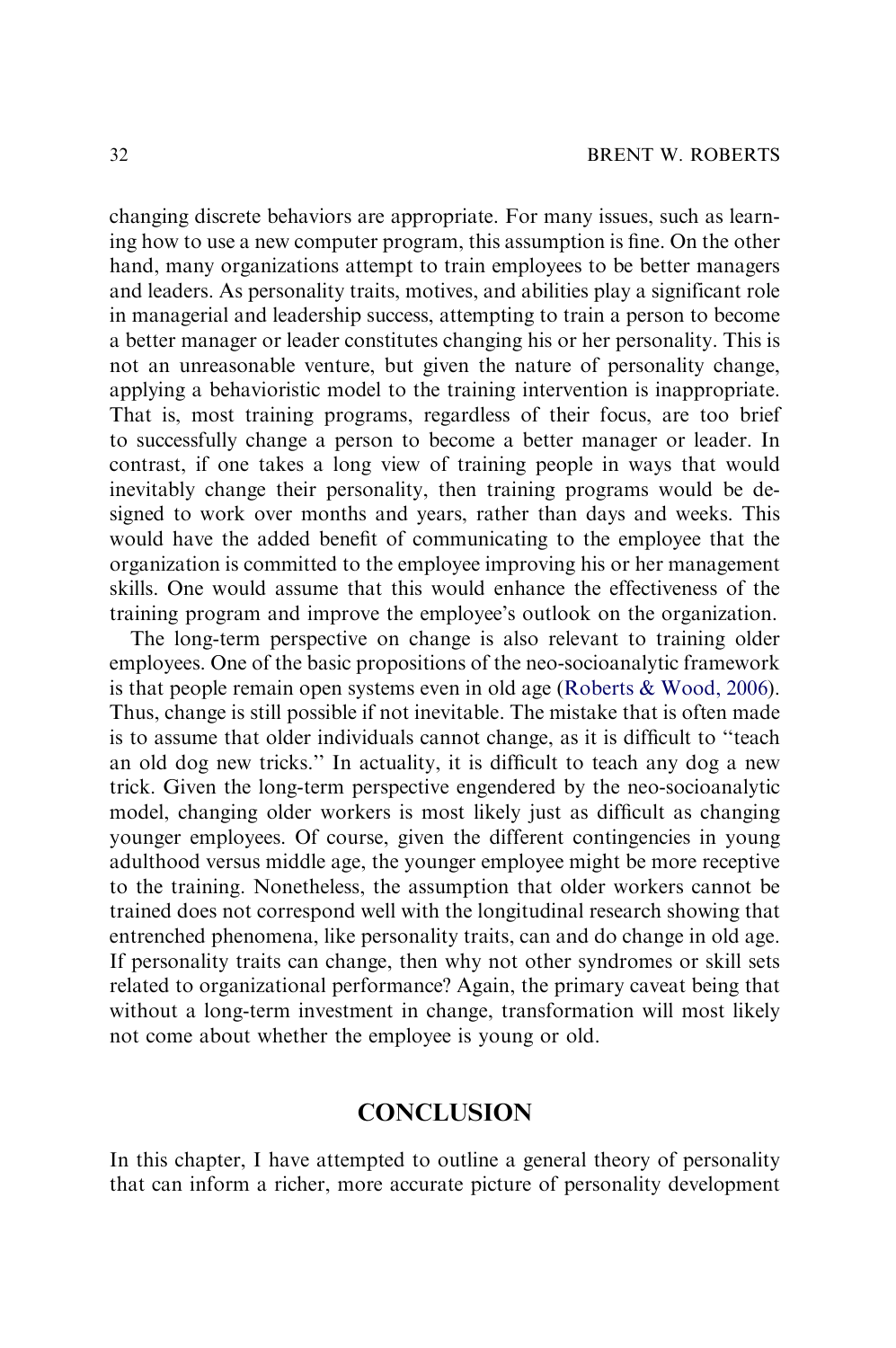and facilitate a more fruitful interface between personality psychology and organizational behavior. Several features of the theoretical model deserve emphasis. First, I see a number of theoretical and empirical benefits of integrating social roles into a model of personality. This integration provides a well-organized conduit through which features of the organization act on an individual's personality, and in turn where personality may act on an organization. I also hold out hope that the inculcation of roles, combined with a hierarchical approach to all of the domains of personality, can facilitate a productive integration of long simmering divisions within personality psychology and organizational behavior. Specifically, the neo-socioanalytic model of personality can successfully resolve person–situation debates that have been predicated on a misunderstanding of both person and situation.

Second, the integration of trait and social cognitive approaches to personality psychology also provides an important leverage point for a better relationship between personality psychology and organizational behavior. Social cognitive mechanisms are necessary to explain why personality traits change and continue to develop in adulthood. Social cognitive mechanisms are also more amenable to organizational influences – it is simpler to shape a behavior or low-level goal than to transform a trait. Nonetheless, given the goal of most organizational interventions, which is to shape behavior in the long term, it is clear that shaping social cognitive units will be the first step in long-term socialization processes that will change both personality and the organization.

One reason to aspire to a productive reconciliation between personality psychology and organizational behavior is that so much work still needs to be done. The pattern of relationships between personality traits and organizational experiences begs the question of how and why these relationships occur. What are the intervening mechanisms that facilitate a dominant person being more likely to assume a position of power in an organization? Why do certain experiences impart change for individuals? What are the intervening mechanisms that enhance or detract from change occurring? The answers to these and related questions lie in a broader reconciliation between traditional trait and social cognitive approaches to personality psychology, as well as a keen understanding of organizational dynamics [\(Roberts, in](#page-37-0) [press;](#page-37-0) [Roberts](#page-37-0) & [Caspi, 2003](#page-37-0)). The mechanisms linking personality traits and organizational factors have to be the micro-analytic components of social cognitive models, such as schemas, moods, cognitive processing styles, and beliefs. Of course, organizational theory can provide useful insights into how situational constraints and demands can shape a person's thoughts, feelings, and behaviors and subsequently their personality.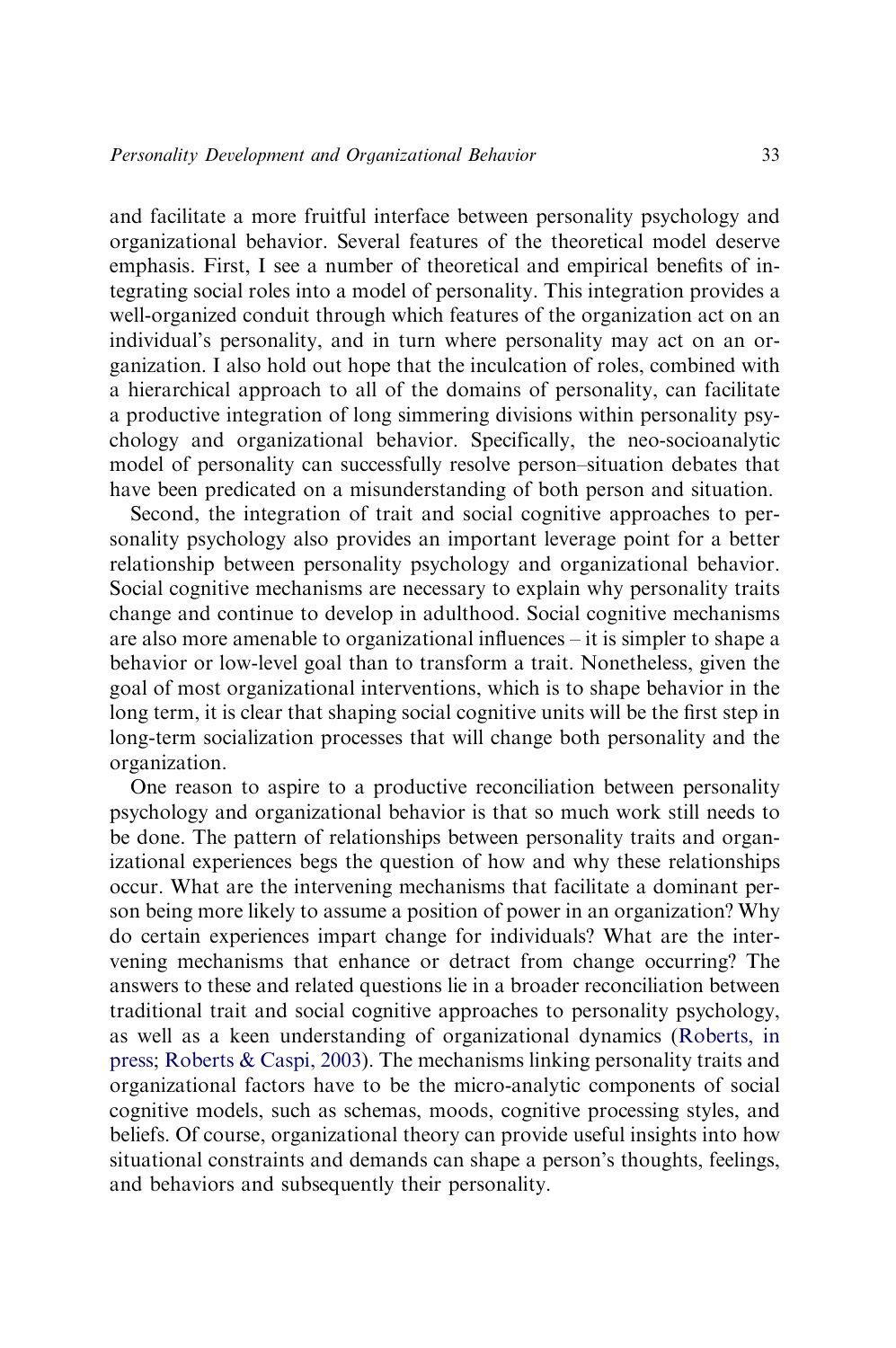# **NOTES**

<span id="page-33-0"></span>1. At U.C. Berkeley in the late 1980s, the term ''trait'' was off limits. One could study ''folk concepts,'' ''dispositions,'' or ''personal resources,'' but not traits, despite the fact that these concepts, when operationalized, are indistinguishable from traits.

2. It is also assumed that all of the units of analysis are interrelated. These paths are not included in [Fig. 2](#page-11-0) for aesthetic reasons only.

# ACKNOWLEDGMENTS

Preparation of this paper was supported by grants from the National Institute of Aging (AG19414). I would like to thank Teresa Cardador for helpful comments on an earlier draft of this manuscript.

# **REFERENCES**

- Ackerman, P. L., & Heggestad, E. D. (1997). Intelligence, personality, and interests: Evidence for overlapping traits. Psychological Bulletin, 121, 219–245.
- Arnett, J. J. (2000). Emerging adulthood: A theory of development from the late teens through the twenties. American Psychologist, 55, 469–480.
- Ashton, M. C., Lee, K., Perugini, M., Szarota, P., de Vries, R. E., Di Blas, L., Boies, K., & De Raad, B. (2004). A six-factor structure of personality-descriptive adjectives: Solutions from psycholexical studies in seven languages. Journal of Personality and Social Psychology, 86, 356–366.
- Austin, J. T., & Vancouver, J. B. (1996). Goal constructs in psychology: Structure, process and content. Psychological Bulletin, 120, 338–375.
- Barrick, M. R., & Mount, M. K. (1991). The Big Five personality dimensions and job performance: A meta-analysis. Personnel Psychology, 44, 1–26.
- Bauer, J. J., & McAdams, D. P. (2004). Personal growth in adults' stories of life transitions. Journal of Personality, 72, 573–602.
- Baumeister, R. F., & Leary, M. R. (1995). The need to belong: Desire for interpersonal attachments as a fundamental human motivation. Psychological Bulletin, 117, 497–529.
- Bell, N. E., & Staw, B. M. (1989). People as sculptors versus sculpture: The roles of personality and personal control in organizations. In: M. B. Arthur, D. T. Hall & B. S. Lawrence (Eds), Handbook of career theory. New York, NY: Cambridge University Press.
- Block, J. (1971). Lives through time. Berkeley, CA: Bancroft.
- Block, J. (1993). Studying personality the long way. In: D. C. Funder, R. D. Parke, C. Tomlinson-Keasey & K. Widaman (Eds), Studying lives through time, (Vol. 27, pp. 9–41). Washington, DC: American Psychological Association.
- Borkenau, P., Mauer, N., Riemann, R., Spinath, F. M., & Angleitner, A. (2004). Thin slices of behavior as cues of personality and intelligence. Journal of Personality and Social Psychology, 86, 599–614.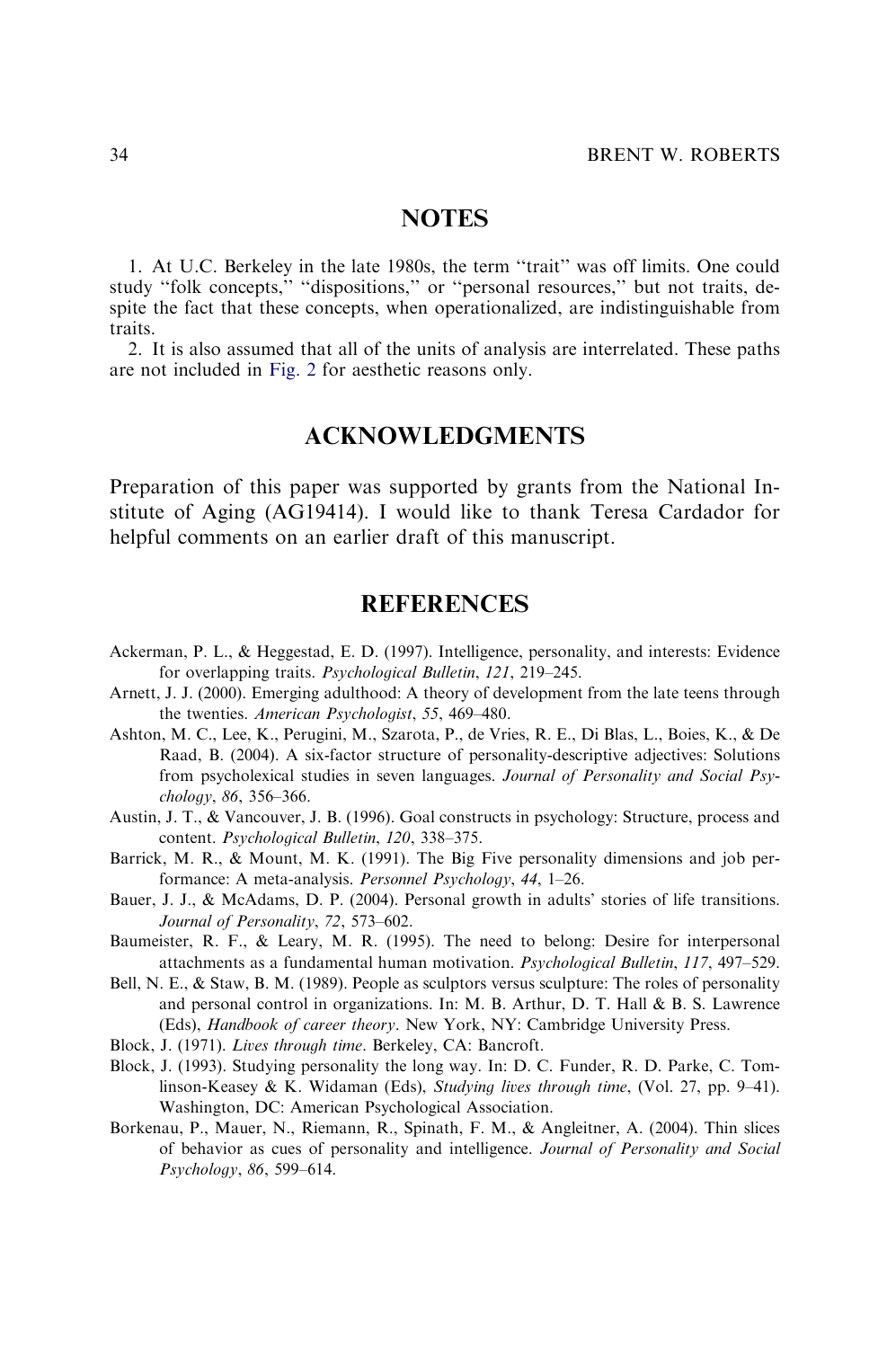- <span id="page-34-0"></span>Bronfrenbrenner, U. (1979). The ecology of human development: Experiments by nature and design. Cambridge, MA: Harvard University Press.
- Brousseau, K. R., & Prince, J. B. (1981). Job-person dynamics: An extension of longitudinal research. Journal of Applied Psychology, 66, 59–62.
- Caspi, A., Elder, G. H., & Bem, D. J. (1987). Moving against the world: Life-course patterns of explosive children. Developmental Psychology, 23, 308–313.
- Caspi, A., Elder, G. H., & Bem, D. J. (1988). Moving away from the world: Life-course patterns of shy children. Developmental Psychology, 24, 824–831.
- Caspi, A., & Moffitt, T. E. (1993). When do individual differences matter? A paradoxical theory of personality coherence. Psychological Inquiry, 4, 247–271.
- Caspi, A., & Roberts, B. W. (1999). Personality continuity and change across the life course. In: L. A. Pervin & O. P. John (Eds), Handbook of personality: Theory and research (2nd ed., pp. 154–196). New York, NY: Guilford.
- Cervone, D., Shadel, W. G., & Jencius, S. (2001). Social-cognitive theory of personality assessment. Personality and Social Psychology Review, 5, 33-51.
- Cervone, D., & Shoda, Y. (1999). The coherence of personality. New York, NY: The Guilford Press.
- Chatman, J. (1991). Matching people and organizations: Selection and socialization in public accounting firms. Administrative Science Quarterly, 36, 459–484.
- Clark, A., Oswald, A., & Warr, P. (1996). Is job satisfaction U-shaped in age? Journal of Occupational and Organizational Psychology, 69, 57–81.
- Clausen, J. A., & Gilens, M. (1990). Personality and labor force participation across the life course: A longitudinal study of women's careers. Sociological Forum, 5, 595–618.
- Costa, P. T., Jr., & McCrae, R. R. (1994). Revised NEO Personality Inventory (NEO-PI-R) and NEO-Five-Factor Inventory (NEO-FFI) Professional Manual. Odessa, FL: Psychological Assessment Resources.
- Davis-Blake, A., & Pfeffer, J. (1989). Just a mirage: The search for dispositional effects in organizational research. Academy of Management Review, 14, 385–400.
- De Fruyt, F., Van Leeuwen, K., Bagby, R. M., Rolland, J., & Rouillon, F. (2006). Assessing and interpreting personality change and continuity in patients treated for major depression. Psychological Assessment, 18, 71–80.
- de St. Aubin (Ed). (1999). Personal ideology: The intersection of personality and religious beliefs. Journal of Personality, 67, 1105–1139.
- Dodge, K. A., & Tomlin, A. M. (1987). Utilization of self-schemas as mechanisms of interpretational bias in aggressive children. Social Cognition, 5, 280–300.
- Donahue, E. M., & Harary, K. (1998). The patterned inconsistency of traits: Mapping the differential effects of social roles on self-perceptions of the Big Five. Personality and Social Psychology Bulletin, 24, 610–619.
- Eichorn, D. H., Clausen, J. A., Haan, N., Honzik, M. P., & Mussen, P. H. (1981). Present and past in middle life. New York: Academic Press.
- Elder, G. H. (1969). Occupational mobility, life patterns, and personality. Journal of Health and Social Behavior, 10, 308–323.
- Emmons, R. A. (1986). Personal strivings: An approach to personality and subjective wellbeing. Journal of Personality and Social Psychology, 51, 1058-1068.
- Eysenck, H. J. (1970). The structure of human personality. New York, NY: Methuen.
- Feingold, A. (1994). Gender differences in personality: A meta-analysis. *Psychological Bulletin*, 116, 429–456.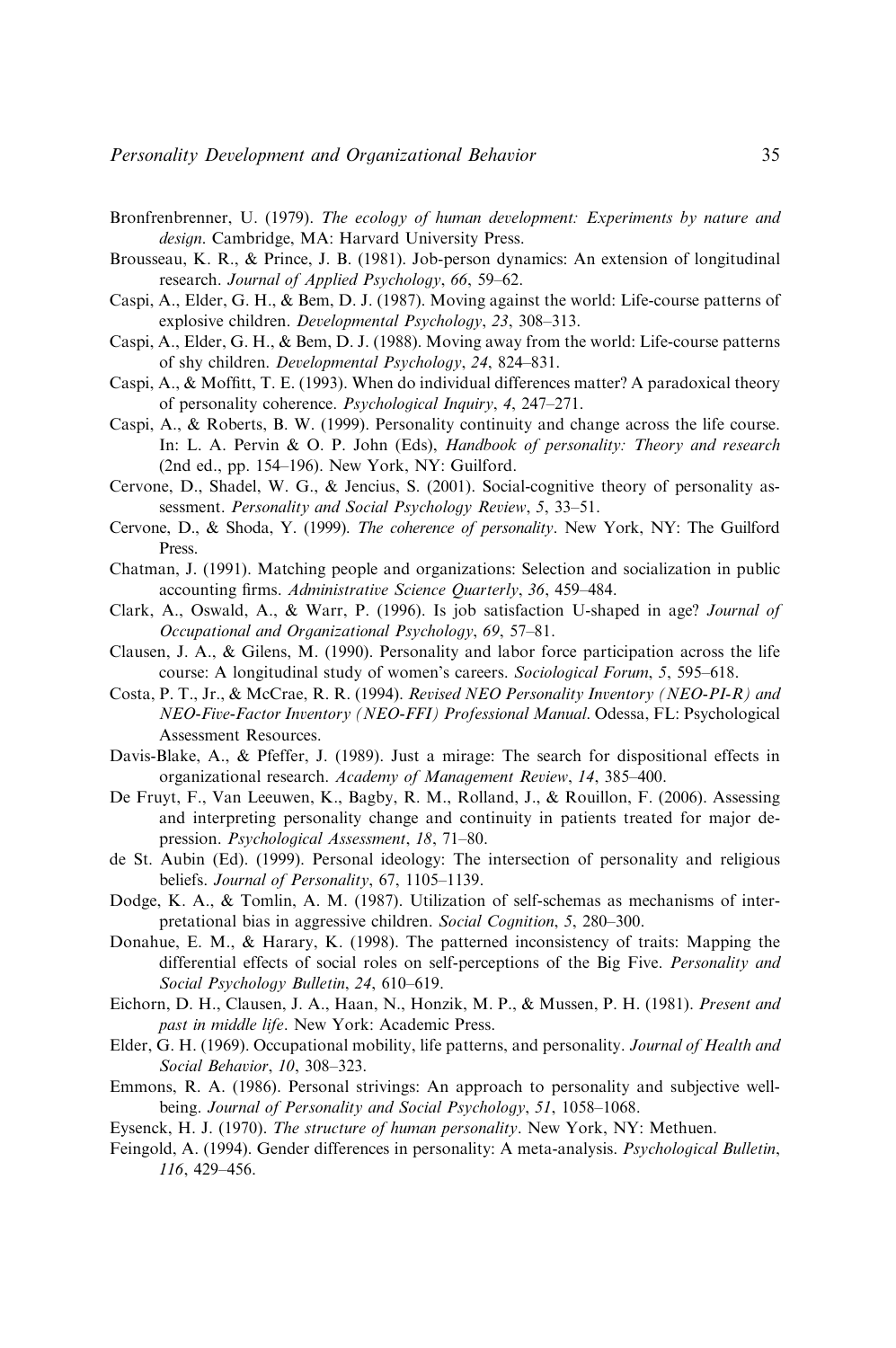#### <span id="page-35-0"></span>36 BRENT W. ROBERTS

- Feldman, D. C. (1981). The multiple socialization of organizational members. Academy of Management Review, 6, 309–318.
- Fiese, B. H., Hooker, K. A., Kotary, L., Schwagler, J., & Rimmer, M. (1995). Family stories in the early stages of parenthood. Journal of Marriage & the Family, 57, 763–770.
- Ford, M. E., & Nichols, C. W. (1987). A taxonomy of human goals and some possible applications. In: M. Ford & D. Ford (Eds), Humans as self-constructing living systems: Putting the framework to work (pp. 289–311). Hillsdale, NJ: Lawrence Erlbaum Associates, Publishers.
- Fraley, C., & Roberts, B. W. (2005). Patterns of continuity: A dynamic model for conceptualizing the stability of individual differences in psychological constructs across the life course. Psychological Review, 112, 60–74.
- Funder, D. C., & Ozer, D. J. (1983). Behavior as a function of the situation. Journal of Personality and Social Psychology, 44, 107–112.
- Goffman, E. (1959). The presentation of self in everyday life. New York, NY: Doubleday.
- Goldberg, L. R. (1993). The structure of phenotypic personality traits. American Psychologist, 48, 26–34.
- Graen, G. B., Novak, M. A., & Summerkamp, P. (1982). The effects of leader-member exchange and job design on productivity and satisfaction: Testing a dual attachment model. Organizational Behavior and Human Decision Processes, 30, 109–131.
- Gray, J. R., & Thompson, P. M. (2004). Neurobiology of intelligence: Science and ethics. Nature Neuroscience, 5, 471–482.
- Harms, P. D., Roberts, B. W., & Winter, D. (in press). Becoming the Harvard Man: Person-Environment Fit, Personality Development, and Academic Success. Personality and Social Psychology Bulletin.
- Haslam, S., Alexander, D., Postmes, T., & Ellemers, N. (2003). More than a metaphor: Organizational identity makes organizational life possible. British Journal of Management, 14, 357–369.
- Helson, R., Jones, C., & Kwan, V. S. Y. (2002). Personality change over 40 years of adulthood: Hierarchical linear modeling analyses of two longitudinal samples. Journal of Personality & Social Psychology, 83, 752–766.
- Helson, R., Roberts, B. W., & Agronick, G. (1995). Enduringness and change in creative personality and the prediction of occupational creativity. Journal of Personality and Social Psychology, 69, 1173–1183.
- Helson, R., Stewart, A. J., & Ostrove, J. (1995). Identity in three cohorts of midlife women. Journal of Personality and Social Psychology, 69, 544–557.
- Hofstede, G., Bond, M. H., & Luk, C. (1993). Individual perceptions of organizational cultures: A methodological treatise on levels of analysis. Organization Studies, 14, 483–503.
- Hogan, J., & Holland, B. (2003). Using theory to evaluate personality and job-performance relations: A socioanalytic perspective. Journal of Applied Psychology, 88, 100–112.
- Hogan, R. T. (1982). A socioanalytic theory of personality. In: Nebraska Symposium on Motivation (pp. 55–89). Lincoln, Nebraska: University of Nebraska Press.
- Hogan, R. T., & Roberts, B. W. (2000). A socioanalytic perspective on person/environment interaction. In: W. B. Walsh, K. H. Craik & R. H. Price (Eds), New directions in personenvironment psychology (pp. 1–24). Mahwah, NJ: Earlbaum.
- Holland, J. L. (1985). Making vocational choices: A theory of vocational personalities and work environments. Englewood Cliffs, NJ: Prentice-Hall.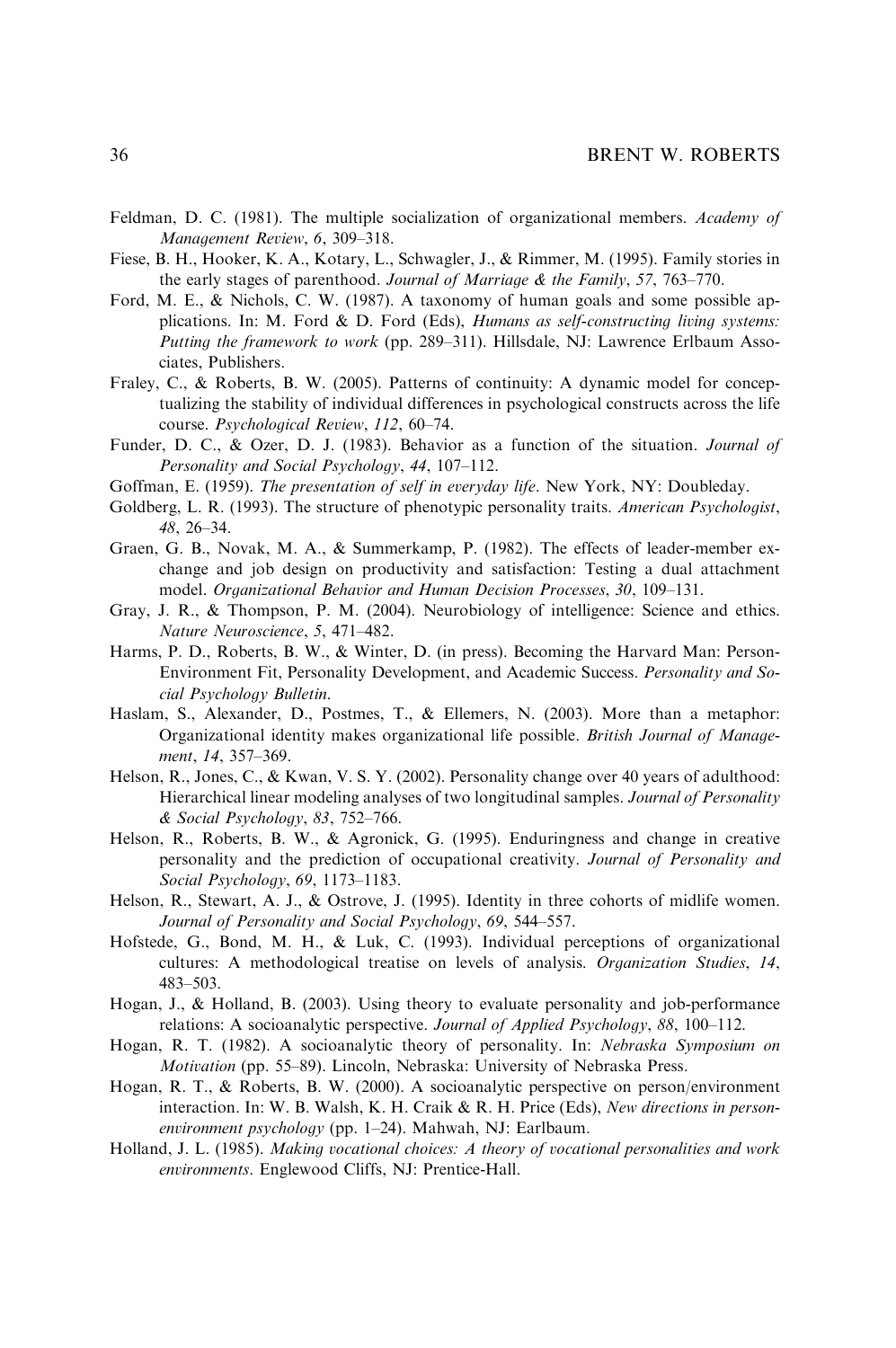- <span id="page-36-0"></span>Hough, L. M., & Ones, D. S. (2002). The structure, measurement, validity, and use of personality variables in industrial, work, and organizational psychology. In: N. Anderson, D. S. Ones, H. K. Sinangil, & C. Viswesvaran (Eds), Handbook of industrial, work and organizational psychology: Personnel psychology (Vol. 1, pp. 233–277). Thousand Oaks, CA: Sage.
- Ilgen, D. R., & Hollenbeck, J. R. (1991). The structure of work: Job design and roles. In: M. D. Dunnette  $&L. M.$  Hough (Eds), Handbook of industrial and organizational psychology. (2nd ed., Vol. 2, pp. 165–207). Palo Alto, CA, US: Consulting Psychologists Press, Inc.
- Johnson, W., McGue, M., & Krueger, R. F. (2005). Personality stability in late adulthood: A behavioral genetic analysis. Journal of Personality, 73, 523–551.
- Judge, T. A., Bono, J. E., Ilies, R., & Gerhardt, M. W. (2002). Personality and leadership: A qualitative and quantitative review. Journal of Applied Psychology, 87(4), 765–780.
- Judge, T. A., Heller, D., & Mount, M. K. (2002). Five-factor model of personality and job satisfaction: A meta-analysis. Journal of Applied Psychology, 87, 530–541.
- Judge, T. A., Higgins, C. A., Thoresen, C. J., & Barrick, M. R. (1999). The big five personality traits, general mental ability, and career success across the life span. Personnel Psychology, 52, 621–652.
- Kochanska, G., & Murray, K. T. (2000). Mother–child mutually responsive orientation and conscience development: From toddler to early school age. Developmental Psychology, 71, 417–431.
- Kohn, M. L., & Schooler, C. (1978). The reciprocal effects of the substantive complexity of work and intellectual flexibility: A longitudinal assessment. American Journal of Sociology, 84, 24–52.
- LePine, J. A., Hollenbeck, J. R., Ilgen, D. R., & Hedlund, J. (1997). Effects of individual differences on the performance of hierarchical decision-making teams: Much more than g. Journal of Applied Psychology, 82, 803–811.
- Lewis, M. (1999). On the development of personality. In: L. A. Pervin & O. P. John (Eds), Handbook of personality: Theory and research, (2nd ed., pp. 327–346). New York, NY: Guilford.
- Lubinski, D. (2000). Scientific and social significance of assessing individual differences: Sinking shafts at a few critical points. Annual Review of Psychology, 51, 405–444.
- Marcia, J. E. (1980). Identity in adolescence. In: J. Adelson (Ed.), *Handbook of adolescent* psychology (pp. 159–187). New York: Wiley.
- Maslow, A. H. (1968). Toward a psychology of being (2nd ed.). New York, NY: Van Nostrand.
- Mayer, J. D. (2005). A tale of two visions: Can a new view of personality help integrate psychology. American Psychologist, 60, 294–307.
- McAdams, D. P. (1993). The stories we live by: Personal myths and the making of the self. New York, NY: William Morrow.
- McCrae, R. R. (2004). Human nature and culture: A trait perspective. Journal of Research in Personality, 38, 3–14.
- McCrae, R. R., & Costa, P. T. (1994). The stability of personality: Observation and evaluations. Current Directions in Psychological Science, 3, 173–175.
- McCrae, R. R., & Costa, P. T., Jr. (1997). Personality trait structure as a human universal. American Psychologist, 52, 509–516.
- McGue, M., Bacon, S., & Lykken, D. T. (1993). Personality stability and change in early adulthood: A behavioral genetic analysis. Developmental Psychology, 29, 96–109.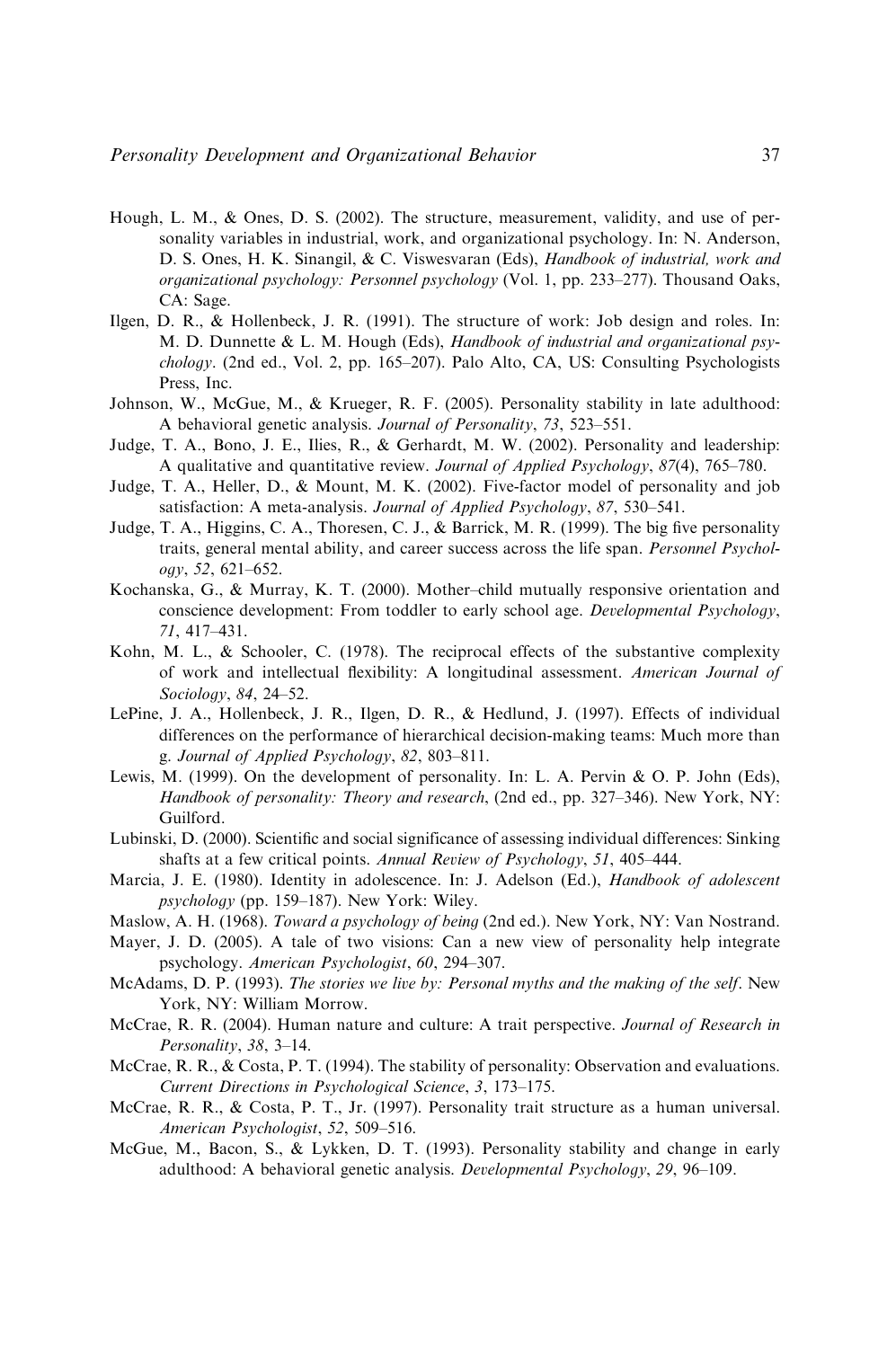- <span id="page-37-0"></span>Meyer, G. J., Finn, S. E., Eyde, L. D., Kay, G. G., Moreland, K. L., Dies, R. R., Eisman, E. J., Kubiszyn, T. W., & Reed, G. M. (2001). Psychological testing and psychological assessment. American Psychologist, 56, 128–165.
- Mischel, W. (1968). Personality and assessment. New York: Wiley.
- Mortimer, J. T., & Lorence, J. (1979). Occupational experience and the self-concept  $A$  longitudinal study. Social Psychology Quarterly, 42, 307–323.
- Mount, M. K., Barrick, M. R., & Strauss, J. P. (1994). Validity of observer ratings of the big five personality factors. Journal of Applied Psychology, 79, 272–280.
- Mowday, R. T., & Sutton, R. I. (1993). Organizational behavior: Linking individuals and groups to organizational contexts. Annual Review of Psychology, 44, 195–229.
- Murray, H. A. (1938). *Explorations in personality*. New York: Oxford University Press.
- Piedmont, R. L., McCrae, R. R., Riemann, R., & Angleitner, A. (2000). On the invalidity of validity scales: Evidence from self-reports and observer ratings in volunteer samples. Journal of Personality and Social Psychology, 78, 582–593.
- Porter, C., Hollenbeck, J. R., Ilgen, D. R., Ellis, A. P. J., West, B. J., & Moon, H. (2003). Backing up behaviors in teams: The role of personality and legitimacy of need. Journal of Applied Psychology, 88, 391–403.
- Pratt, M. G. (2000). The good, the bad, and the ambivalent: Managing identification among Amway distributors. Administrative Science Quarterly, 45, 456–493.
- Pratt, M. G., & Rafaeli, A. (1997). Organizational dress as a symbol of multilayered social identities. Academy of Management Journal, 40, 862–898.
- Roberts, B. W. (1997). Plaster or plasticity: Are work experiences associated with personality change in women? Journal of Personality, 65, 205–232.
- Roberts, B. W. (2005). Blessings, banes, and possibilities in the study of childhood personality. Merrill Palmer Quarterly, 51, 367–378.
- Roberts, B. W. (in press). From kindling to conflagration: Self-regulation and personality change. In: K. W. Schaie & L. L. Carstensen (Eds), Social structures, aging and selfregulation in the elderly.
- Roberts, B. W., & Bogg, T. (2004). A 30-year longitudinal study of the relationships between conscientiousness-related traits, and the family structure and health-behavior factors that affect health. Journal of Personality, 72, 325–354.
- Roberts, B. W., & Caspi, A. (2003). The cumulative continuity model of personality development: Striking a balance between continuity and change in personality traits across the life course. In: R. M. Staudinger & U. Lindenberger (Eds), Understanding human development: Lifespan psychology in exchange with other disciplines (pp. 183–214). Dordrecht, NL: Kluwer Academic Publishers.
- Roberts, B. W., Caspi, A., & Moffitt, T. (2001). The kids are alright: Growth and stability in personality development from adolescence to adulthood. Journal of Personality and Social Psychology, 81, 670–683.
- Roberts, B. W., Caspi, A., & Moffitt, T. (2003). Work experiences and personality development in young adulthood. Journal of Personality and Social Psychology, 84, 582–593.
- Roberts, B. W., & Chapman, C. (2000). Change in dispositional well-being and its relation to role quality: A 30-year longitudinal study. Journal of Research in Personality, 34, 26–41.
- Roberts, B. W., & DelVecchio, W. F. (2000). The rank-order consistency of personality from childhood to old age: A quantitative review of longitudinal studies. Psychological Bulletin, 126, 3–25.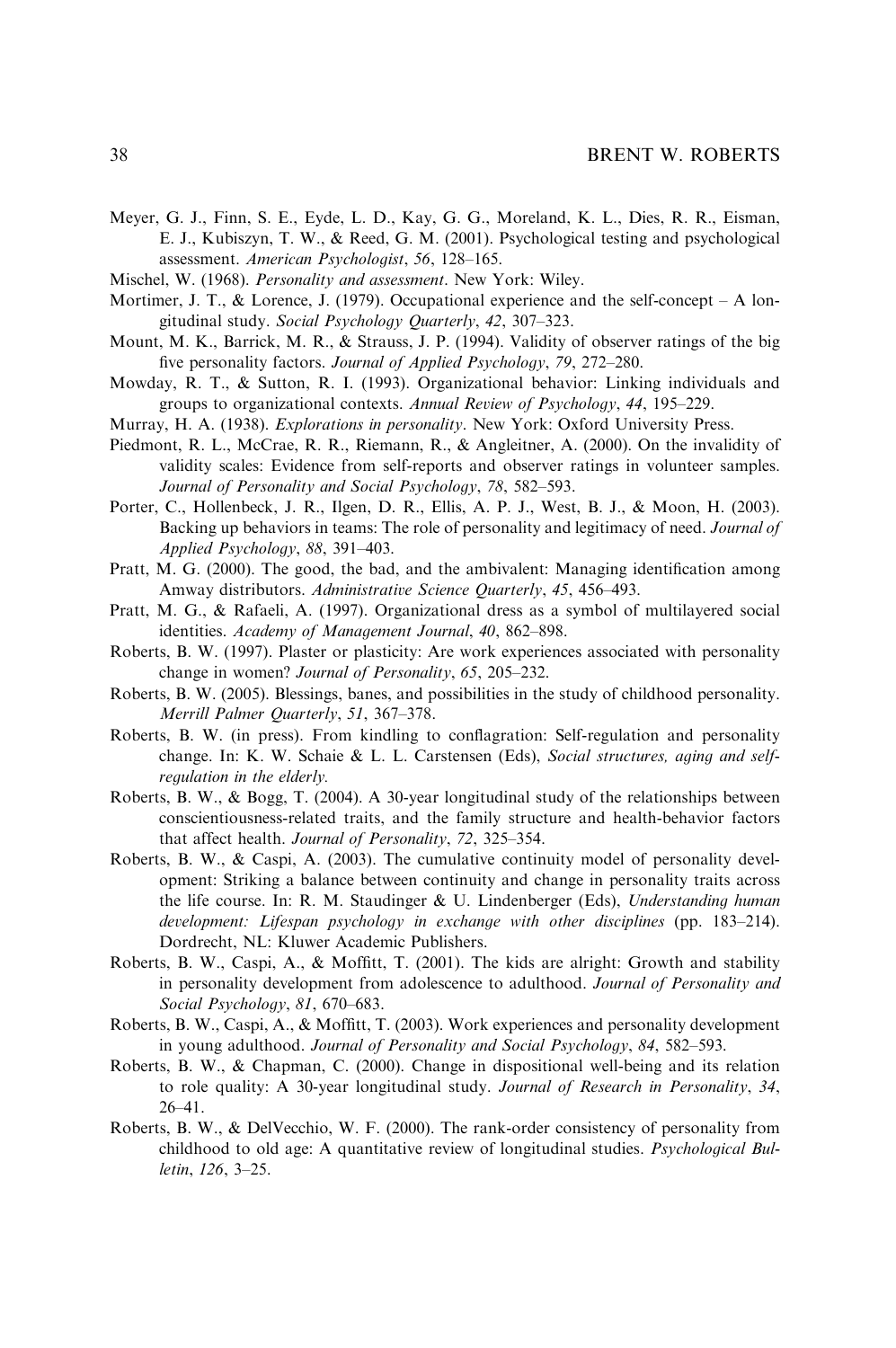- <span id="page-38-0"></span>Roberts, B. W., & Donahue, E. M. (1994). One personality, multiple selves: Integrating personality and social roles. Journal of Personality, 62, 201-218.
- Roberts, B. W., Harms, P. D., Smith, J., Wood, D., & Webb, M. (2006). Methods in personality psychology. In: Eid, M. & Diener, E. (Eds), Handbook of psychological assessment: A multimethod perspective (Chap. 22, pp. 321–335). Washington, DC.: American Psychological Association.
- Roberts, B. W., O'Donnell, M., & Robins, R. W. (2004). Goal and personality development. Journal of Personality and Social Psychology, 87, 541–550.
- Roberts, B. W., & Pomerantz, E. M. (2004). On traits, situations, and their integration: A developmental perspective. Personality and Social Psychology Review, 8, 402–416.
- Roberts, B. W., & Robins, R. W. (2000). Broad dispositions, broad aspirations: The intersection of the Big Five dimensions and major life goals. *Personality and Social Psychol*ogy Bulletin, 26, 1284–1296.
- Roberts, B. W., & Robins, R. W. (2004). A longitudinal study of person-environment fit and personality development. Journal of Personality, 72, 89–110.
- Roberts, B. W., Walton, K., & Viechtbauer, W. (2006). Patterns of mean-level change in personality traits across the life course: A meta-analysis of longitudinal studies.  $Psy$ chological Bulletin.
- Roberts, B. W., & Wood, D. (2006). Personality development in the context of the neosocioanalytic model of personality. In: D. Mroczek & T. Little (Eds), *Handbook of* Personality Development (Chapter 2, pp. 11–39). Mahwah, NJ: Erlbaum.
- Roberts, B. W., Wood, D., & Smith, J. L. (2005). Evaluating Five Factor Theory and social investment perspectives on personality trait development. Journal of Research in Personality, 39, 166–184.
- Robins, R. W., Fraley, C., Roberts, B. W., & Trzesniewski, K. (2001). A longitudinal study of personality change in young adulthood. Journal of Personality, 69, 617–640.
- Rolfhus, E., & Ackerman, P. L. (1999). Assessing individual differences in knowledge: Knowledge, intelligence, and related traits. Journal of Education Psychology, 91, 511–526.
- Salancik, G. R., & Pfeffer, J. (1978). A social information processing approach to job attitudes and task design. Administrative Science Quarterly, 23, 224–253.
- Saucier, G. (2003). An alternative multi-language structure of personality attributes. *European* Journal of Personality, 17, 179–205.
- Schneider, B., & Smith, D. B. (2004). Personality and organizations. Mahwah, NJ: LEA.
- Schneider, B., Smith, D. B., Taylor, S., & Fleenor, J. (1998). Personality and organizations: A test of the homogeneity of personality hypothesis. Journal of Applied Psychology, 83, 462–470.
- Schuerger, J. M., & Witt, A. C. (1989). The temporal stability of individually tested intelligence. Journal of Clinical Psychology, 45, 294–302.
- Schwartz, S. H. (1992). Universals in the content and structure of values: Theoretical advances and empirical tests in 20 countries. Advances in Experimental Social Psychology, 25, 1–65.
- Snyder, M., & Ickes, W. (1985). Personality and social behaviour. In: E. Aronson & G. Lindzey (Eds), Handbook of social psychology (pp. 248–305). New York: Random House.
- Staw, B. M., Bell, N. E., & Clausen, J. A. (1986). The dispositional approach to job attitudes: A lifetime longitudinal test. Administrative Science Quarterly, 31, 56–77.
- Staw, B. M., & Cohen-Charash, Y. (2005). The dispositional approach to job satisfaction: More than a mirage, but not yet an oasis: Comment. Journal of Organizational Behavior, 26, 59–78.